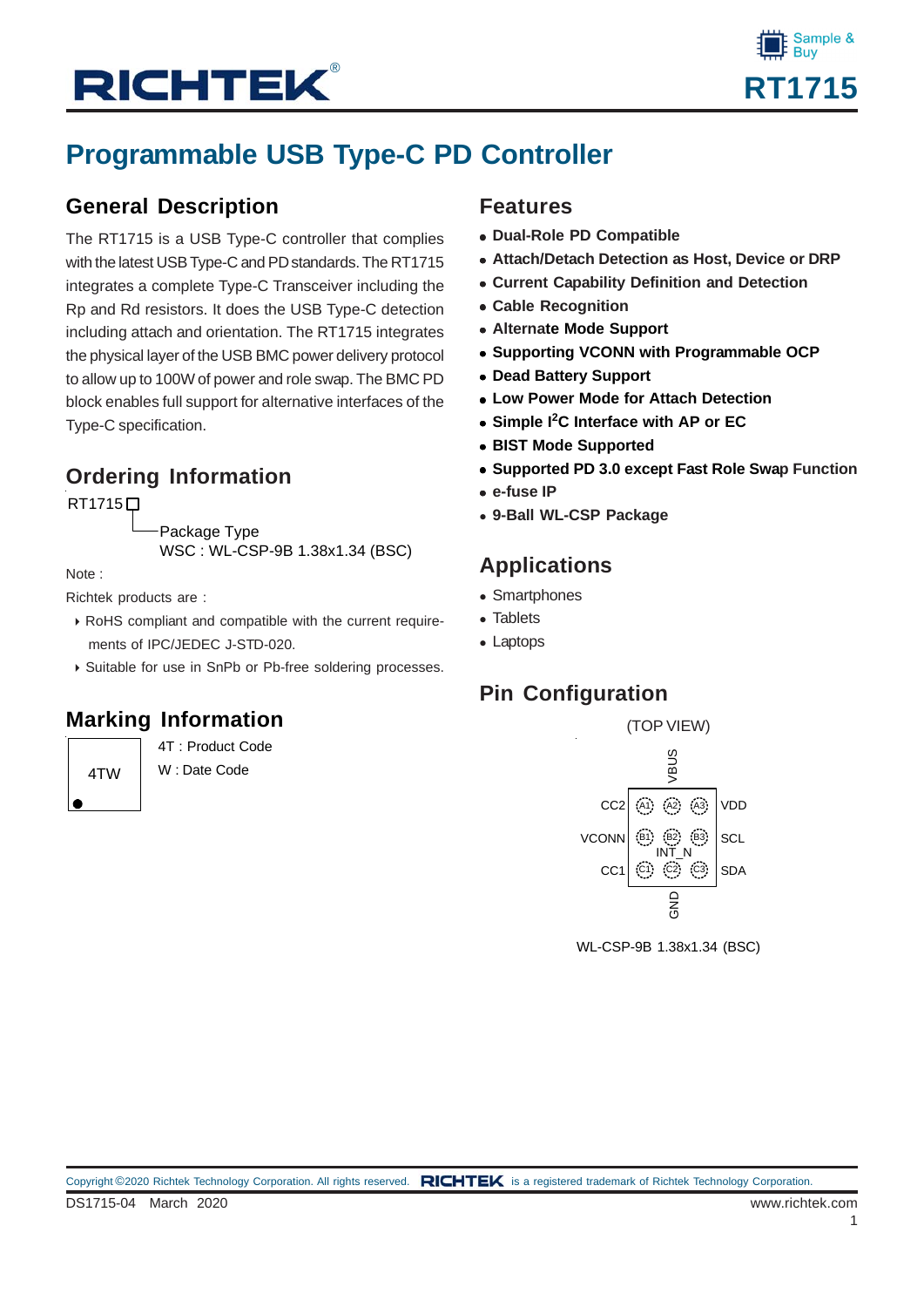

### **Functional Pin Description**

| Pin No.        | <b>Pin Name</b> | <b>Pin Function</b>                                                                                                                             |
|----------------|-----------------|-------------------------------------------------------------------------------------------------------------------------------------------------|
| A <sub>1</sub> | CC <sub>2</sub> | Type-C Connector Configuration Channel (CC) pins. Initially used to determine<br>when an attach has occurred and what the orientation detected. |
| A2             | <b>VBUS</b>     | VBUS input pin for attach and detach detection.                                                                                                 |
| A3             | VDD             | Input supply voltage.                                                                                                                           |
| <b>B1</b>      | <b>VCONN</b>    | Regulated input pin to be switched to correct CC pin as VCONN to power<br>Type-C full-featured cables and other accessories.                    |
| <b>B2</b>      | INT N           | Open drain type interrupt output used to prompt the processor to read the<br>registers.                                                         |
| B <sub>3</sub> | <b>SCL</b>      | $12C$ serial clock signal to be connected to the $12C$ master.                                                                                  |
| C <sub>1</sub> | CC <sub>1</sub> | Type-C Connector Configuration Channel (CC) Pins. Initially used to determine<br>when an attach has occurred and what the orientation detected. |
| C <sub>2</sub> | <b>GND</b>      | Ground pin.                                                                                                                                     |
| C <sub>3</sub> | <b>SDA</b>      | $12C$ serial data signal to be connected to the $12C$ master.                                                                                   |

### **Functional Block Diagram**



| Copyright ©2020 Richtek Technology Corporation. All rights reserved. RICHTEK is a registered trademark of Richtek Technology Corporation. |  |
|-------------------------------------------------------------------------------------------------------------------------------------------|--|
|                                                                                                                                           |  |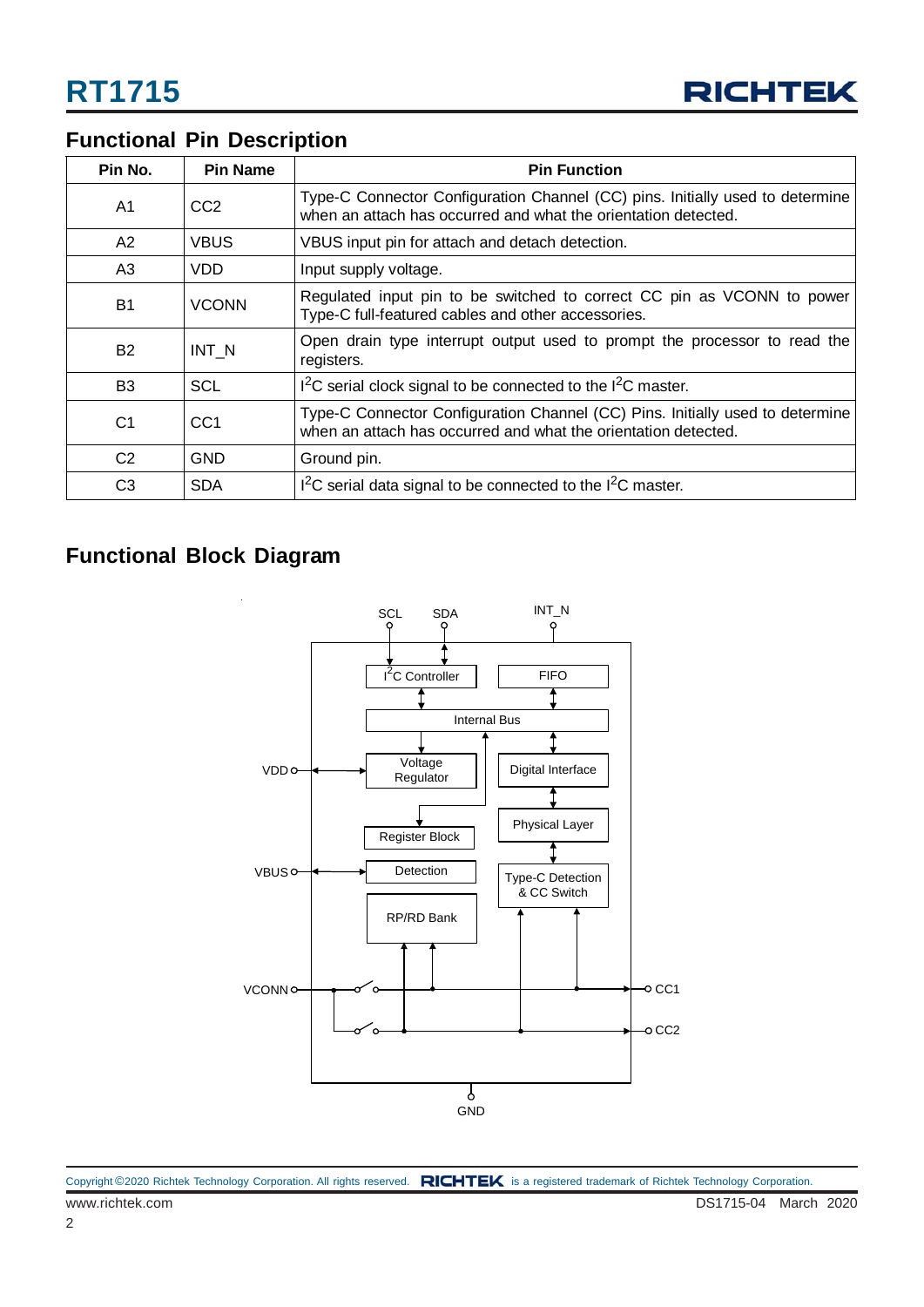### **Typical Application Circuit**



Note : MCU\_GPIO-1/MCU\_GPIO-2 control DC-DC power IC EN pin for power on/off sequence.

| Reference                                        | <b>Part Number</b> | <b>Description</b> | Package | <b>Manufacturer</b> |
|--------------------------------------------------|--------------------|--------------------|---------|---------------------|
| R <sub>1</sub> , R <sub>2</sub> , R <sub>3</sub> | WR04X1001FTL       | 1k $\Omega$ 1%     | 0402    | <b>WALSIN</b>       |
| R4                                               | CR-02FL6---4K7     | 4.7k $\Omega$ 1%   | 0402    | <b>VIKING</b>       |
| C1, C2                                           | 0402B331J250       | 330pF/25V/X7R      | 0402    | <b>WALSIN</b>       |
| C <sub>3</sub> , C <sub>4</sub>                  | 0402B104K500CT     | 100nF/50V/X7R      | 0402    | <b>WALSIN</b>       |

**Table 1. Recommended Components Information**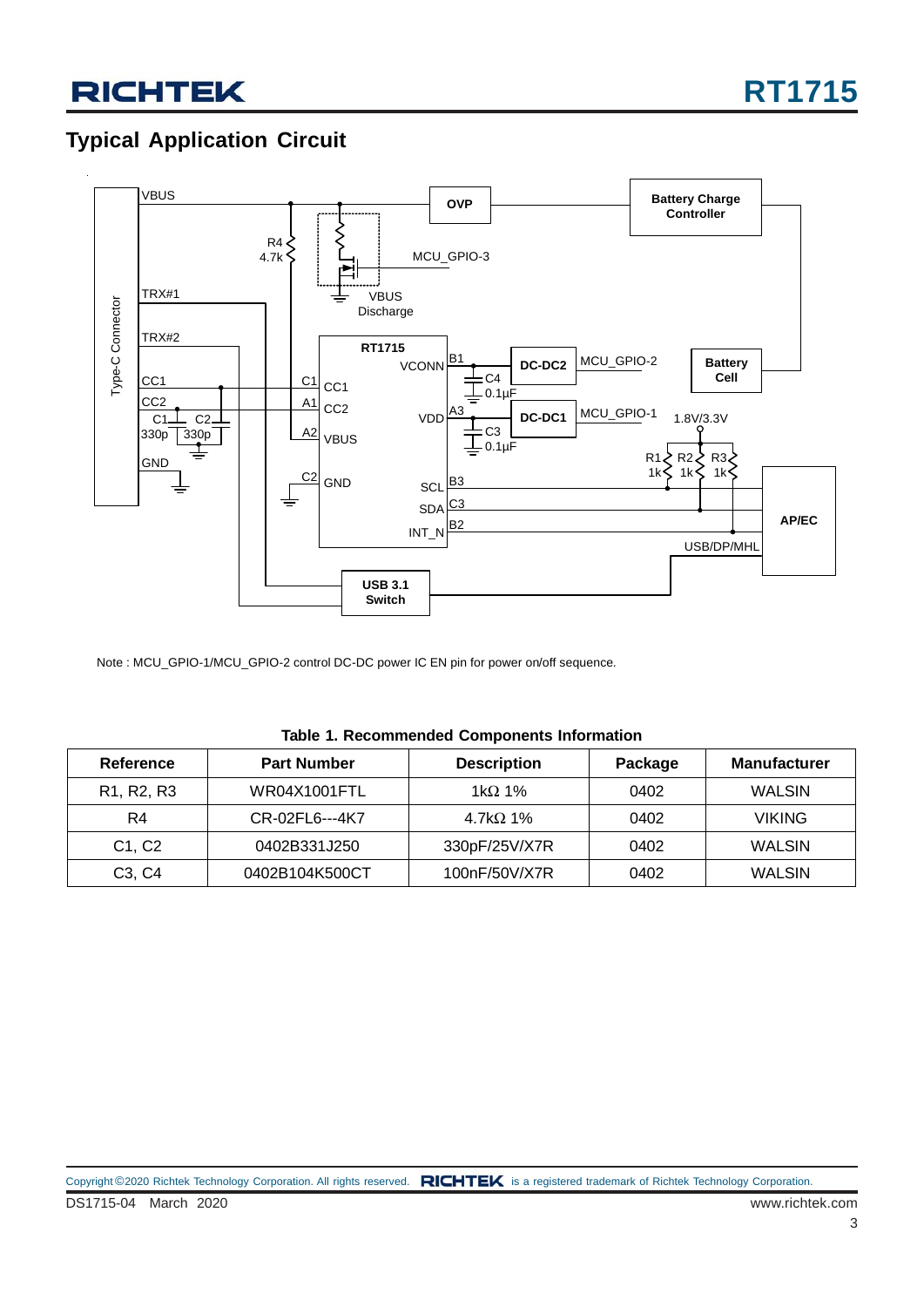

| <b>Function Portfolio</b> | <b>Pin Name</b> | <b>Pin Connection</b>                                                      |  |  |
|---------------------------|-----------------|----------------------------------------------------------------------------|--|--|
|                           | <b>VBUS</b>     | Short to connector VBUS<br>or<br>4.7k to connector VBUS (better for surge) |  |  |
|                           | CC <sub>1</sub> | Short to connector CC1                                                     |  |  |
|                           | CC <sub>2</sub> | Short to connector CC2                                                     |  |  |
| Use VCONN                 | <b>VCONN</b>    | Short to DC-DC2                                                            |  |  |
|                           | $INT_N$         | Pull-high to AP/EC                                                         |  |  |
|                           | <b>SDA</b>      | Pull-high to AP/EC                                                         |  |  |
|                           | <b>SCL</b>      | Pull-high to AP/EC                                                         |  |  |
|                           | <b>VDD</b>      | Short to DC-DC1                                                            |  |  |
|                           | <b>VBUS</b>     | Short to connector VBUS<br>or<br>4.7k to connector VBUS (better for surge) |  |  |
|                           | CC <sub>1</sub> | Short to connector CC1                                                     |  |  |
|                           | CC <sub>2</sub> | Short to connector CC2                                                     |  |  |
| <b>Unused VCONN</b>       | <b>VCONN</b>    | 1k to GND                                                                  |  |  |
|                           | $INT_N$         | Pull-high to AP/EC                                                         |  |  |
|                           | <b>SDA</b>      | Pull-high to AP/EC                                                         |  |  |
|                           | <b>SCL</b>      | Pull-high to AP/EC                                                         |  |  |
|                           | <b>VDD</b>      | Short to DC-DC1                                                            |  |  |

#### **Table 2. Funtion Portfolio Information**

Note : If VBUS is shorted between the OVP and Battery Charge Controller, it will occur USB compliance testing failures and application issues.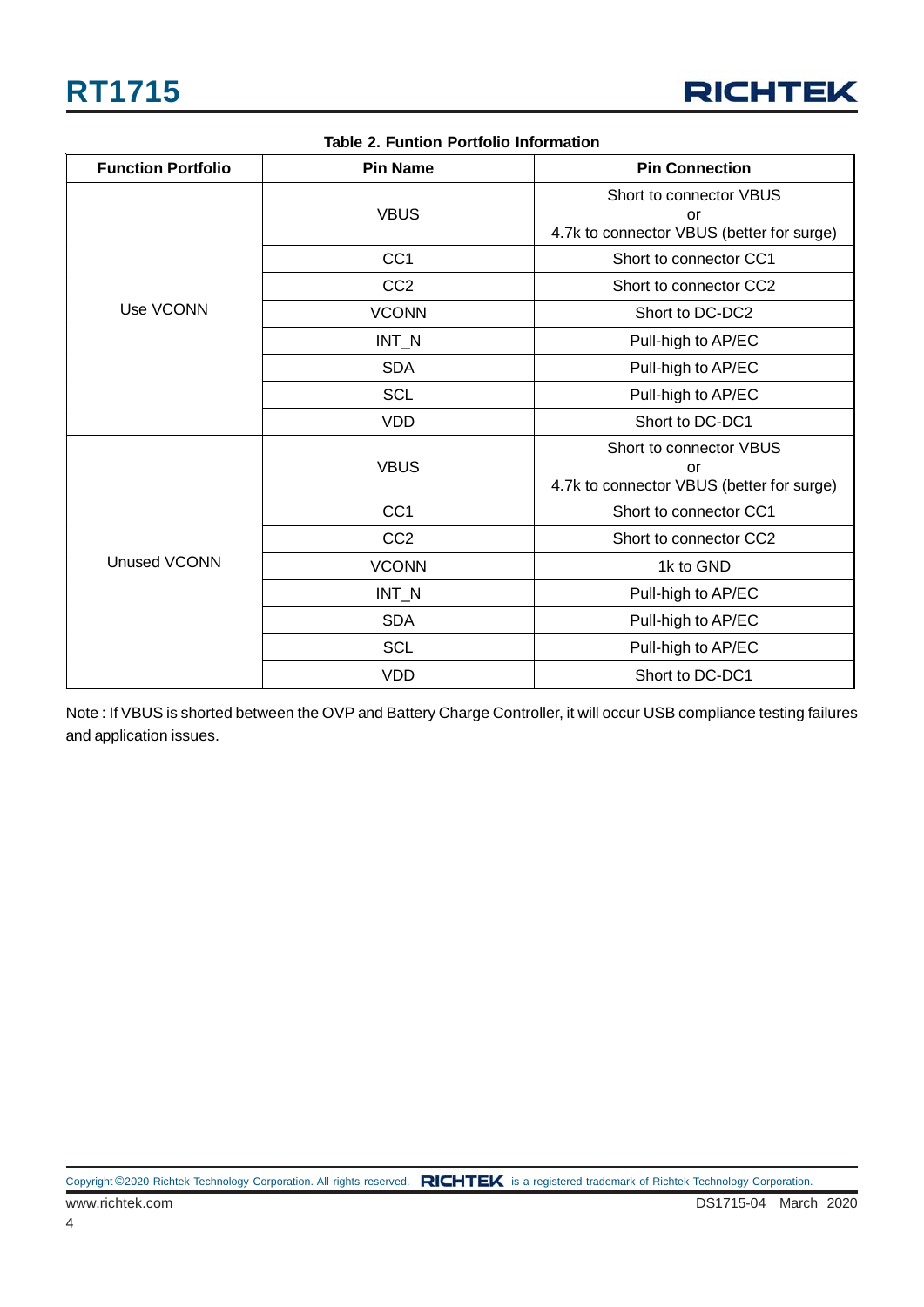### **Operation**

#### **Power On/Off Sequence**

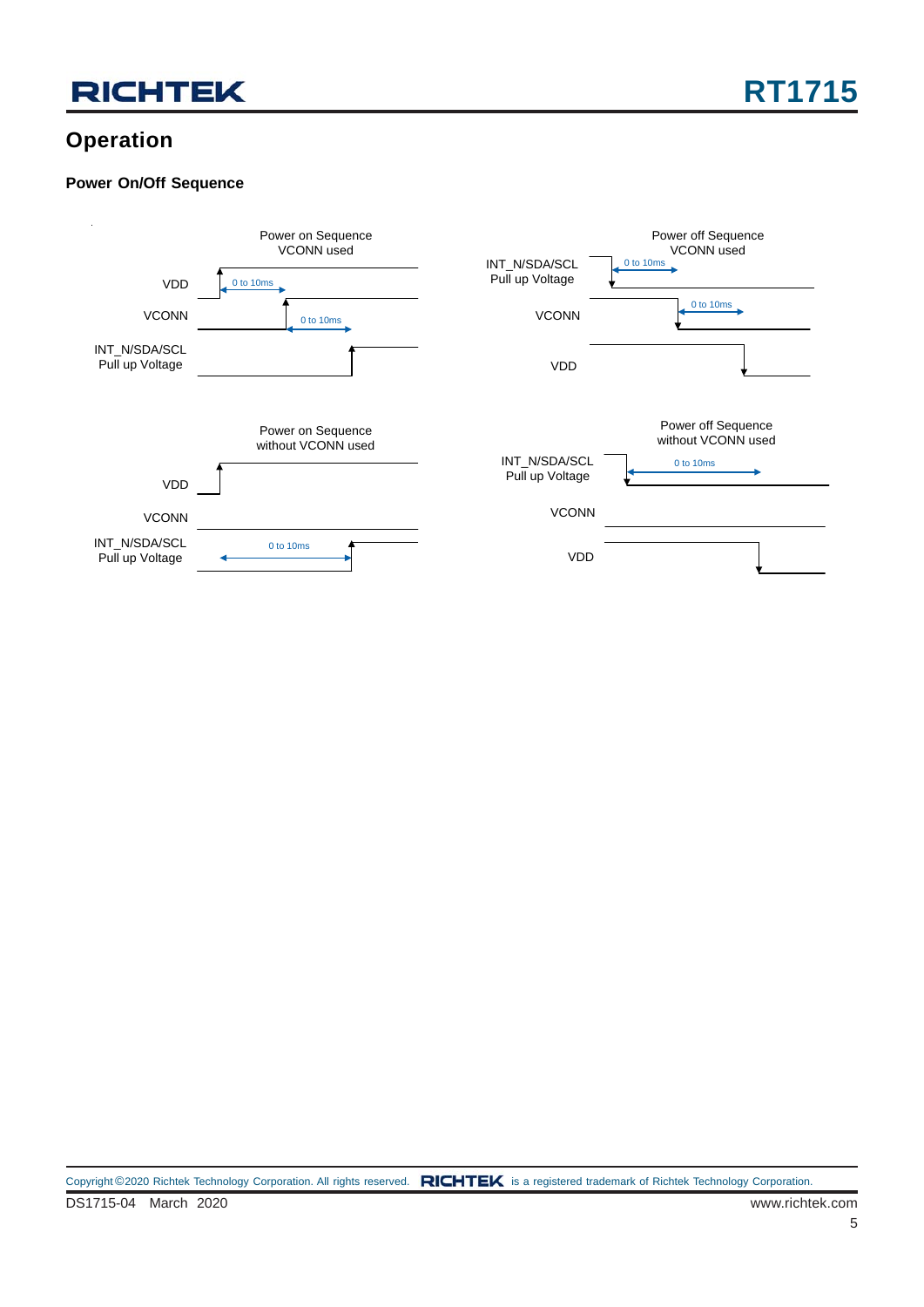

### **Absolute Maximum Ratings** (Note 1)

| • Power Dissipation, $P_D @ T_A = 25^{\circ}C$ |  |
|------------------------------------------------|--|
|                                                |  |
| • Package Thermal Resistance (Note 2)          |  |
|                                                |  |
|                                                |  |
|                                                |  |
|                                                |  |
| • ESD Susceptibility (Note 3)                  |  |
| HBM (Human Body Model) --                      |  |

### **Recommended Operating Conditions** (Note 4)

### **Electrical Characteristics**

 $(T_A = 25^{\circ}C$ , unless otherwise specified.)

| <b>Parameter</b>                                                                                                                    | <b>Symbol</b>          | <b>Test Conditions</b> | Min  | <b>Typ</b> | Max  | <b>Unit</b> |  |  |  |
|-------------------------------------------------------------------------------------------------------------------------------------|------------------------|------------------------|------|------------|------|-------------|--|--|--|
| <b>Common Normative Signaling Requirements</b>                                                                                      |                        |                        |      |            |      |             |  |  |  |
| <b>Bit Rate</b>                                                                                                                     | <b>f</b> BitRate       | $V_{DD} = 3V$ to 5.5V  | 270  | 300        | 330  | <b>Kbps</b> |  |  |  |
| <b>Common Normative Signaling Requirements for Transmitter</b>                                                                      |                        |                        |      |            |      |             |  |  |  |
| Maximum difference<br>between the bit-rate during<br>the part of the packet<br>following the Preamble and<br>the reference bit-rate | <b>PBitRate</b>        | $V_{DD} = 3V$ to 5.5V  |      |            | 0.25 | $\%$        |  |  |  |
| Time from the end of last bit<br>of a Frame until the start of<br>the first bit of the next<br>Preamble                             | <b>t</b> InterFrameGap | $V_{DD} = 3V$ to 5.5V  | 25   |            |      | μs          |  |  |  |
| Time before the start of the<br>first bit of the Preamble when<br>the transmitter shall start<br>driving the line                   | tStartDrive            | $V_{DD} = 3V$ to 5.5V  | $-1$ |            | 1    | μs          |  |  |  |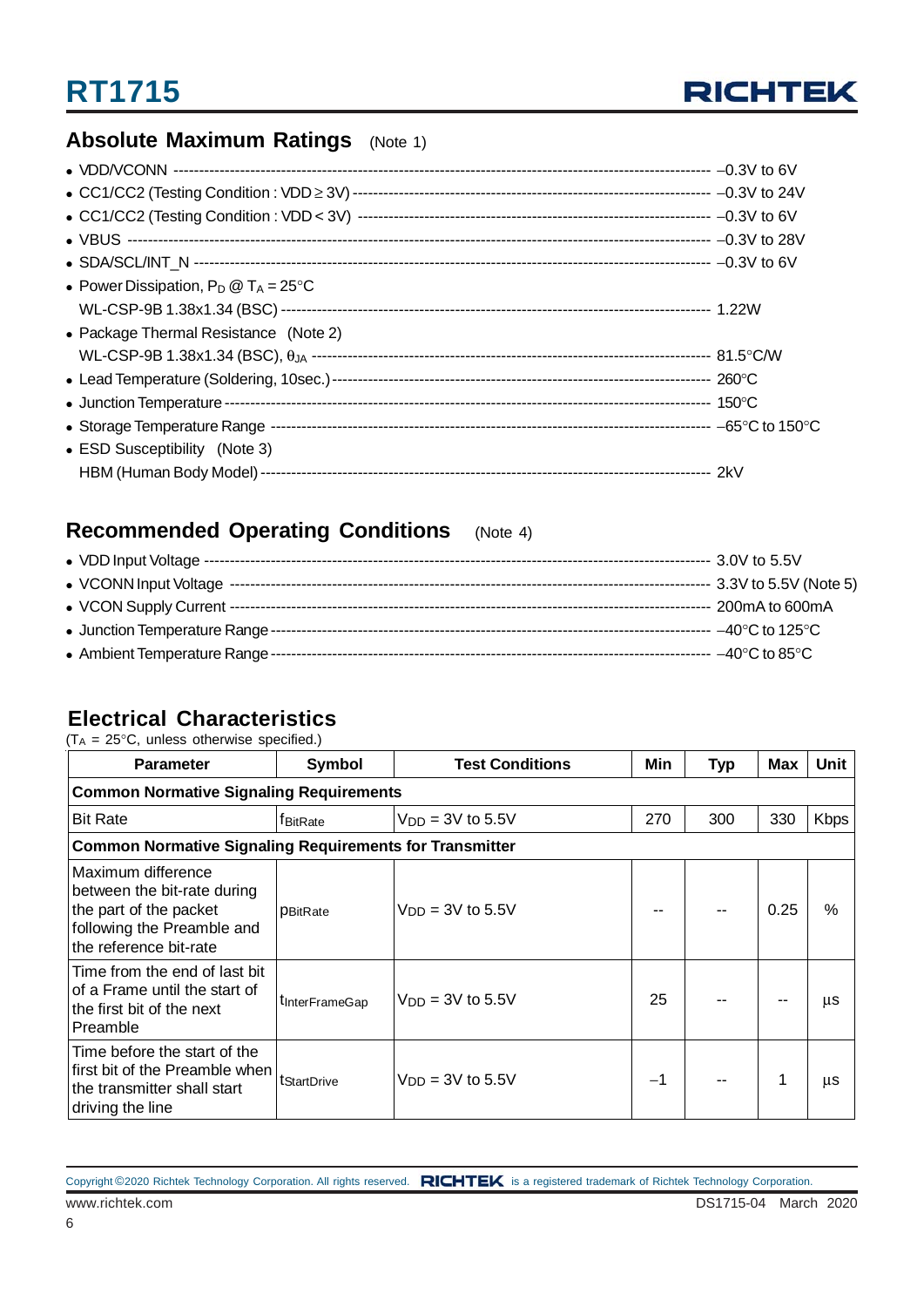### **RICHTEK**

## **RT1715**

| <b>Parameter</b>                                                                              | <b>Symbol</b>                  | <b>Test Conditions</b>                                                                                                          | Min   | <b>Typ</b> | <b>Max</b>               | <b>Unit</b> |
|-----------------------------------------------------------------------------------------------|--------------------------------|---------------------------------------------------------------------------------------------------------------------------------|-------|------------|--------------------------|-------------|
| <b>BMC Common Normative Requirements</b>                                                      |                                |                                                                                                                                 |       |            |                          |             |
| Time to cease driving the line<br>after the end of the last bit of  tEndDriveBMC<br>the Frame |                                | $VDD = 3V$ to 5.5V                                                                                                              |       |            | 23                       | μs          |
| <b>Fall Time</b>                                                                              | t <sub>Fall</sub>              | $V_{DD} = 3V$ to 5.5V                                                                                                           | 300   | --         | н.                       | ns          |
| Time to cease driving the line<br>after the final high-to-low<br>transition                   | <b>tHoldLowBMC</b>             | $V_{DD} = 3V$ to 5.5V                                                                                                           | 1     |            | $\overline{\phantom{a}}$ | μs          |
| <b>Rise Time</b>                                                                              | t <sub>Rise</sub>              | $VDD = 3V$ to 5.5V                                                                                                              | 300   |            | --                       | ns          |
| <b>Voltage Swing</b>                                                                          | VSwing                         | $V_{DD} = 3V$ to 5.5V                                                                                                           | 1.050 | 1.125      | 1.200                    | V           |
| <b>Transmitter Output</b><br>Impedance                                                        | ZDriver                        | $V_{DD} = 3V$ to 5.5V                                                                                                           | 33    |            | 75                       | Ω           |
| <b>BMC Receiver Normative Requirements</b>                                                    |                                |                                                                                                                                 |       |            |                          |             |
| Time Window for Detecting<br>Non-Idle                                                         | t <sub>Transition</sub> Window | $VDD = 3V$ to 5.5V                                                                                                              | 12    | --         | 20                       | μs          |
| Receiver Input Impedance                                                                      | ZBmcRx                         | $VDD = 3V$ to 5.5V                                                                                                              | 1     | --         | $\overline{a}$           | $M\Omega$   |
| <b>Power Consumption</b>                                                                      |                                |                                                                                                                                 |       |            |                          |             |
| Stand-by Current                                                                              | ISB_Sink                       | Sink current consumption in cable<br>attached<br>$V_{DD} = 3V$ to 5.5V<br>$V_{DD}$ (Typ.) = 3.8V                                | 1.2   | 2.15       | 4.2                      | mA          |
| Low Power Mode                                                                                | ILP_DRP                        | CC toggle at DRP mode when<br>port is unconnected and waiting<br>for connection<br>$VDD = 3V$ to 5.5V<br>$V_{DD}$ (Typ.) = 3.8V | 10    | 25         | 85                       | μA          |
| <b>Idle Mode</b>                                                                              | lildle_Sink                    | Sink current consumption in<br>Cable attached when disable 24M<br><b>OSC</b><br>$VDD = 3V$ to 5.5V<br>$V_{DD}$ (Typ.) = 3.8V    | 100   | 170        | 265                      | μA          |
| Shutdown Mode                                                                                 | <b>I</b> shutdown              | The CC pin exposes RD and<br>disables all functions except $I^2C$<br>functions<br>$VDD = 3V$ to 5.5V<br>$V_{DD}$ (Typ.) = 3.8V  | 6     | 15         | 40                       | μA          |
| <b>VCONN Power</b>                                                                            | <b>I</b> VCONN                 | VCONN current consumption<br>when VCONN without supply to<br>CC<br>$V_{\text{CONN}} = 3V$ to 5.5V<br>$V_{CONN}$ (Typ.) = $5V$   | 6     | 20         | 30                       | μA          |
| <b>Type-C Port Control</b>                                                                    |                                |                                                                                                                                 |       |            |                          |             |
| Ron for VCONN Switch                                                                          | <b>RON</b>                     | $V_{\text{CONN}} = 3V$ to 5.5V                                                                                                  | --    | 0.7        | $\mathbf{1}$             | Ω           |
| VCONN OCP Setting Range   locp                                                                |                                | $V_{DD} = 3V$ to 5.5V,<br>$V_{\text{CONN}} = 3.3V$ to 5.5V                                                                      | 200   | --         | 600                      | mA          |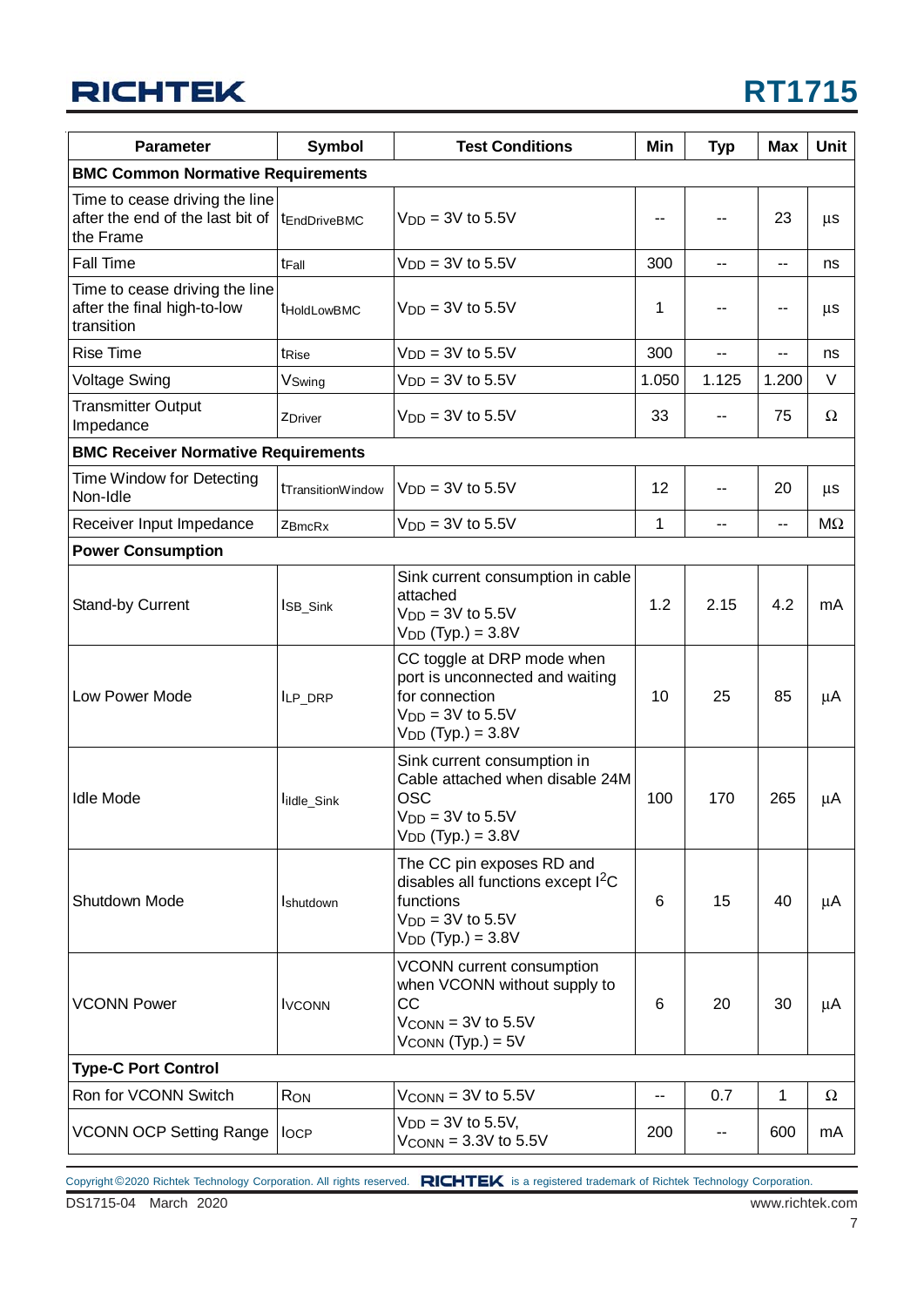

| <b>Parameter</b>                                                        | Symbol                            | <b>Test Conditions</b>                                               | Min          | <b>Typ</b>                  | <b>Max</b> | Unit      |
|-------------------------------------------------------------------------|-----------------------------------|----------------------------------------------------------------------|--------------|-----------------------------|------------|-----------|
| VCONN OCP Range_200mA                                                   | lOCP_Range_<br>200mA              | $V_{DD} = 3.3V$ , $V_{CONN} = 5V$ ,<br>OCP setting $= 200 \text{mA}$ | 135          | 205                         | 275        | mA        |
| VCONN OCP Range_300mA                                                   | lOCP_Range_<br>300 <sub>m</sub> A | $V_{DD} = 3.3V$ , $V_{CONN} = 5V$ ,<br>OCP setting $=$ 300mA         | 240          | 310                         | 380        | mA        |
| VCONN OCP Range_400mA                                                   | $locP_Range$<br>400mA             | $V_{DD} = 3.3V$ , $V_{CONN} = 5V$ ,<br>OCP setting $=$ 400mA         | 345          | 415                         | 485        | mA        |
| VCONN OCP Range_500mA                                                   | $locP_Range$<br>500mA             | $V_{DD} = 3.3V$ , $V_{CONN} = 5V$ ,<br>OCP setting $=$ 500mA         | 450          | 520                         | 590        | mA        |
| VCONN OCP Range_600mA                                                   | l <sub>OCP_Range_</sub><br>600mA  | $V_{DD} = 3.3V$ , $V_{CONN} = 5V$ ,<br>OCP setting = 600mA           | 555          | 625                         | 695        | mA        |
| Time for VCONN Switch to<br>Turn-On State_3.3V                          | tSoft_VCCON_3.3V                  | $VDD = 3.3V$ , $VCONN = 3.3V$                                        | 350          | 450                         | 620        | $\mu$ s   |
| Time for VCONN Switch to<br>Turn-On State_5V                            | tSoft_VCCON_5V                    | $V_{DD} = 3.3V$ , $V_{CONN} = 5V$                                    | 460          | 540                         | 720        | $\mu$ s   |
| DFP 80µA CC Current                                                     | $DFP_{80\mu}$                     | $V_{DD} = 3V$ to 5.5V                                                | 64           | 80                          | 96         | μA        |
| DFP 180µA CC Current                                                    | $DFP_{180\mu}$                    | $V_{DD} = 3V$ to 5.5V                                                | 166          | 180                         | 194        | μA        |
| DFP 330µA CC Current                                                    | $DFP_{330\mu}$                    | $V_{DD} = 3V$ to 5.5V                                                | 304          | 330                         | 356        | μA        |
| UFP Rd                                                                  | Rd                                | $V_{DD} = 3V$ to 5.5V                                                | 4.59         | 5.10                        | 5.61       | $k\Omega$ |
| UFP Pull-Down Voltage in<br>Dead Battery Under DFP80µ<br>and DFP180µA   | <b>VDBL</b>                       | $V_{DD} = 0V$                                                        | --           |                             | 1.6        | V         |
| UFP Pull-Down Voltage in<br>Dead Battery Under<br>DFP330µA              | <b>VDBH</b>                       | $V_{DD} = 0V$                                                        | --           |                             | 2.6        | $\vee$    |
| <b>I<sup>2</sup>C</b> Electrical Characteristics                        |                                   |                                                                      |              |                             |            |           |
| <sup>2</sup> C Bus Supply Voltage                                       | $I^2C_VDD$                        | $V_{DD} = 3V$ to 5.5V                                                | 1.5          | $\overline{a}$              | 3.6        | V         |
| LOW-Level Input Voltage                                                 | $V_{IL}$                          | $VDD = 3V$ to 5.5V                                                   | ۰.           | --                          | 0.4        | V         |
| <b>HIGH-Level Input Voltage</b>                                         | V <sub>IH</sub>                   | $VDD = 3V$ to 5.5V                                                   | 1.3          | --                          | $- -$      | $\vee$    |
| LOW-Level Output Voltage                                                | VOL                               | $V_{DD} = 3V$ to 5.5V, Open-drain                                    | $\mathbf{u}$ | $\overline{\phantom{a}}$    | 0.4        | V         |
| Input Current Each IO Pin                                               | h.                                | $V_{DD} = 3V$ to 5.5V,<br>$0.1V_{DD}$ < $V_I$ < $0.9V_{DDMAX}$       | $-10$        | --                          | 10         | μA        |
| <b>SCL Clock Frequency</b>                                              | $f_{\mathsf{SCL}}$                | $VDD = 3V$ to 5.5V                                                   | 0            | н.                          | 3400       | kHz       |
| Pulse width of spikes that<br>must be suppressed by the<br>input filter | tsp                               | $VDD = 3V$ to 5.5V                                                   | --           |                             | 50         | ns        |
| Data Hold Time                                                          | thD:DAT                           | $V_{DD} = 3V$ to 5.5V                                                | 30           | --                          | ۰.         | ns        |
| Data Set-Up Time                                                        | tsu:DAT                           | $VDD = 3V$ to 5.5V                                                   | 70           | $\mathcal{L}_{\mathcal{F}}$ | ۰.         | ns        |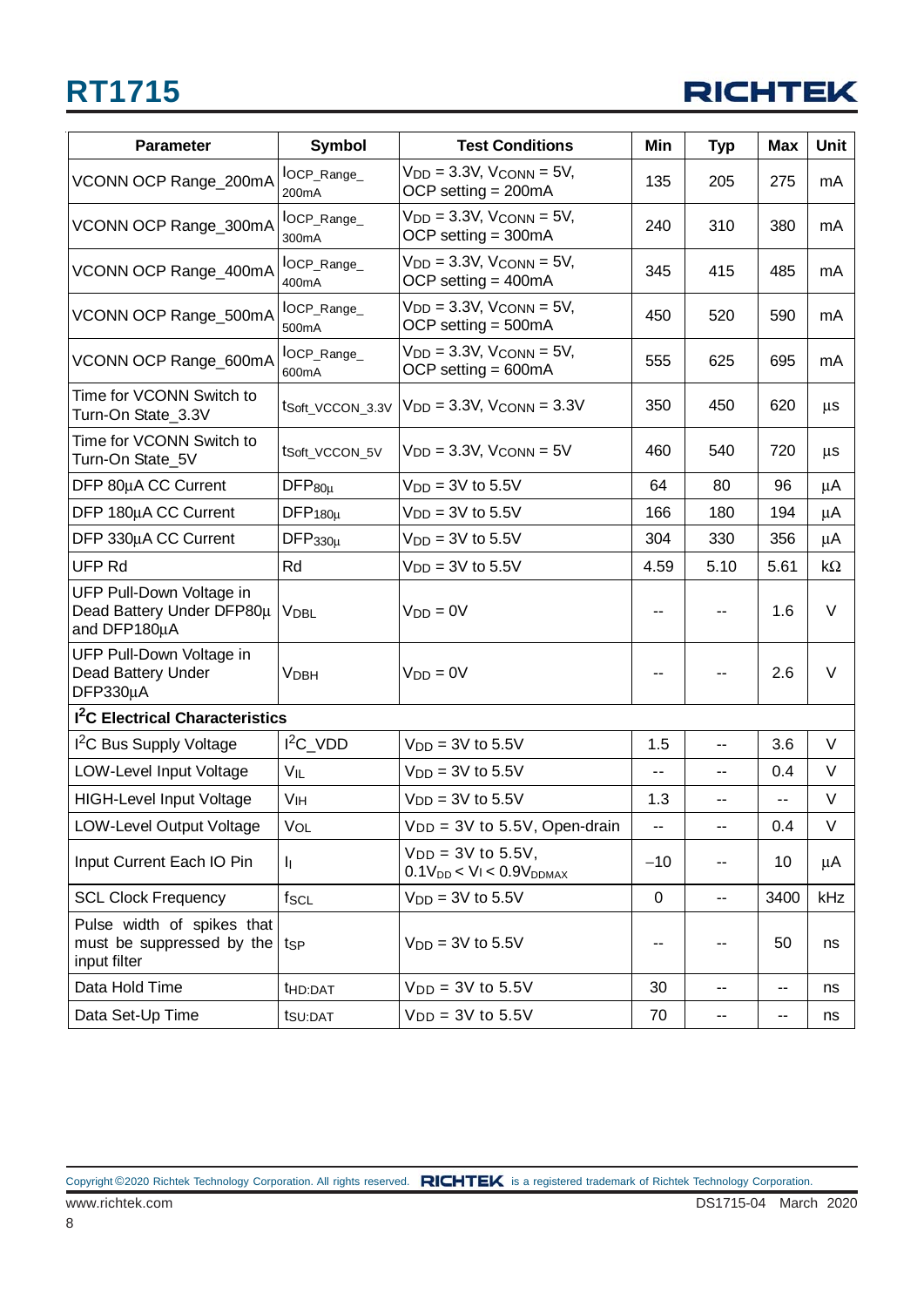### **RICHTEK**

- **Note 1.** Stresses beyond those listed under "Absolute Maximum Ratings" may cause permanent damage to the device. These are stress ratings only, and functional operation of the device at these or any other conditions beyond those indicated in the operational sections of the specifications is not implied. Exposure to absolute maximum rating conditions may affect device reliability.
- Note 2.  $θ<sub>JA</sub>$  is measured under natural convection (still air) at T<sub>A</sub> = 25°C with the component mounted on a high effectivethermal-conductivity four-layer test board on a JEDEC 51-7 thermal measurement standard.
- **Note 3.** Devices are ESD sensitive. Handling precaution is recommended.
- **Note 4.** The device is not guaranteed to function outside its operating conditions.
- **Note 5.** When VCONN doesn't use, VCONN short to GND.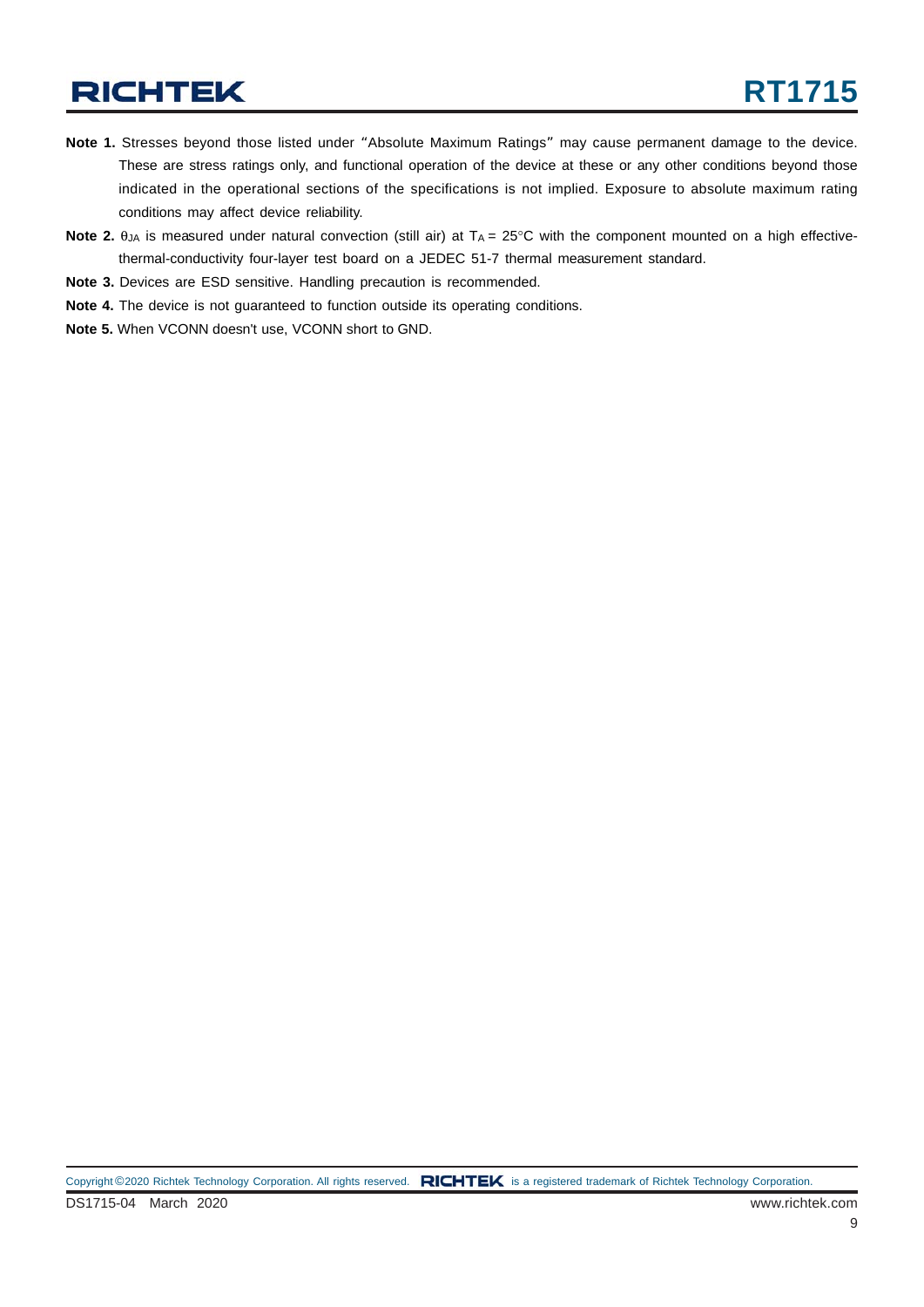

### **Application Information**

**Abbreviations :**

| Term         | <b>Description</b>                      |
|--------------|-----------------------------------------|
| BMC          | <b>Biphase Mark Coding</b>              |
| <b>TCPC</b>  | <b>Type-C Port Controller</b>           |
| <b>TCPCI</b> | <b>Type-C Port Controller Interface</b> |
| <b>TCPM</b>  | <b>Type-C Port Manager</b>              |

#### **Type-C Port Controller (TCPC) Interface :**



The Type-C Port Controller Interface, TCPCI, is the interface between a Type-C Port Manager and a Type-C Port Controller.

#### **The Controller Interface uses the I<sup>2</sup> C protocol :**

- The TCPM is the only master on this I<sup>2</sup>C bus
- $\bullet$  The TCPC is a slave device on this I<sup>2</sup>C bus
- $\bullet$  Each Type-C port has its own unique I<sup>2</sup>C slave address. The TCPC shall have equal numbers of unique I<sup>2</sup>C slave addresses and supported Type-C ports
- The TCPC supports Fast-mode bus speed
- The TCPC has an open drain output, active low INT\_N Pin. This pin is used to indicate change of state, where INT\_N pin is asserted when any Alert Bits are set
- The TCPCI supports an I/O nominal voltage range of 1.8V and 3.3V
- The TCPC can auto-increment the  $I^2C$  internal register address of the last byte transferred during a read independent of an ACK/NACK from the master
- $\bullet$  The default I<sup>2</sup>C address shows below

|                        | $\overline{ }$ |  |  | r<br>U | <b>RW</b> |
|------------------------|----------------|--|--|--------|-----------|
| <b>MCD</b><br>,,,<br>. |                |  |  |        |           |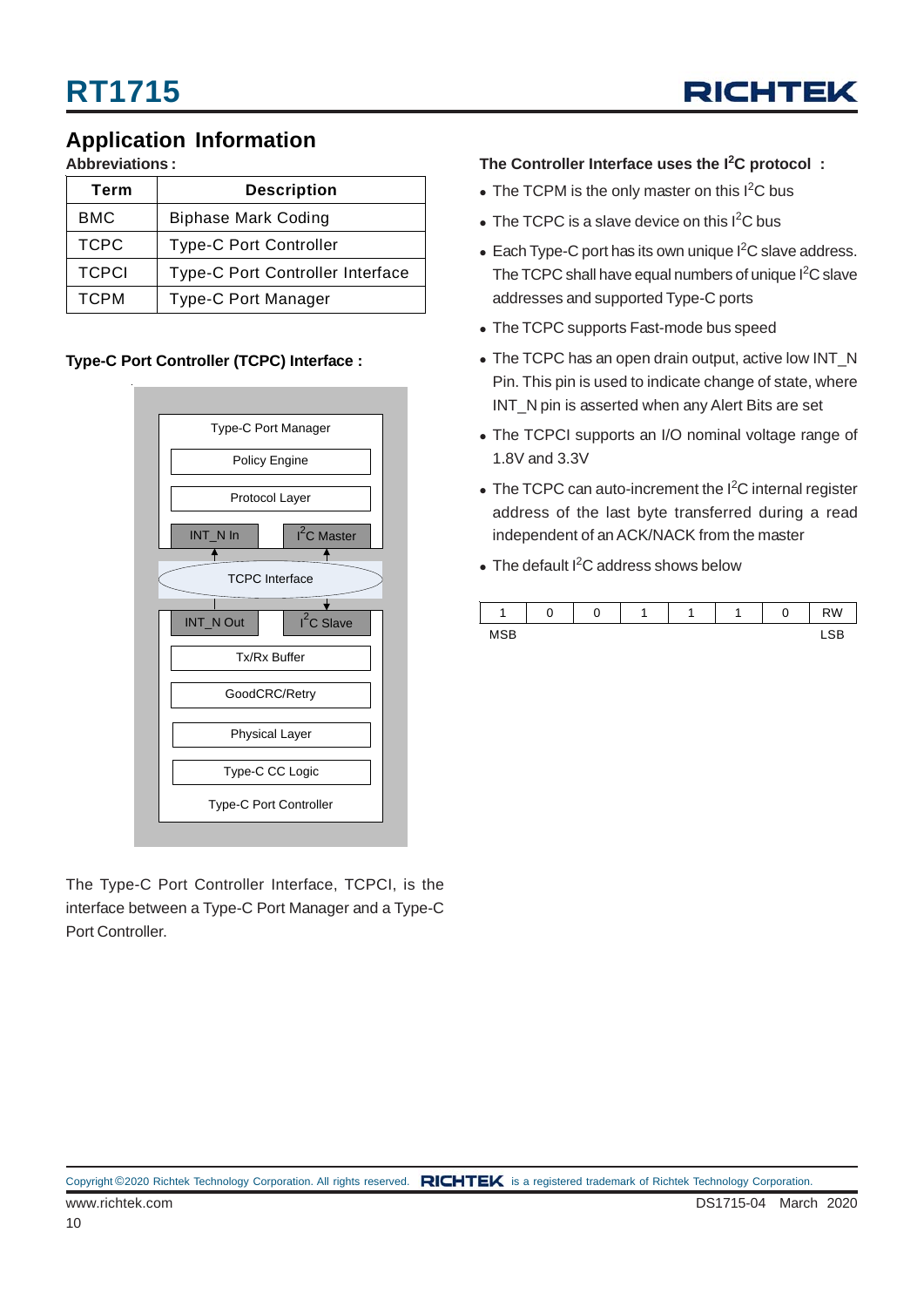### **RICHTEK**

| <b>BMC TC Mask Definition, X Values</b> |                                |                        |     |            |     |              |  |  |
|-----------------------------------------|--------------------------------|------------------------|-----|------------|-----|--------------|--|--|
| <b>Parameter</b>                        | Symbol                         | <b>Test Conditions</b> | Min | <b>Typ</b> | Max | <b>Units</b> |  |  |
| Left Edge of Mask                       | X1Tx                           |                        |     | 0.015      |     | UI           |  |  |
| X2Tx point                              | X <sub>2</sub> T <sub>x</sub>  |                        |     | 0.07       |     | UI           |  |  |
| X3Tx point                              | X3Tx                           |                        |     | 0.15       |     | UI           |  |  |
| X4Tx point                              | X4Tx                           |                        |     | 0.25       |     | UI           |  |  |
| X5Tx point                              | X5Tx                           |                        |     | 0.35       |     | UI           |  |  |
| X6Tx point                              | X6Tx                           |                        |     | 0.43       |     | UI           |  |  |
| X7Tx point                              | X7Tx                           |                        |     | 0.485      |     | UI           |  |  |
| X8Tx point                              | X8Tx                           |                        |     | 0.515      |     | UI           |  |  |
| X9Tx point                              | X9Tx                           |                        |     | 0.57       |     | UI           |  |  |
| X10Tx point                             | X <sub>10</sub> T <sub>x</sub> |                        |     | 0.65       |     | UI           |  |  |
| X11Tx point                             | X11Tx                          |                        |     | 0.75       |     | UI           |  |  |
| X12Tx point                             | X12Tx                          |                        |     | 0.85       |     | UI           |  |  |
| X13Tx point                             | X13Tx                          |                        |     | 0.93       |     | UI           |  |  |
| Right Edge of Mask                      | X14Tx                          |                        |     | 0.985      |     | UI           |  |  |

| <b>BMC TC Mask Definition, Y Values</b> |                               |                        |     |            |     |              |  |  |  |  |  |
|-----------------------------------------|-------------------------------|------------------------|-----|------------|-----|--------------|--|--|--|--|--|
| <b>Parameter</b>                        | Symbol                        | <b>Test Conditions</b> | Min | <b>Typ</b> | Max | <b>Units</b> |  |  |  |  |  |
| Lower bound of Outer mask               | Y <sub>1</sub> T <sub>x</sub> |                        |     | $-0.075$   |     | V            |  |  |  |  |  |
| Lower bound of inner mask               | YZTx                          |                        |     | 0.075      |     | V            |  |  |  |  |  |
| Y3Tx point                              | Y3Tx                          |                        |     | 0.15       |     | V            |  |  |  |  |  |
| Y4Tx point                              | Y4Tx                          |                        |     | 0.325      |     | V            |  |  |  |  |  |
| Inner mask vertical midpoint            | Y5Tx                          |                        |     | 0.5625     |     | V            |  |  |  |  |  |
| Y6Tx point                              | Y6Tx                          |                        |     | 0.8        |     | $\vee$       |  |  |  |  |  |
| Y7Tx point                              | Y7Tx                          |                        |     | 0.975      |     | $\vee$       |  |  |  |  |  |
| Y8Tx point                              | Y8Tx                          |                        |     | 1.04       |     | $\vee$       |  |  |  |  |  |
| Upper Bound of Outer mask               | Y9Tx                          |                        |     | 1.2        |     | V            |  |  |  |  |  |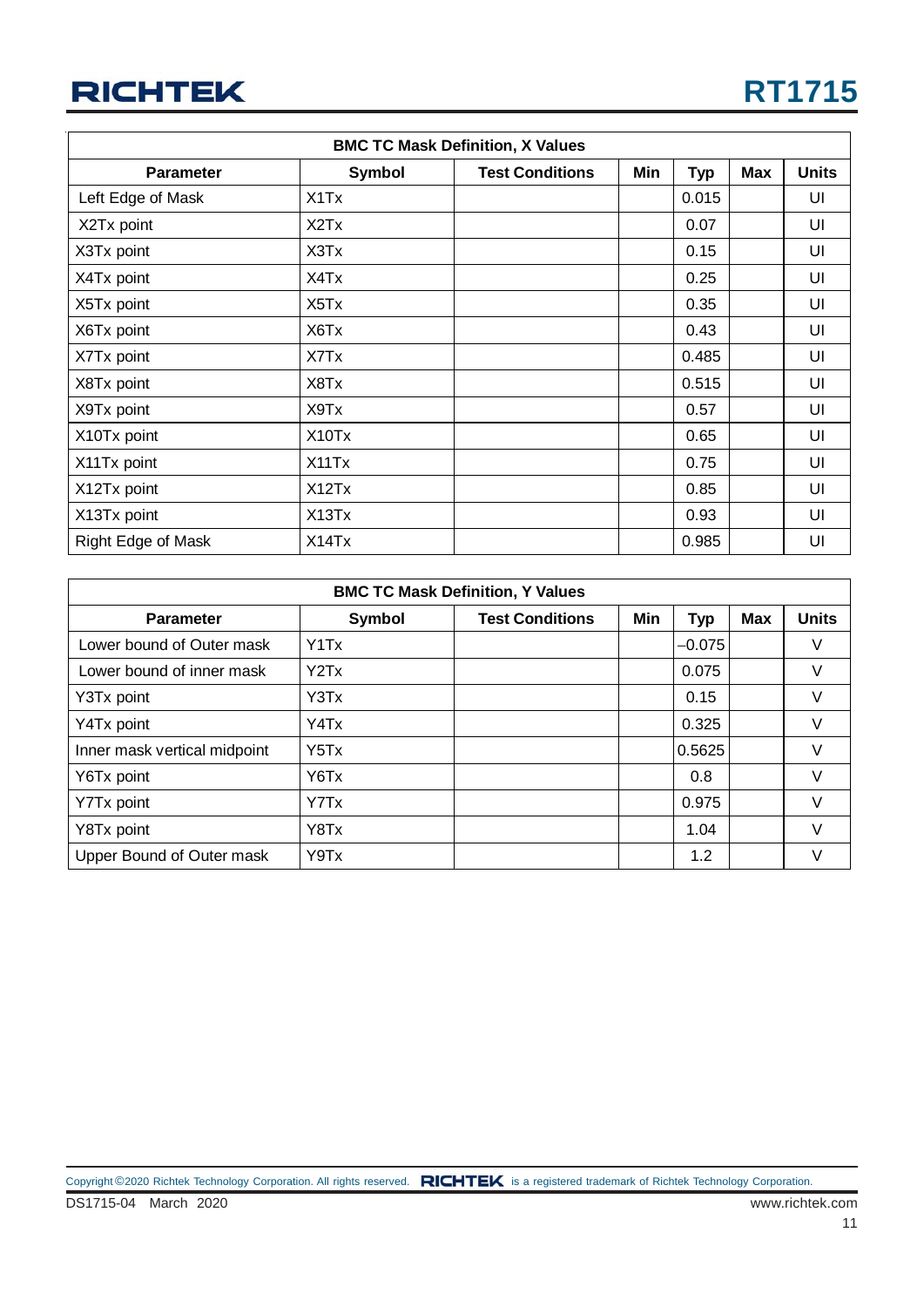



Figure 1. BMC  $Tx$  "ONE" Mask



Figure 2. BMC  $T_x$  "ZERO" Mask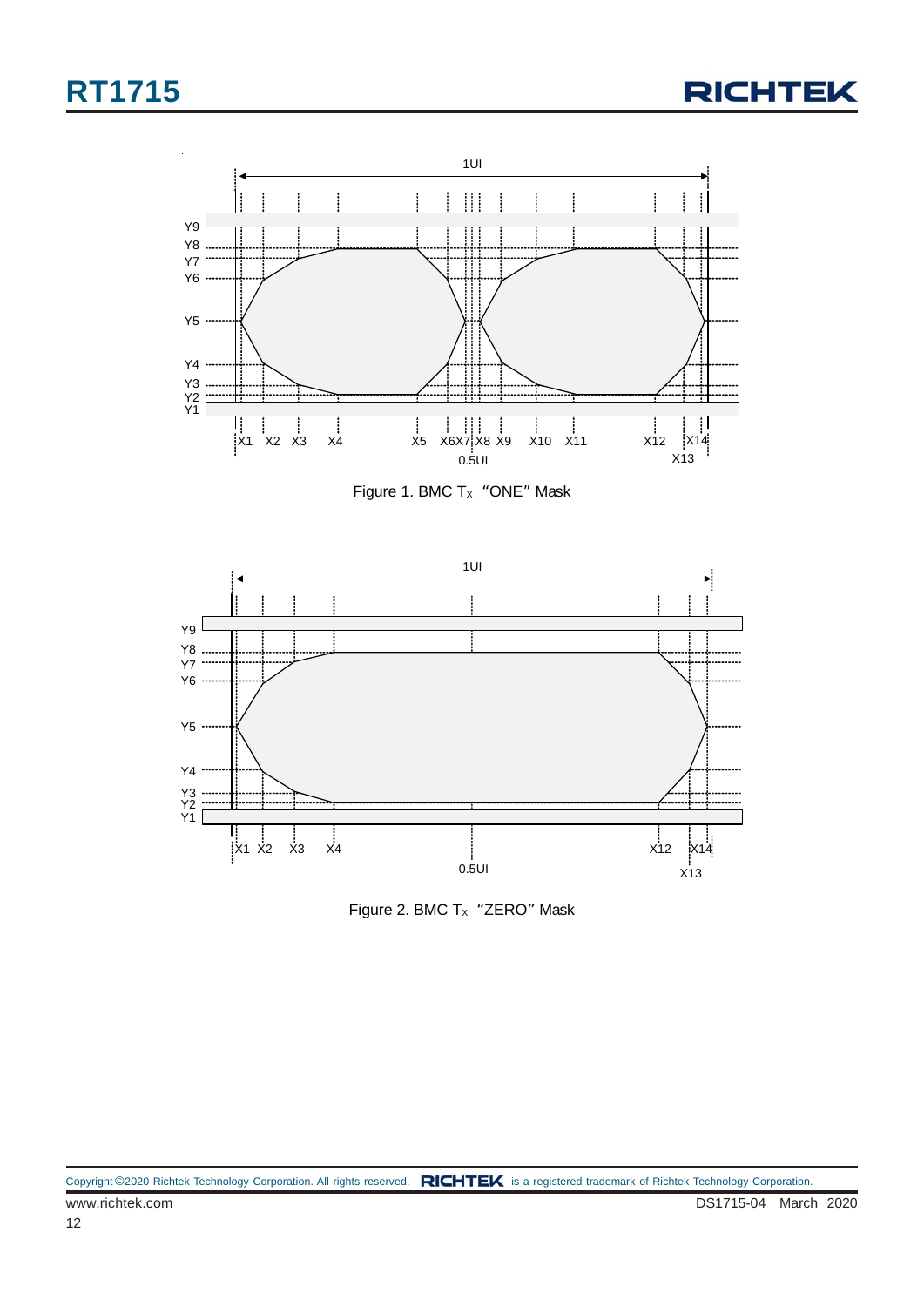## **RICHTEK**

















DS1715-04 March 2020 www.richtek.com Copyright ©2020 Richtek Technology Corporation. All rights reserved. RICHTEK is a registered trademark of Richtek Technology Corporation.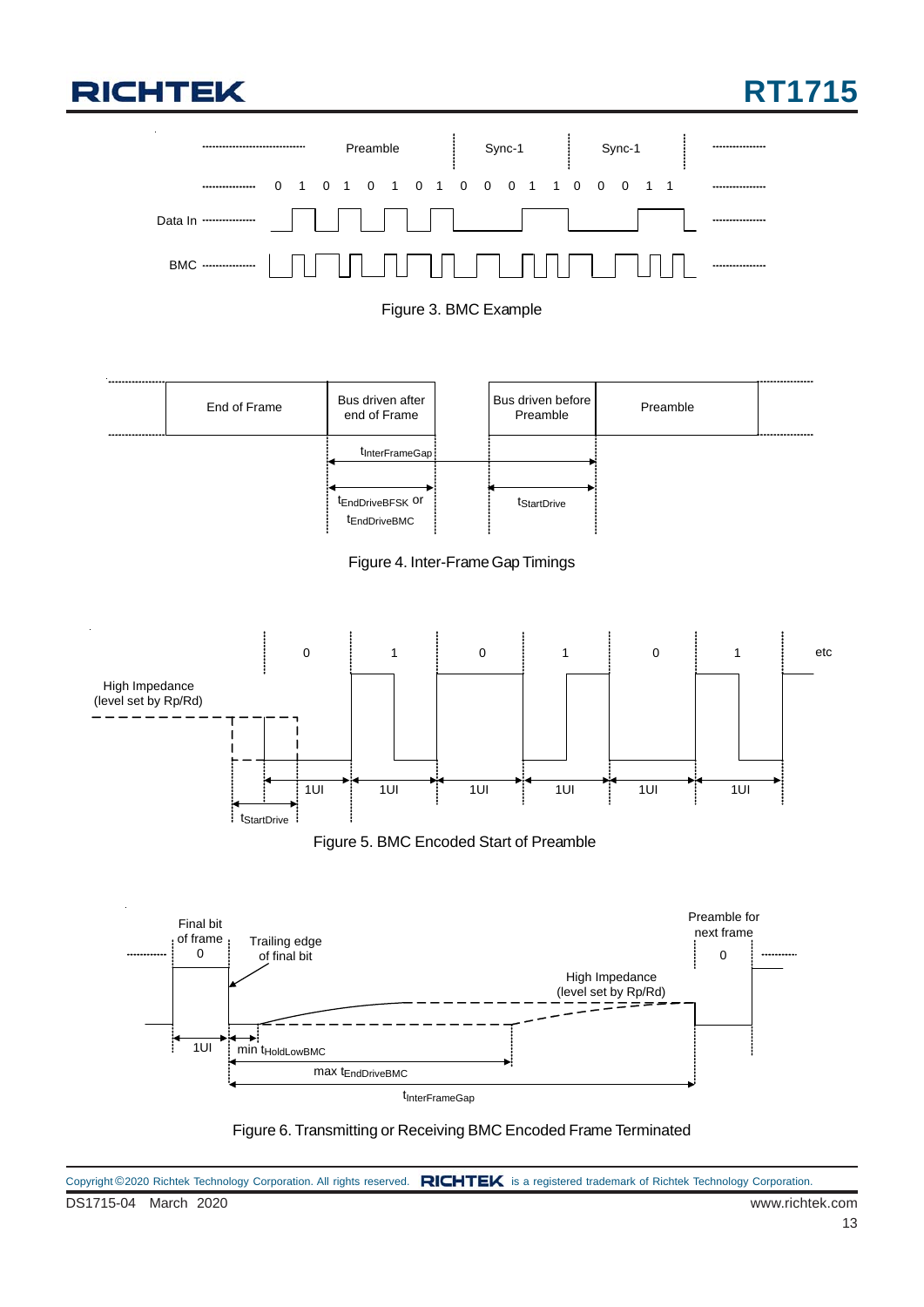#### **USB\_PD**

The PD function of the RT1715 complies with USB Power Delivery spec 3.0 and Type-C Port Controller Interface spec 1.0. Some "Not support" functions are listed in the register table.

#### **Type-C Detection**

The USB PD implements multiple comparators which can be used by software to determine the state of the CC1, CC2 pins. This status information provides the host processor all of the information required to determine attach and detach status of the cable.

The USB\_PD has three threshold comparators, which match the USB Type-C specification for the three charge current levels, which can be detected by a Type-C device. These comparators can automatically trigger interrupts to occur when there is a state change.

#### **Detection through Autonomous DRP Toggles**

The USB PD has the capability to do autonomous DRP toggles. In DRP toggles, the RT1715 implements DRP toggle between SRC (source) and SNK (sink). It can also present as a SRC or SNK only and monitor CC1, CC2 status.

#### **Dead Battery Mode**

RT1715 that supports being charged by USB whose VDD's DC-DC is off shall apply Rd to both CC1 and CC2 and follow all Sink rules. When it is connected to a Source, DRP or Sourcing Device, the system will receive the default VBUS. Circuitry to present Rd in this case only needs to guarantee the voltage on CC is pulled within the same range as the voltage clamp implementation of Rd in order for a Source to recognize the Sink and provide VBUS.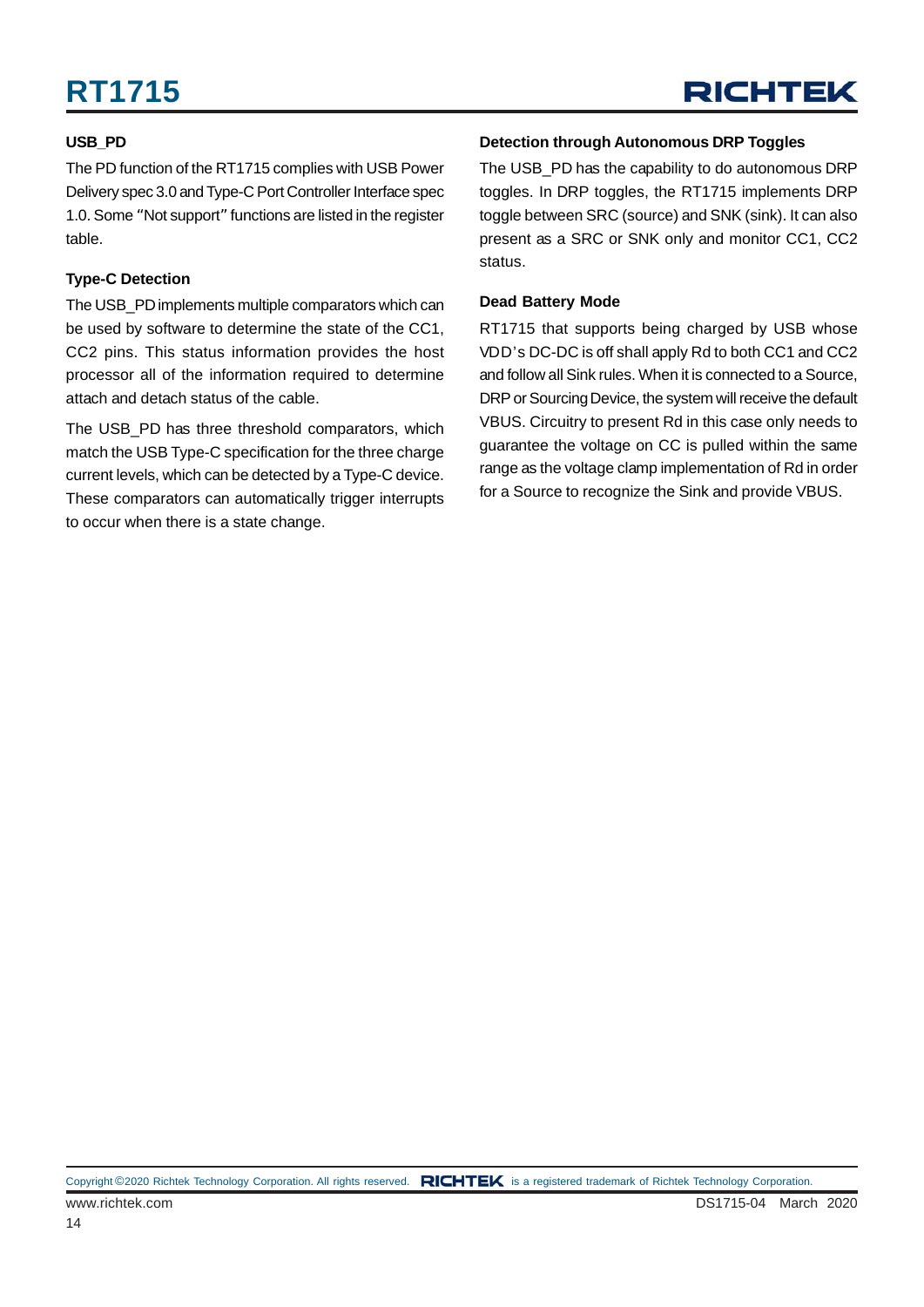### **RICHTEK**

#### **I 2 C Interface**

The following table shows the RT1715 unique address as below.

| RT1715 I <sup>2</sup> C Slave Address |                       |     |       |  |  |  |  |  |  |
|---------------------------------------|-----------------------|-----|-------|--|--|--|--|--|--|
| <b>MSB</b>                            | LSB<br>R/W bit<br>R/W |     |       |  |  |  |  |  |  |
| 100111                                |                       | 1/C | 9D/9C |  |  |  |  |  |  |

The I<sup>2</sup>C interface bus must be connect a resistor 1kΩ to power node and independent connection to processor, individually. The I<sup>2</sup>C timing diagrams are listed below.

#### **Read and Write Function**



DS1715-04 March 2020 www.richtek.com Copyright ©2020 Richtek Technology Corporation. All rights reserved. RICHTEK is a registered trademark of Richtek Technology Corporation.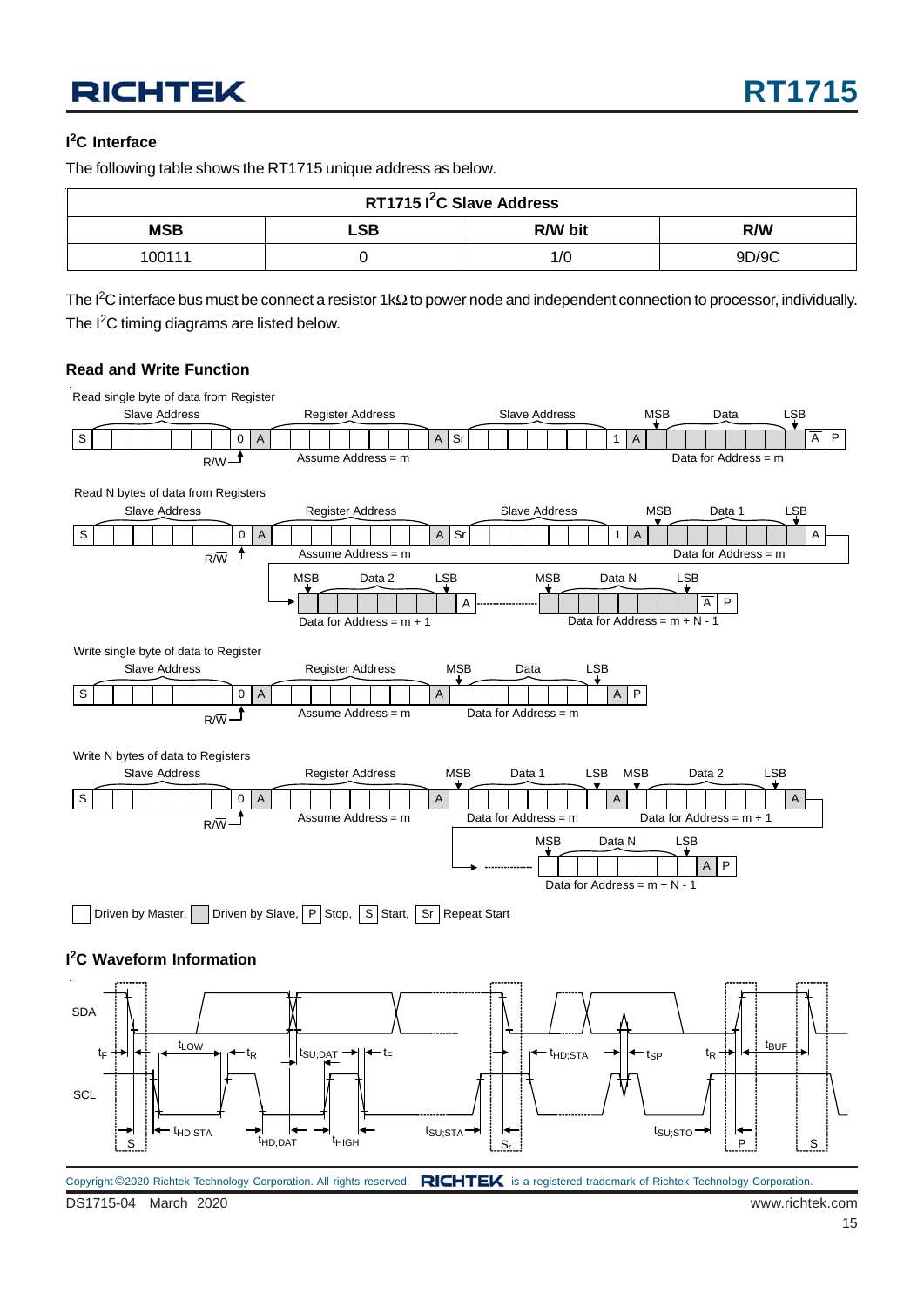

#### **Register Map :**

| <b>Address</b> | Length      | <b>Register</b><br><b>Name</b>        | <b>Bit</b> | <b>BitName</b>          | <b>Default</b> | <b>Type</b>  | <b>Description</b>                                                                                  |
|----------------|-------------|---------------------------------------|------------|-------------------------|----------------|--------------|-----------------------------------------------------------------------------------------------------|
| 0x00           | 1           | <b>VENDOR</b><br>$\_$ ID              | 7:0        | VID[7:0]                | 0xCF           | $\mathsf{R}$ | A unique 16-bit unsigned integer.<br>Assigned by the USB-IF to the Vendor.                          |
| 0x01           | 1           |                                       | 7:0        | VID[15:8]               | 0x29           | $\mathsf{R}$ |                                                                                                     |
| 0x02           | $\mathbf 1$ | <b>PRODUC</b><br>T ID                 | 7:0        | PID[7:0]                | 0x11           | R.           | A unique 16-bit unsigned integer.<br>Assigned uniquely by the Vendor to<br>identify the TCPC.       |
| 0x03           | 1           |                                       | 7:0        | PID[15:8]               | 0X17           | R.           |                                                                                                     |
| 0x04           | 1           | <b>DEVICE</b><br>ID                   | 7:0        | DID[7:0]                | 0x73           | R.           | A unique 16-bit unsigned integer.<br>Assigned by the Vendor to identify the<br>version of the TCPC. |
| 0x05           | 1           |                                       | 7:0        | DID[15:8]               | 0x21           | R.           |                                                                                                     |
| 0x06           | 1           | <b>USBTYP</b><br>EC REV               | 7:0        | USBTYPEC_<br><b>REV</b> | 0x11           | $\mathsf{R}$ | Byte 0 of a 16-bit USB Type-C<br>Revision. Revision 1.1                                             |
| 0x07           | 1           |                                       | 7:0        | Reserved                | $\Omega$       | R.           |                                                                                                     |
| 0x08           | 1           | <b>USBPD</b><br>REV<br><b>VER</b>     | 7:0        | <b>USBPD VER</b>        | 0x11           | $\mathsf{R}$ | Byte 0 of a 16-bit USB PD version.<br>Version 1.1.                                                  |
| 0x09           | 1           |                                       | 7:0        | <b>USBPD REV</b>        | 0x20           | $\mathsf{R}$ | Byte 1 of a 16-bit USB PD Revision.<br>Revision 2.0.                                                |
| 0x0A           | 1           | PD INTE<br><b>RFACE</b><br><b>REV</b> | 7:0        | PDIF VER                | 0x10           | $\mathsf{R}$ | Byte 0 of a 16-bit PD Interface (TCPC)<br>Version. Version 1.0                                      |
| 0x0B           | 1           |                                       | 7:0        | PDIF_REV                | 0x10           | $\mathsf{R}$ | Byte 1 of a 16-bit PD Interface (TCPC)<br>Revision, Revision 1.0                                    |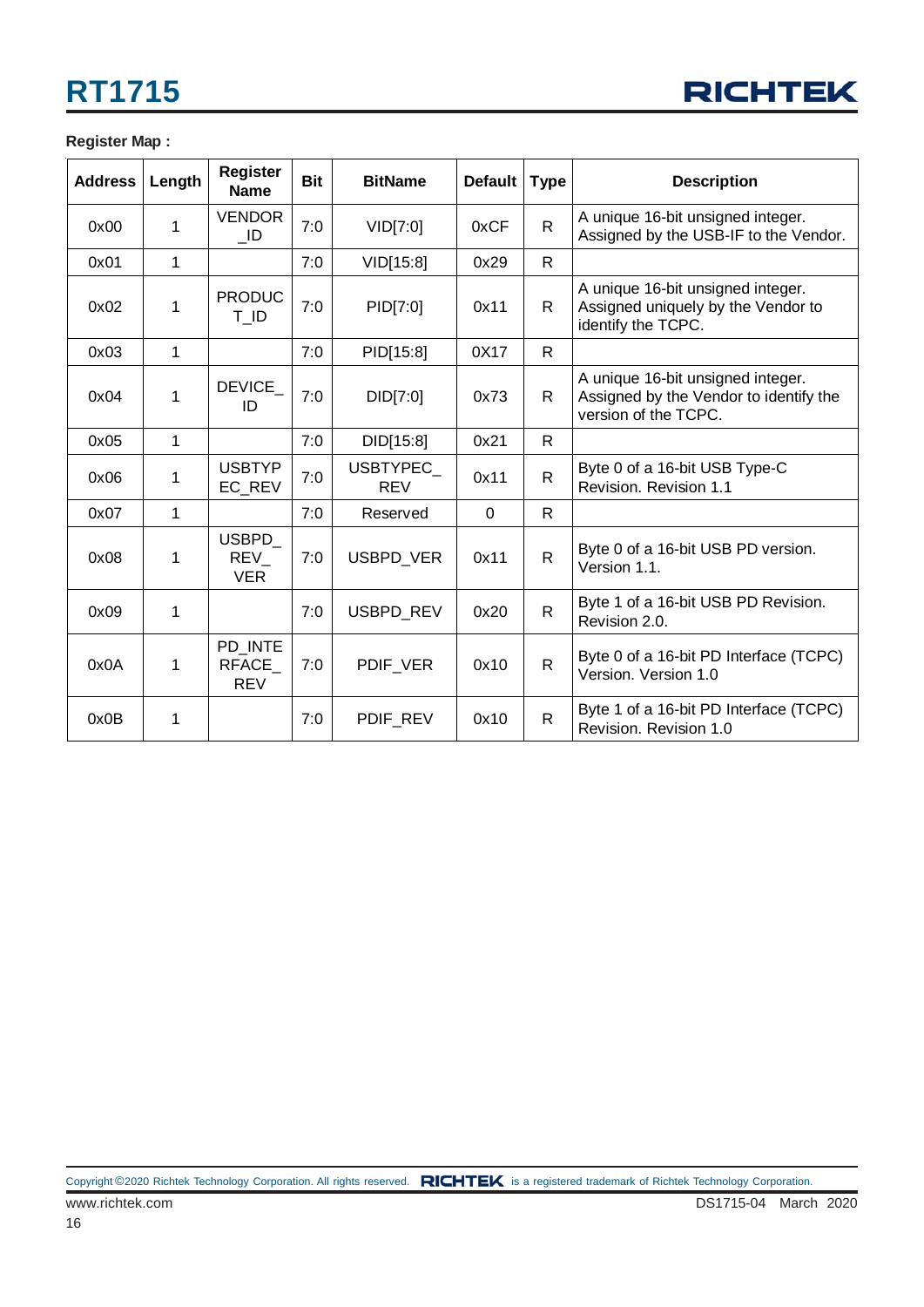

| <b>Address</b> | Length | <b>Register</b><br><b>Name</b> | <b>Bit</b>     | <b>BitName</b>                | <b>Default</b> | <b>Type</b>  | <b>Description</b>                                                                                                                         |
|----------------|--------|--------------------------------|----------------|-------------------------------|----------------|--------------|--------------------------------------------------------------------------------------------------------------------------------------------|
|                |        |                                | $\overline{7}$ | ALARM_VBUS<br>VOLTAGE_H       | 0              | R            | Not support.                                                                                                                               |
|                |        |                                | 6              | TX_SUCCESS                    | 0              | <b>RW</b>    | 0b: Cleared (default)<br>1b: Reset or SOP* message<br>transmission successful.                                                             |
| 0x10<br>1      |        |                                | 5              | TX_DISCARD                    | $\mathbf 0$    | <b>RW</b>    | Ob: Cleared (default)<br>1b : Reset or SOP* message<br>transmission not sent due to incoming<br>receive message.                           |
|                |        | <b>ALERT</b>                   | 4              | TX_FAIL                       | 0              | <b>RW</b>    | 0b: Cleared (default)<br>1b: SOP* message transmission not<br>successful, no GoodCRC response<br>received on SOP* message<br>transmission. |
|                |        |                                | 3              | RX_HARD_<br><b>RESET</b>      | 0              | <b>RW</b>    | 0b: Cleared (default)<br>1b: Received Hard Reset message                                                                                   |
|                |        |                                | $\overline{2}$ | RX_SOP_MSG<br>$\_STATUS$      | 0              | <b>RW</b>    | 0b: Cleared (default)<br>1b : Receive status register changed                                                                              |
|                |        |                                | 1              | <b>POWER</b><br><b>STATUS</b> | 1              | <b>RW</b>    | 0b: Cleared<br>1b : Port status changed (default)                                                                                          |
|                |        |                                | 0              | CC_STATUS                     | 0              | <b>RW</b>    | 0b: Cleared (default)<br>1b: CC status changed                                                                                             |
|                |        |                                | $\overline{7}$ | Reserved                      | $\mathbf 0$    | $\mathsf{R}$ | Reserved                                                                                                                                   |
|                |        |                                | 6              | Reserved                      | 0              | R            | Reserved                                                                                                                                   |
|                |        |                                | 5              | Reserved                      | 0              | R            | Reserved                                                                                                                                   |
|                |        |                                | 4              | Reserved                      | $\mathbf 0$    | $\mathsf{R}$ | Reserved                                                                                                                                   |
|                |        |                                | 3              | VBUS_SINK_<br><b>DISCNT</b>   | 0              | R            | Not support.                                                                                                                               |
| 0x11<br>1      |        | <b>ALERT</b>                   | 2              | RXBUF_<br><b>OVFLOW</b>       | 0              | <b>RW</b>    | 0b: TCPC Rx buffer is functioning<br>properly. (default)<br>1b: TCPC Rx buffer has overflowed.                                             |
|                |        |                                | 1              | <b>FAULT</b>                  | 0              | <b>RW</b>    | 0b: No Fault. (default)<br>1b: A Fault has occurred. Read the<br>FAULT_STATUS register.                                                    |
|                |        |                                | $\mathbf 0$    | ALARM_VBUS_<br>VOLTAGE_L      | 0              | R            | Not support.                                                                                                                               |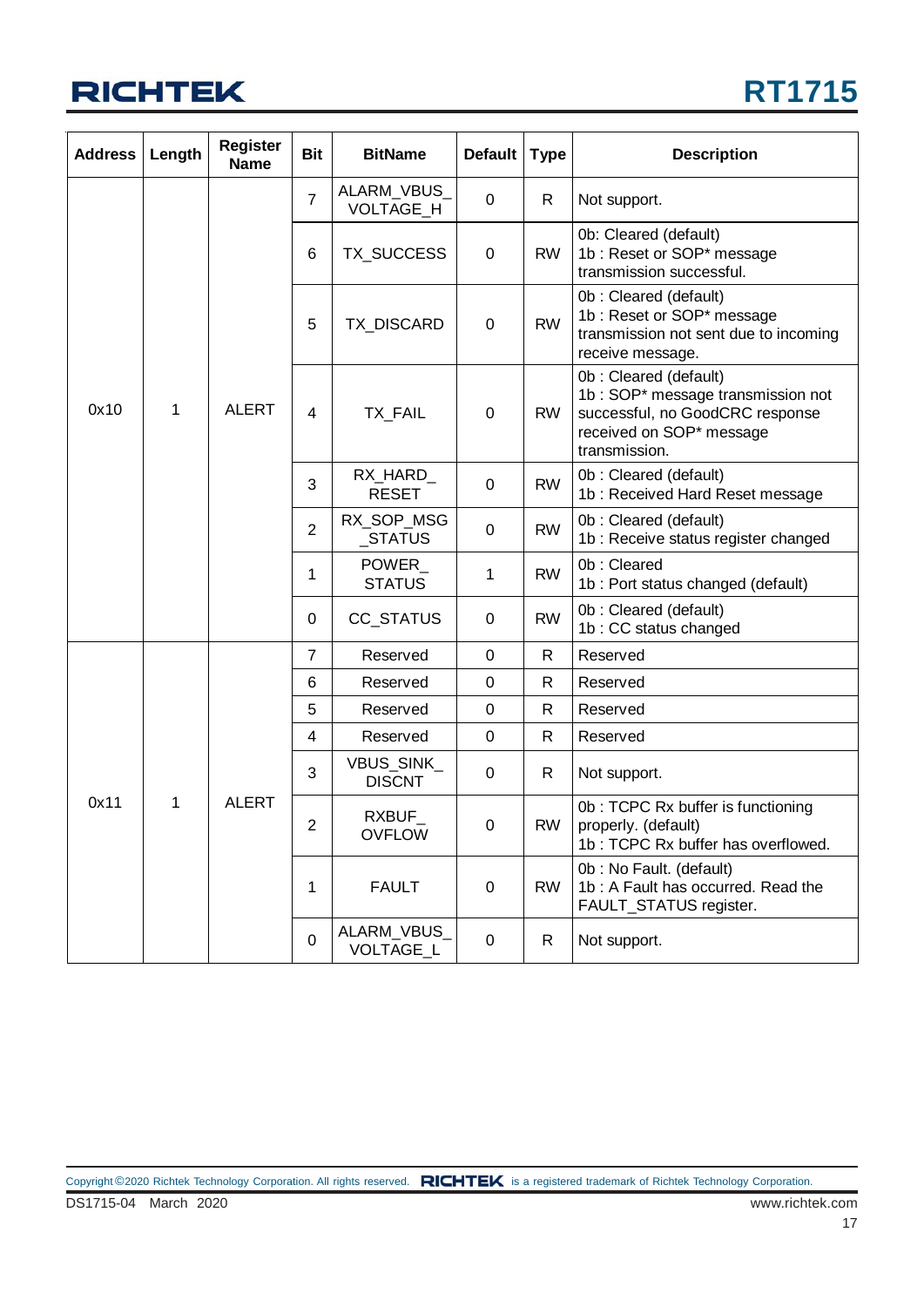

| <b>Address</b> | Length | <b>Register</b><br><b>Name</b> | <b>Bit</b>     | <b>BitName</b>                             | <b>Default</b> | <b>Type</b>  | <b>Description</b>                                        |  |  |  |  |  |  |   |                                |   |   |
|----------------|--------|--------------------------------|----------------|--------------------------------------------|----------------|--------------|-----------------------------------------------------------|--|--|--|--|--|--|---|--------------------------------|---|---|
|                |        |                                | 7              | M ALARM<br><b>VBUS</b><br><b>VOLTAGE H</b> | 1              | R            | Not support.                                              |  |  |  |  |  |  |   |                                |   |   |
|                |        |                                | 6              | $M_TX$<br><b>SUCCESS</b>                   | 1              | <b>RW</b>    | 0b: Interrupt masked<br>1b : Interrupt unmasked (default) |  |  |  |  |  |  |   |                                |   |   |
|                |        |                                | 5              | $M_TX$<br><b>DISCARD</b>                   | 1              | <b>RW</b>    | 0b: Interrupt masked<br>1b : Interrupt unmasked (default) |  |  |  |  |  |  |   |                                |   |   |
| 0x12           | 1      | ALERT                          | 4              | M_TX_FAIL                                  | 1              | <b>RW</b>    | 0b: Interrupt masked<br>1b : Interrupt unmasked (default) |  |  |  |  |  |  |   |                                |   |   |
|                |        | <b>MASK</b>                    | 3              | M_RX_HARD_<br><b>RESET</b>                 | 1              | <b>RW</b>    | 0b: Interrupt masked<br>1b : Interrupt unmasked (default) |  |  |  |  |  |  |   |                                |   |   |
|                |        |                                | $\overline{2}$ | M_RX_SOP_<br>MSG_STATUS                    | 1              | <b>RW</b>    | 0b: Interrupt masked<br>1b : Interrupt unmasked (default) |  |  |  |  |  |  |   |                                |   |   |
|                |        |                                | 1              | M POWER<br><b>STATUS</b>                   | 1              | <b>RW</b>    | 0b: Interrupt masked<br>1b : Interrupt unmasked (default) |  |  |  |  |  |  |   |                                |   |   |
|                |        |                                | 0              | $M\_CC$<br><b>STATUS</b>                   | 1              | <b>RW</b>    | 0b: Interrupt masked<br>1b : Interrupt unmasked (default) |  |  |  |  |  |  |   |                                |   |   |
|                |        |                                | 7              | Reserved                                   | 0              | R            | Reserved                                                  |  |  |  |  |  |  |   |                                |   |   |
|                |        | ALERT<br><b>MASK</b>           | 6              | Reserved                                   | 0              | $\mathsf{R}$ | Reserved                                                  |  |  |  |  |  |  |   |                                |   |   |
|                |        |                                | 5              | Reserved                                   | 0              | $\mathsf{R}$ | Reserved                                                  |  |  |  |  |  |  |   |                                |   |   |
|                |        |                                | 4              | Reserved                                   | $\pmb{0}$      | $\mathsf{R}$ | Reserved                                                  |  |  |  |  |  |  |   |                                |   |   |
|                |        |                                | 3              | M_VBUS_<br>SINK_DISCNT                     | 1              | R            | Not support.                                              |  |  |  |  |  |  |   |                                |   |   |
| 0x13           | 1      |                                | 2              | M_RXBUF_<br><b>OVFLOW</b>                  | 1              | <b>RW</b>    | 0b: Interrupt masked<br>1b : Interrupt unmasked (default) |  |  |  |  |  |  |   |                                |   |   |
|                |        |                                | 1              | M_FAULT                                    | 1              | <b>RW</b>    | 0b: Interrupt masked<br>1b : Interrupt unmasked (default) |  |  |  |  |  |  |   |                                |   |   |
|                |        |                                |                |                                            |                |              |                                                           |  |  |  |  |  |  | 0 | M_ALARM_<br>VBUS_<br>VOLTAGE_L | 1 | R |
|                |        |                                | $\overline{7}$ | Reserved                                   | $\mathbf{1}$   | $\mathsf{R}$ | Not support.                                              |  |  |  |  |  |  |   |                                |   |   |
|                |        |                                | 6              | M_TCPC_<br><b>INITIAL</b>                  | 1              | <b>RW</b>    | 0b: Interrupt masked<br>1b : Interrupt unmasked (default) |  |  |  |  |  |  |   |                                |   |   |
|                |        |                                | 5              | M_SRC_HV                                   | $\mathbf{1}$   | R            | Not support.                                              |  |  |  |  |  |  |   |                                |   |   |
|                |        |                                | 4              | M_SRC_VBUS                                 | $\mathbf{1}$   | R            | Not support.                                              |  |  |  |  |  |  |   |                                |   |   |
| 0x14           | 1      | POWER<br>STATUS<br><b>MASK</b> | 3              | M_VBUS_PRE<br>SENT_DETC                    | 1              | <b>RW</b>    | 0b: Interrupt masked<br>1b : Interrupt unmasked (default) |  |  |  |  |  |  |   |                                |   |   |
|                |        |                                | $\overline{2}$ | M_VBUS_<br><b>PRESENT</b>                  | 1              | <b>RW</b>    | 0b: Interrupt masked<br>1b : Interrupt unmasked (default) |  |  |  |  |  |  |   |                                |   |   |
|                |        |                                | 1              | M_VCONN_<br><b>PRESENT</b>                 | 1              | <b>RW</b>    | 0b: Interrupt masked<br>1b: Interrupt unmasked (default)  |  |  |  |  |  |  |   |                                |   |   |
|                |        |                                | 0              | M_SINK_VBUS                                | 1              | $\mathsf{R}$ | Not support.                                              |  |  |  |  |  |  |   |                                |   |   |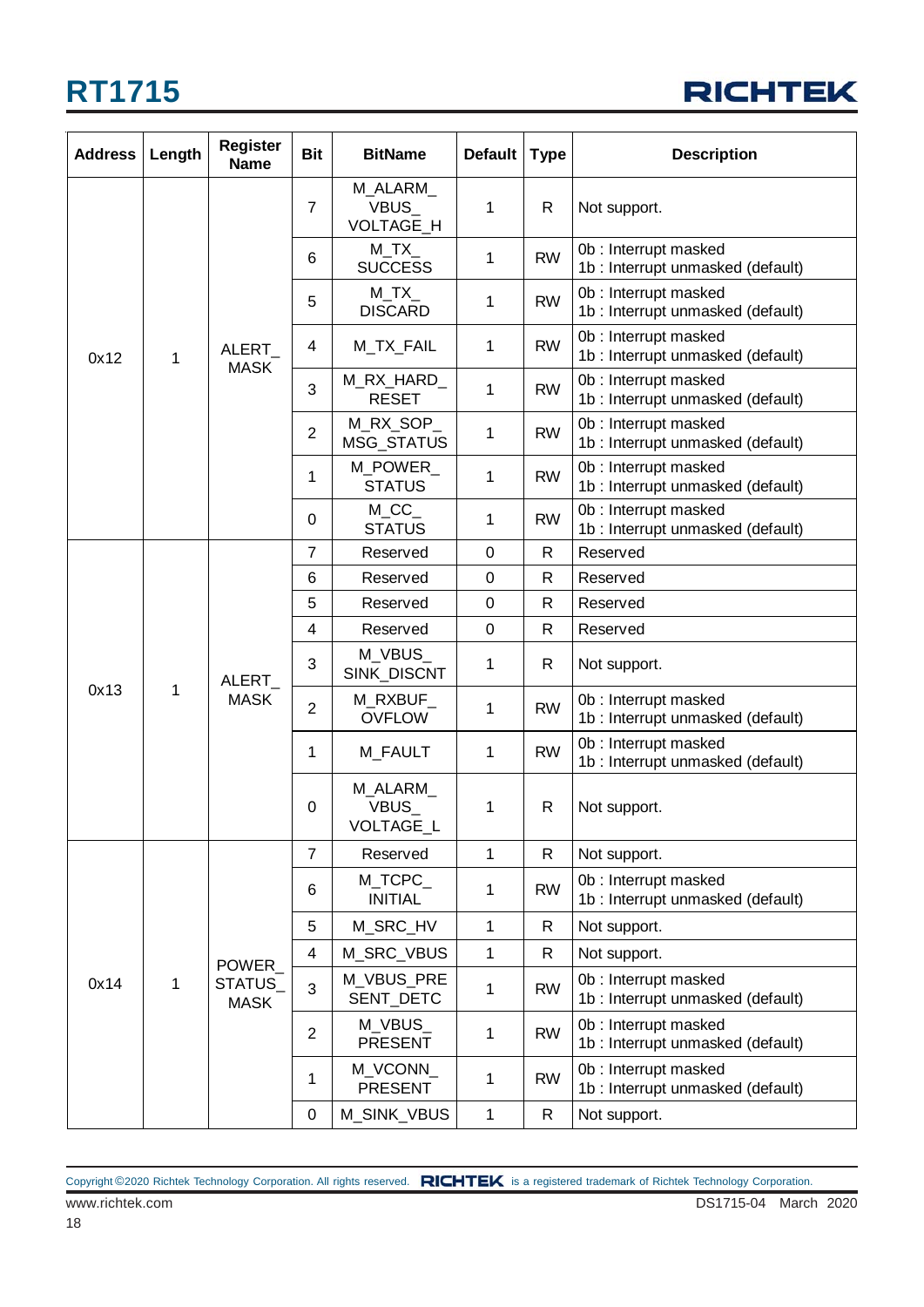

| <b>Address</b> | Length | <b>Register</b><br><b>Name</b>           | <b>Bit</b>     | <b>BitName</b>                  | <b>Default</b> | <b>Type</b>  | <b>Description</b>                                        |
|----------------|--------|------------------------------------------|----------------|---------------------------------|----------------|--------------|-----------------------------------------------------------|
|                |        |                                          | $\overline{7}$ | M_VCON_OV                       | 0              | <b>RW</b>    | 0b: Interrupt masked (default)<br>1b : Interrupt unmasked |
|                |        |                                          | 6              | M FORCE<br>OFF_VBUS             | 1              | <b>RW</b>    | 0b: Interrupt masked<br>1b : Interrupt unmasked (default) |
|                |        |                                          | 5              | M_AUTO_DISC<br>FAIL             | 1              | <b>RW</b>    | 0b: Interrupt masked<br>1b : Interrupt unmasked (default) |
| 0x15           | 1      | <b>FAULT</b><br>STATUS_                  | 4              | M FORCE DIS<br>C FAIL           | 1              | <b>RW</b>    | 0b: Interrupt masked<br>1b : Interrupt unmasked (default) |
|                |        | <b>MASK</b>                              | 3              | M_VBUS_OC                       | 1              | <b>RW</b>    | 0b: Interrupt masked<br>1b : Interrupt unmasked (default) |
|                |        |                                          | $\overline{2}$ | M_VBUS_OV                       | 1              | <b>RW</b>    | 0b: Interrupt masked<br>1b: Interrupt unmasked (default)  |
|                |        |                                          | 1              | M VCON OC                       | $\mathbf 1$    | <b>RW</b>    | 0b: Interrupt masked<br>1b: Interrupt unmasked (default)  |
|                |        |                                          | 0              | M_I2C_ERROR                     | 1              | <b>RW</b>    | 0b: Interrupt masked<br>1b : Interrupt unmasked (default) |
|                |        |                                          | $\overline{7}$ | H IMPEDENCE                     | $\mathbf 0$    | $\mathsf{R}$ | Not support.                                              |
|                |        |                                          | 6              | DBG ACC<br>CONNECT_O            | $\mathbf 0$    | R.           | Not support.                                              |
|                |        |                                          | 5              | AUDIO_ACC_<br><b>CONNECT</b>    | 0              | R            | Not support.                                              |
| 0x18           | 1      | <b>CONFIG</b><br><b>STANDA</b><br>RD OUT | 4              | <b>ACTIVE CABL</b><br>E CONNECT | $\Omega$       | R.           | Not support.                                              |
|                |        | <b>PUT</b>                               | 3:2            | MUX_CTRL                        | 00             | R            | Not support.                                              |
|                |        |                                          | 1              | CONNECT_<br><b>PRESENT</b>      | 0              | R            | Not support.                                              |
|                |        |                                          | $\mathbf 0$    | CONNECT<br><b>ORIENT</b>        | 0              | R            | Not support.                                              |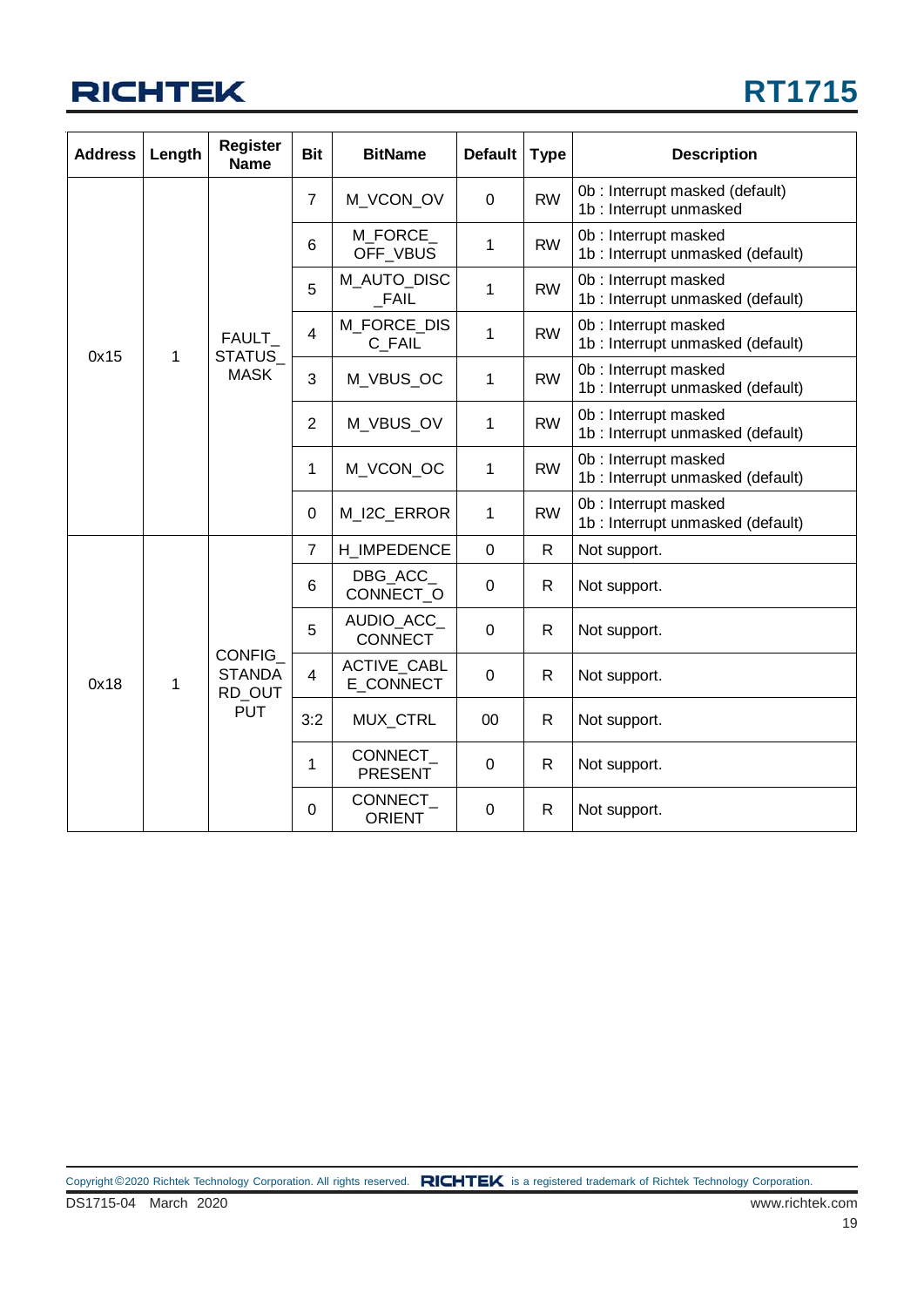

| <b>Address</b> | Length | <b>Register</b><br><b>Name</b> | <b>Bit</b>     | <b>BitName</b>            | <b>Default</b> | <b>Type</b>  | <b>Description</b>                                                                                                                                                                                                                                                                                                                                                                                                                                              |
|----------------|--------|--------------------------------|----------------|---------------------------|----------------|--------------|-----------------------------------------------------------------------------------------------------------------------------------------------------------------------------------------------------------------------------------------------------------------------------------------------------------------------------------------------------------------------------------------------------------------------------------------------------------------|
|                |        |                                | 7:5            | Reserved                  | 000            | R            | Reserved                                                                                                                                                                                                                                                                                                                                                                                                                                                        |
|                |        |                                | $\overline{4}$ | Reserved                  | $\mathbf 0$    | $\mathsf{R}$ | Reserved                                                                                                                                                                                                                                                                                                                                                                                                                                                        |
|                |        |                                | 3:2            | $IC_CK$<br><b>STRETCH</b> | 00             | R            | Not support.                                                                                                                                                                                                                                                                                                                                                                                                                                                    |
| 0x19<br>1      |        | TCPC_C<br><b>ONTROL</b>        | 1              | BIST_TEST_<br><b>MODE</b> | $\mathbf 0$    | <b>RW</b>    | 0b: Normal Operation. Incoming<br>messages enabled by<br>RECEIVE_DETECT passed to TCPM<br>via Alert. (default)<br>1b: BIST Test Mode. Incoming<br>messages enabled by<br>RECEIVE_DETECT result in<br>GoodCRC response but may not be<br>passed to the TCPM via Alert. TCPC<br>may temporarily store incoming<br>messages in the Receive Message<br>Buffer, but this may or may not result in<br>a Receive SOP* Message Status or a<br>Rx Buffer Overflow alert. |
|                |        |                                | 0              | PLUG_ORIENT               | 0              | <b>RW</b>    | 0b: When VCONN is enabled, apply it<br>to the CC2 pin. Monitor the CC1 pin for<br>BMC communications if PD messaging<br>is enabled. (default)<br>1b: When VCONN is enabled, apply it<br>to the CC1 pin. Monitor the CC2 pin for<br>BMC communications if PD messaging<br>is enabled.<br>Required                                                                                                                                                                |
|                |        |                                | $\overline{7}$ | Reserved                  | 0              | R            | Reserved                                                                                                                                                                                                                                                                                                                                                                                                                                                        |
|                |        | ROLE_C<br><b>ONTROL</b>        | 6              | <b>DRP</b>                | 0              | <b>RW</b>    | 0b: No DRP. Bits B30 determine<br>Rp/Rd/Ra settings (default)<br>1b: DRP                                                                                                                                                                                                                                                                                                                                                                                        |
| 0x1A           |        |                                | 5:4            | RP_VALUE                  | 00             | <b>RW</b>    | 00b: Rp default (default)<br>01b: Rp 1.5A<br>10b: Rp 3.0A<br>11b: Reserved                                                                                                                                                                                                                                                                                                                                                                                      |
|                | 1      |                                | 3:2            | CC <sub>2</sub>           | 10             | <b>RW</b>    | 00b: Reserved<br>01b: Rp (Use Rp definition in B54)<br>10b: Rd (default)<br>11b: Open (Disconnect or don't care)<br>Set to 11b if enabling DRP in B76                                                                                                                                                                                                                                                                                                           |
|                |        |                                | 1:0            | CC <sub>1</sub>           | 10             | <b>RW</b>    | 00b: Reserved<br>01b: Rp (Use Rp definition in B54)<br>10b: Rd (default)<br>11b: Open (Disconnect or don't care)<br>Set to 11b if enabling DRP in B76                                                                                                                                                                                                                                                                                                           |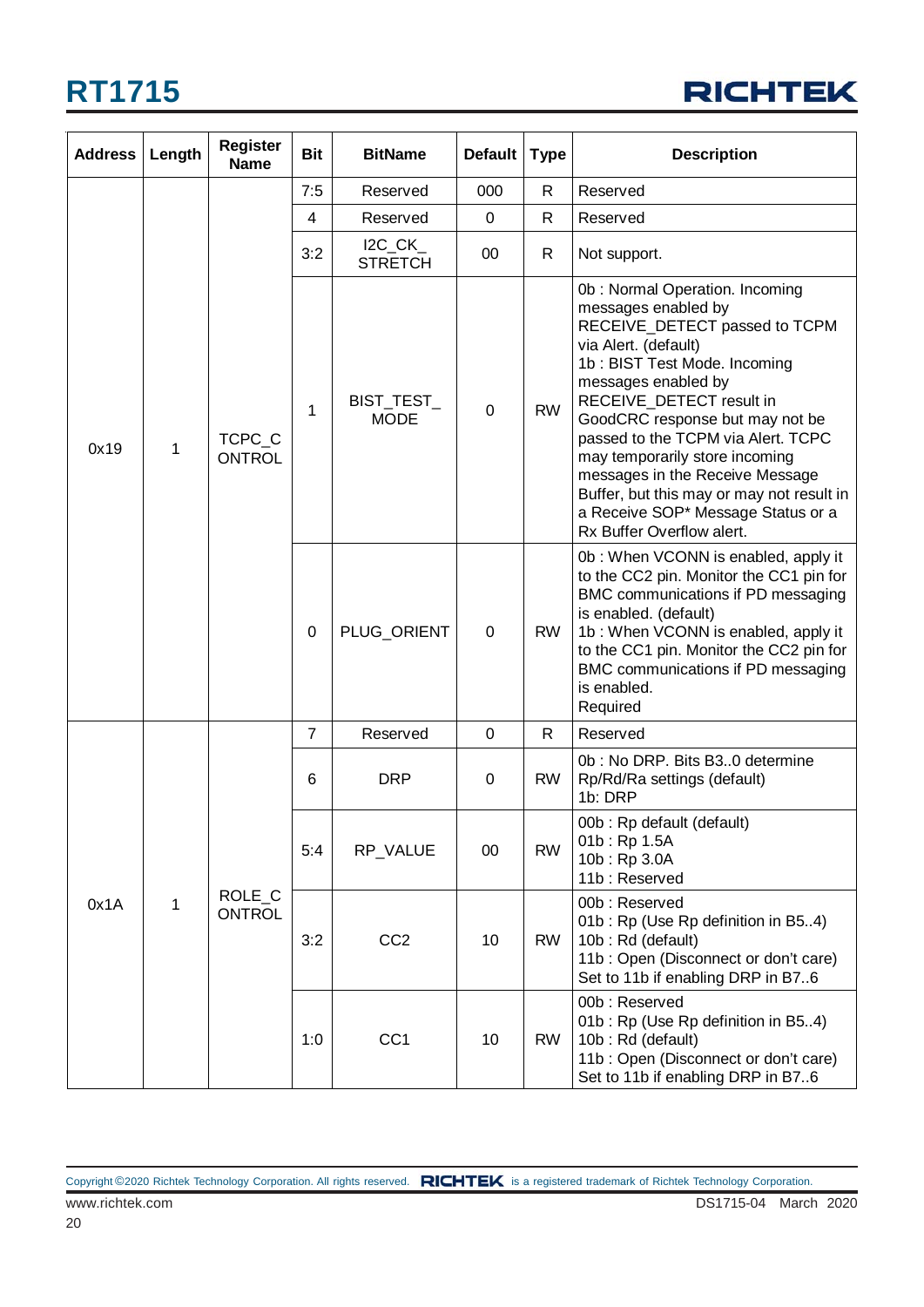

| <b>Address</b> | Length | <b>Register</b><br><b>Name</b> | <b>Bit</b>     | <b>BitName</b>                           | <b>Default</b> | <b>Type</b>  | <b>Description</b>                                                                                                                                          |
|----------------|--------|--------------------------------|----------------|------------------------------------------|----------------|--------------|-------------------------------------------------------------------------------------------------------------------------------------------------------------|
|                |        |                                | $\overline{7}$ | DIS_VCON_OV                              | 0              | <b>RW</b>    | 0b : Fault detection circuit enabled<br>(default)<br>1b : Fault detection circuit disabled                                                                  |
|                |        |                                | 6.5            | Reserved                                 | 00             | $\mathsf{R}$ | Reserved                                                                                                                                                    |
|                |        |                                | 4              | DIS_FORCE_<br>OFF_VBUS                   | $\pmb{0}$      | R.           | Not support.                                                                                                                                                |
| 0x1B           | 1      | FAULT_C<br><b>ONTROL</b>       | 3              | DIS_VBUS_DIS<br>C_FAULT_<br><b>TIMER</b> | $\pmb{0}$      | R            | Not support.                                                                                                                                                |
|                |        |                                | $\overline{2}$ | DIS_VBUS_OC                              | 0              | R.           | Not support.                                                                                                                                                |
|                |        |                                | 1              | DIS_VBUS_OV                              | 0              | $\mathsf{R}$ | Not support.                                                                                                                                                |
|                |        |                                | 0              | DIS_VCON_OC                              | 0              | <b>RW</b>    | 0b : Fault detection circuit enabled<br>(default)<br>1b: Fault detection circuit disabled                                                                   |
|                |        |                                | $\overline{7}$ | Reserved                                 | $\Omega$       | R.           | Reserved                                                                                                                                                    |
|                |        |                                | 6              | VBUS_VOL_<br><b>MONITOR</b>              | $\mathbf 0$    | R            | Not support.                                                                                                                                                |
|                |        |                                | 5              | DIS_VOL<br><b>ALARM</b>                  | 0              | $\mathsf{R}$ | Not support.                                                                                                                                                |
|                |        |                                | 4              | AUTO_DISC_<br><b>DISCNCT</b>             | 0              | R.           | Not support.                                                                                                                                                |
|                |        | <b>POWER</b>                   | 3              | BLEED_DISC                               | 0              | R            | Not support.                                                                                                                                                |
| 0x1C           | 1      | <b>CONTRO</b>                  | $\overline{2}$ | <b>FORCE DISC</b>                        | $\mathbf 0$    | R.           | Not support.                                                                                                                                                |
|                |        | L                              | 1              | VCONN<br>POWER_SPT                       | $\pmb{0}$      | <b>RW</b>    | 0b : TCPC delivers at least 1W on<br>VCONN (default)<br>1b: TCPC delivers at least the power<br>indicated in<br>DEVICE_CAPABILITIES.VCONNPowe<br>rSupported |
|                |        |                                | $\Omega$       | EN_VCONN                                 | 0              | <b>RW</b>    | 0b : Disable VCONN Source (default)<br>1b: Enable VCONN Source to CC<br>Required                                                                            |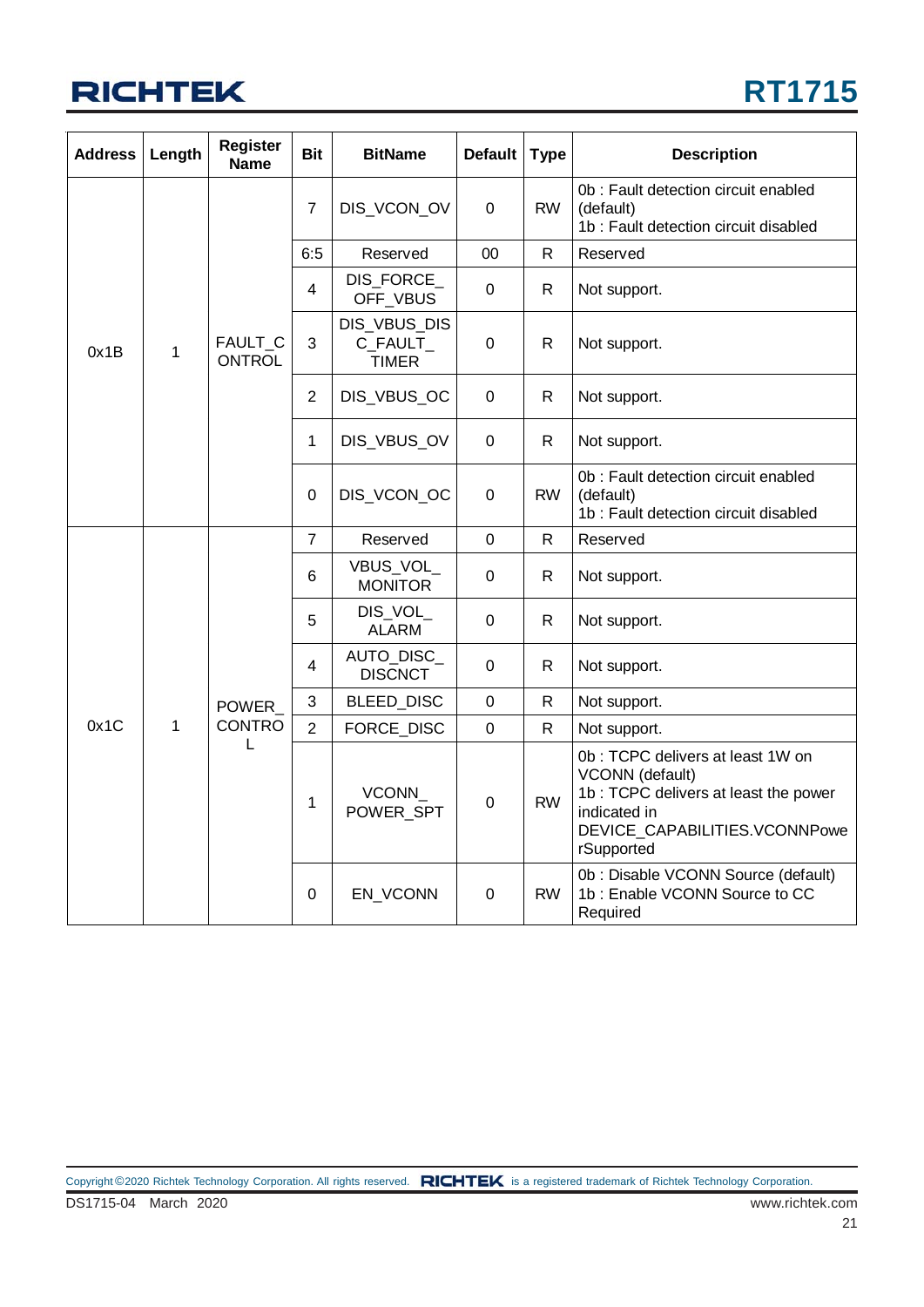

| <b>Address</b> | Length | <b>Register</b><br><b>Name</b>                    | <b>Bit</b>                  | <b>BitName</b>          | Default   Type |                                                                                                       | <b>Description</b>                                                                                                                                                                                                                                                                                                                                                                                                                                                                                                                                                                                                                                                                                                                                                                                                            |
|----------------|--------|---------------------------------------------------|-----------------------------|-------------------------|----------------|-------------------------------------------------------------------------------------------------------|-------------------------------------------------------------------------------------------------------------------------------------------------------------------------------------------------------------------------------------------------------------------------------------------------------------------------------------------------------------------------------------------------------------------------------------------------------------------------------------------------------------------------------------------------------------------------------------------------------------------------------------------------------------------------------------------------------------------------------------------------------------------------------------------------------------------------------|
|                |        | Reserved<br>00<br>$\mathsf{R}$<br>Reserved<br>7:6 |                             |                         |                |                                                                                                       |                                                                                                                                                                                                                                                                                                                                                                                                                                                                                                                                                                                                                                                                                                                                                                                                                               |
|                |        | 5                                                 | <b>DRP</b><br><b>STATUS</b> | 0                       | $\mathsf{R}$   | 0b: the TCPC has stopped toggling or<br>(ROLE_CONTROL.DRP = 00) (default)<br>1b: the TCPC is toggling |                                                                                                                                                                                                                                                                                                                                                                                                                                                                                                                                                                                                                                                                                                                                                                                                                               |
|                |        |                                                   | 4                           | $DRP_$<br><b>RESULT</b> | 0              | R.                                                                                                    | 0b: the TCPC is presenting Rp<br>(default)<br>1b: the TCPC is presenting Rd                                                                                                                                                                                                                                                                                                                                                                                                                                                                                                                                                                                                                                                                                                                                                   |
| 0x1D           | 1      | $CC_$<br><b>STATUS</b>                            | 3:2                         | CC2<br><b>STATUS</b>    | 00             | $\mathsf{R}$                                                                                          | If $(ROLE\_CONTROL.CC2 = Rp)$ or<br>$(DrpResult = 0)$<br>00b: SRC.Open (Open, Rp) (default)<br>01b: SRC.Ra (below maximum vRa)<br>10b: SRC.Rd (within the vRd range)<br>11b: reserved<br>If $(ROLE_CONTROL.CC2 = Rd)$ or<br>$(DrpResult = 1)$<br>00b: SNK.Open (Below maximum vRa)<br>(default)<br>01b: SNK.Default (Above minimum<br>vRd-Connect)<br>10b: SNK.Power1.5 (Above minimum<br>vRd-Connect) Detects Rp 1.5A<br>11b: SNK.Power3.0 (Above minimum<br>vRd-Connect) Detects Rp 3.0A<br>If ROLE_CONTROL.CC2 = Ra, this<br>field is set to 00b<br>If ROLE_CONTROL.CC2 = Open, this<br>field is set to 00b<br>This field always returns 00b if<br>$(DrpStatus = 1)$ or<br>(POWER_CONTROL.EnableVCONN =<br>1 and<br>POWER_CONTROL.PlugOrientation =<br>0). Otherwise, the returned value<br>depends upon ROLE_CONTROL.CC2. |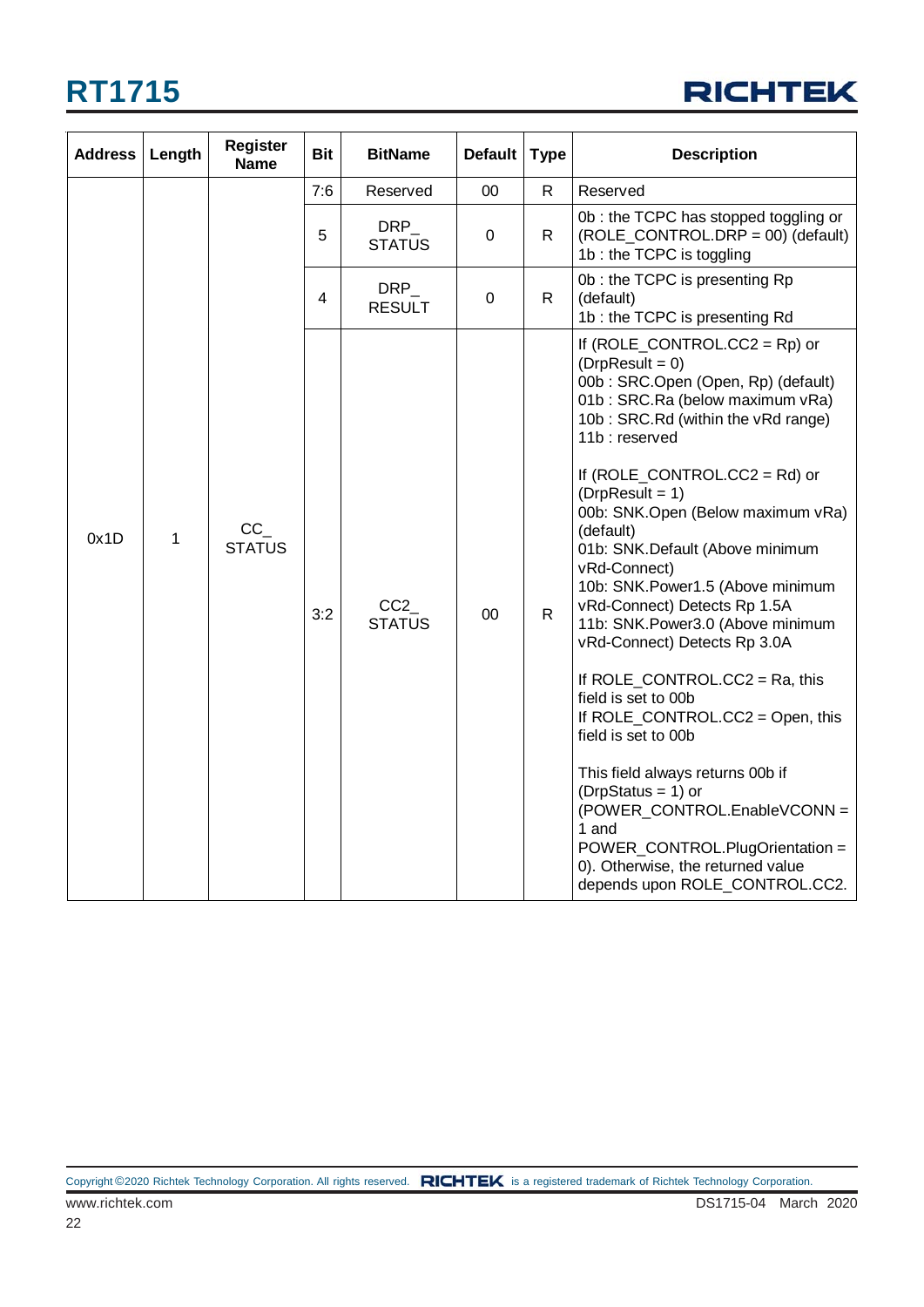

| <b>Address</b> | Length | <b>Register</b><br><b>Name</b> | <b>Bit</b> | <b>BitName</b> | <b>Default</b> | <b>Type</b> | <b>Description</b>                                                                                                                                                                                                                                                                                                                                                                                                                                                                                                                                                                                                                                                                                                                                                                                                              |
|----------------|--------|--------------------------------|------------|----------------|----------------|-------------|---------------------------------------------------------------------------------------------------------------------------------------------------------------------------------------------------------------------------------------------------------------------------------------------------------------------------------------------------------------------------------------------------------------------------------------------------------------------------------------------------------------------------------------------------------------------------------------------------------------------------------------------------------------------------------------------------------------------------------------------------------------------------------------------------------------------------------|
| 0x1D           | 1      | CC<br><b>STATUS</b>            | 1:0        | CC1_STATUS     | 00             | R.          | If $(ROLE_CONTROL.CC1 = Rp)$ or<br>$(DrpResult = 0)$<br>00b: SRC.Open (Open, Rp) (default)<br>01b: SRC.Ra (below maximum vRa)<br>10b: SRC.Rd (within the vRd range)<br>11b: reserved<br>If $(ROLE\_CONTROL.CC1 = Rd)$ or<br>$DrpResult = 1)$<br>00b: SNK.Open (Below maximum<br>vRa)<br>(default)<br>01b: SNK.Default (Above minimum<br>vRd-Connect)<br>10b: SNK.Power1.5 (Above minimum<br>vRd-Connect) Detects Rp-1.5A<br>11b: SNK.Power3.0 (Above minimum<br>vRd-Connect) Detects Rp-3.0A<br>If ROLE CONTROL.CC1 = Ra, this<br>field is set to 00b<br>If ROLE_CONTROL.CC1 = Open, this<br>field is set to 00b<br>This field always returns 00b if<br>$(DrpStatus = 1)$ or<br>(POWER_CONTROL.EnableVCONN =<br>1 and<br>POWER_CONTROL.PlugOrientation =<br>0). Otherwise, the returned value<br>depends upon ROLE_CONTROL.CC1. |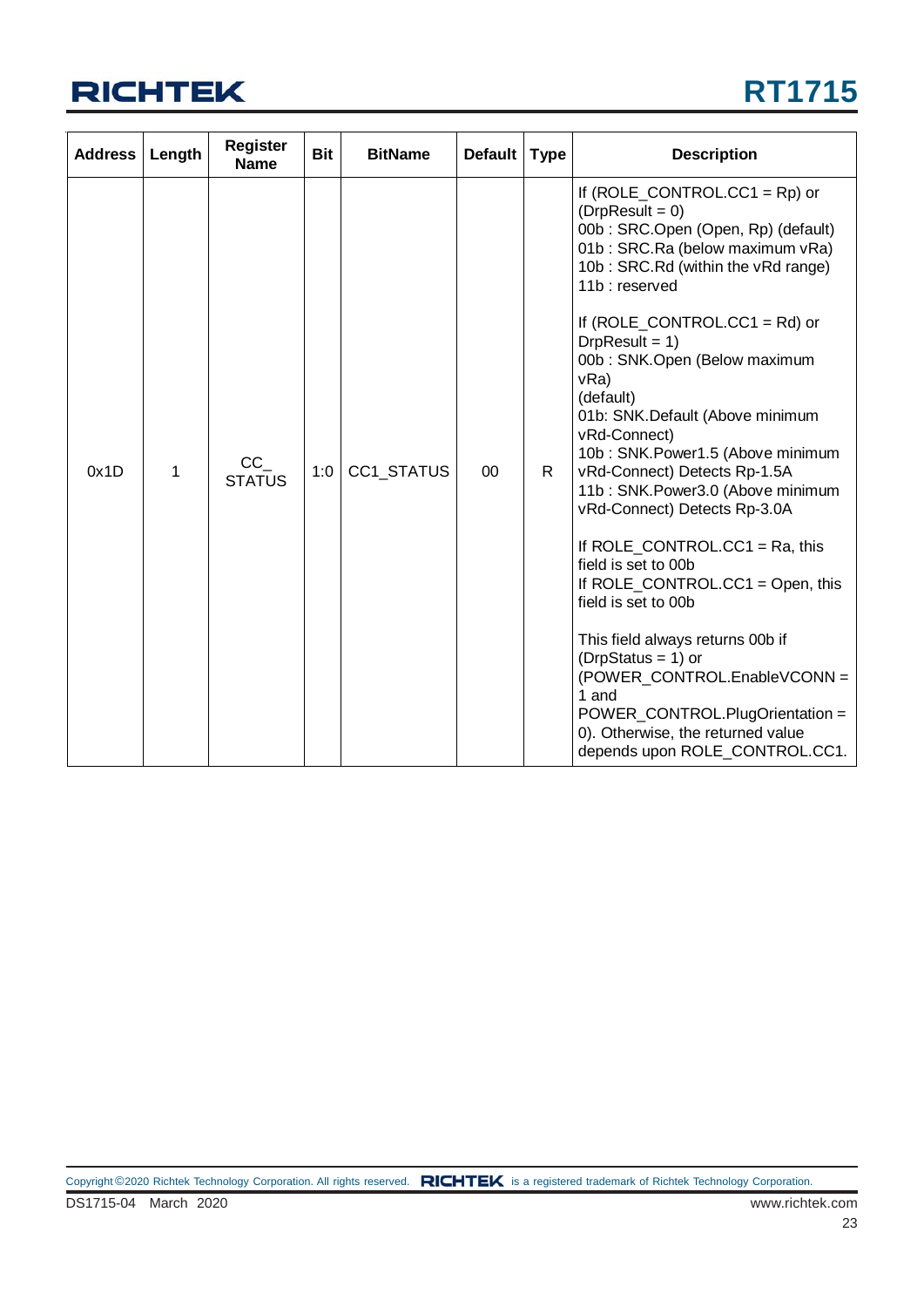

| <b>Address</b> | Length | <b>Register</b><br><b>Name</b> | <b>Bit</b>     | <b>BitName</b>               | Default   Type |              | <b>Description</b>                                                                                                                                                                                                                            |
|----------------|--------|--------------------------------|----------------|------------------------------|----------------|--------------|-----------------------------------------------------------------------------------------------------------------------------------------------------------------------------------------------------------------------------------------------|
|                |        |                                | $\overline{7}$ | DBG_ACC_<br><b>CONNECT</b>   | $\mathbf 0$    | R.           | Not support.                                                                                                                                                                                                                                  |
|                |        |                                | 6              | TCPC_INITIAL                 | 0              | R.           | 0b: The TCPC has completed<br>initialization and all registers are valid<br>(default)<br>1b: The TCPC is still performing<br>internal initialization and the only<br>registers that are guaranteed to return<br>the correct values are 00h0Fh |
|                |        |                                | 5              | SRC_HV                       | $\mathbf 0$    | $\mathsf{R}$ | Not support.                                                                                                                                                                                                                                  |
| 0x1E           | 1      | POWER<br><b>STATUS</b>         | 4              | SRC_VBUS                     | 0              | R            | Not support.                                                                                                                                                                                                                                  |
|                |        |                                | 3              | <b>VBUS_PRESE</b><br>NT_DETC | 1              | $\mathsf{R}$ | 0b: VBUS present detection disabled<br>1b: VBUS present detection enabled<br>(default)                                                                                                                                                        |
|                |        |                                | $\overline{2}$ | <b>VBUS PRESE</b><br>NT      | 0              | $\mathsf{R}$ | 0b: VBUS Disconnected (default)<br>1b: VBUS Connected                                                                                                                                                                                         |
|                |        |                                | 1              | VCONN_PRE<br><b>SENT</b>     | 0              | $\mathsf{R}$ | 0b: VCONN is not present (default)<br>1b: This bit is asserted when VCONN<br>present CC1 or CC2. Threshold is fixed<br>at 2.4V                                                                                                                |
|                |        |                                | $\mathbf 0$    | SINK_VBUS                    | $\mathbf 0$    | R            | Not support.                                                                                                                                                                                                                                  |
|                |        |                                | $\overline{7}$ | VCON_OV                      | 0              | <b>RW</b>    | 0b : Not in an over-voltage protection<br>state (default)<br>1b : Over-voltage fault latched.                                                                                                                                                 |
|                |        |                                | 6              | FORCE_OFF_<br><b>VBUS</b>    | $\mathbf 0$    | $\mathsf{R}$ | Not support.                                                                                                                                                                                                                                  |
|                |        |                                | 5              | AUTO_DISC_<br><b>FAIL</b>    | $\mathbf 0$    | R            | Not support.                                                                                                                                                                                                                                  |
| 0x1F           | 1      | FAULT_<br><b>STATUS</b>        | 4              | FORCE_DISC<br>$\_FAIL$       | 0              | R            | Not support.                                                                                                                                                                                                                                  |
|                |        |                                | 3              | VBUS_OC                      | 0              | $\mathsf{R}$ | Not support.                                                                                                                                                                                                                                  |
|                |        |                                | $\overline{2}$ | <b>VBUS OV</b>               | 0              | R            | Not support.                                                                                                                                                                                                                                  |
|                |        |                                | 1              | VCON_OC                      | 0              | <b>RW</b>    | 0b : No fault detected (default)<br>1b: Over-current VCONN fault latched                                                                                                                                                                      |
|                |        |                                | $\pmb{0}$      | I2C_ERROR                    | 0              | <b>RW</b>    | 0b: No Error (default)<br>1b : $I^2C$ error has occurred.                                                                                                                                                                                     |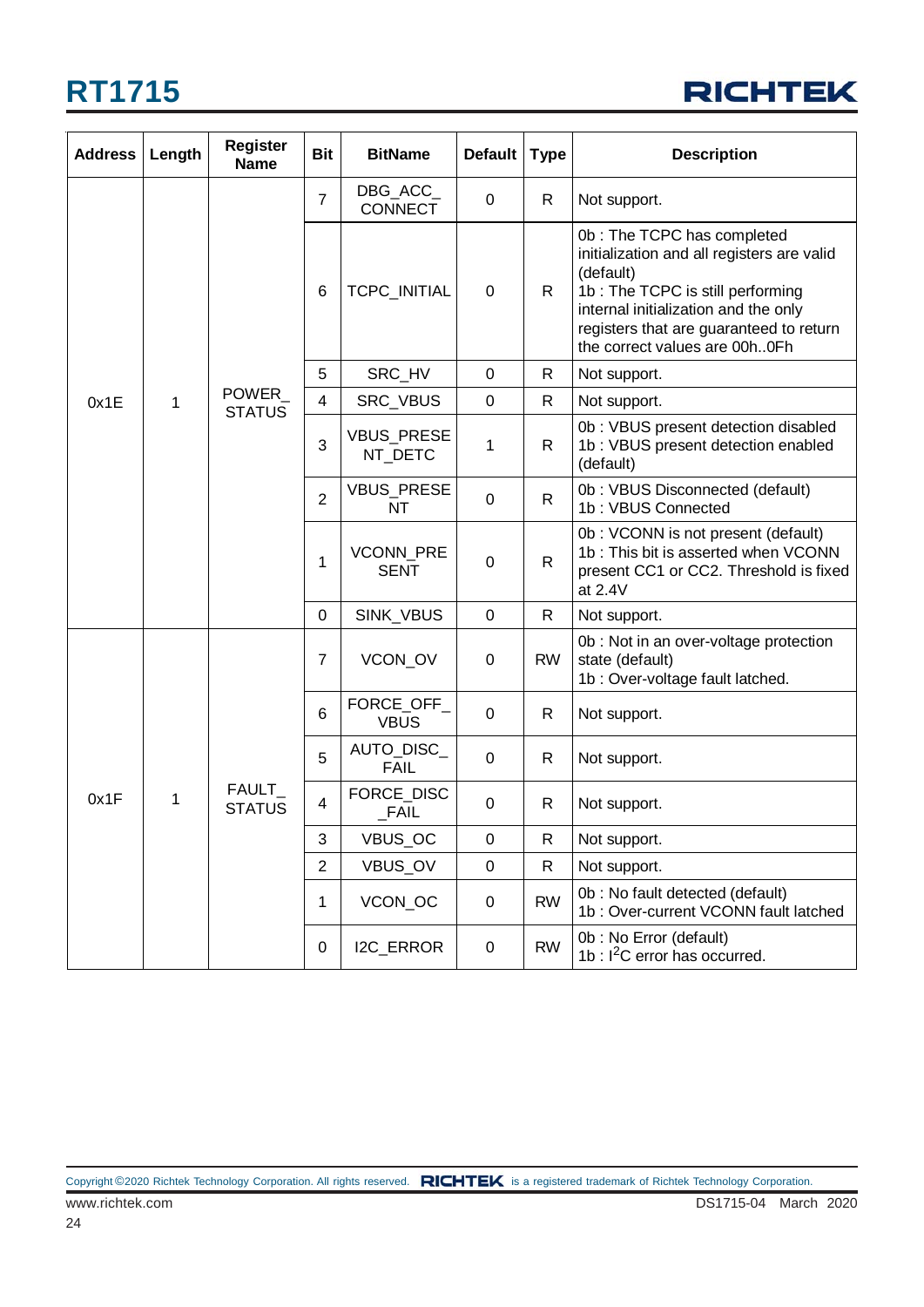

| <b>Address</b> | Length | <b>Register</b><br><b>Name</b>              | <b>Bit</b>               | <b>BitName</b>             | <b>Default</b> | <b>Type</b>                                                                                                                                                                                                                                                                                                                           | <b>Description</b>                                                                                                                                                                                                                                                                                                                   |
|----------------|--------|---------------------------------------------|--------------------------|----------------------------|----------------|---------------------------------------------------------------------------------------------------------------------------------------------------------------------------------------------------------------------------------------------------------------------------------------------------------------------------------------|--------------------------------------------------------------------------------------------------------------------------------------------------------------------------------------------------------------------------------------------------------------------------------------------------------------------------------------|
| 0x23           | 1      | <b>COMMAND</b>                              | 7:0                      | <b>COMMAND</b>             | 0x00           | <b>RW</b>                                                                                                                                                                                                                                                                                                                             | 0010 0010b: DisableVbusDetect:<br>Disable Vbus present and vSafe0V<br>detection.<br>0011 0011b: EnableVbusDetect:<br>Enable Vbus present and vSafe0V<br>detection.<br>1001 1001b: Start DRP Toggling if<br>ROLE_CONTROL.DRP = 1b. If<br>ROLE_CONTROL.CC1/CC2= 01b start<br>with Rp, if ROLE_CONTROL.CC1/CC2<br>$=10b$ start with Rd. |
|                |        | 7:5                                         | ROLES_<br><b>SUPPORT</b> | 110                        | $\mathsf{R}$   | 000b: Type-C Port Manager can<br>configure the Port as Source only or<br>Sink only (not DRP)<br>001b: Source only<br>010b: Sink only<br>011b: Sink with accessory support<br>(optional)<br>100b: DRP only<br>101b: Adapter or Cable (Ra) only<br>110b: Source, Sink, DRP,<br>Adapter/Cable all supported (default)<br>111b: Not valid |                                                                                                                                                                                                                                                                                                                                      |
|                |        | <b>DEVICE</b><br><b>CAPABILITI</b><br>ES 1L | 4                        | ALL_SOP_<br><b>SUPPORT</b> | 1              | R                                                                                                                                                                                                                                                                                                                                     | 0b: All SOP* except<br>SOP'_DBG/SOP"_DBG<br>1b : All SOP* messages are supported<br>(default)                                                                                                                                                                                                                                        |
| 0x24           | 1      |                                             | 3                        | SOURCE_<br><b>VCONN</b>    | 1              | $\mathsf{R}$                                                                                                                                                                                                                                                                                                                          | 0b: TCPC is not capable of switching<br><b>VCONN</b><br>1b: TCPC is capable of switching<br>VCONN (default)                                                                                                                                                                                                                          |
|                |        |                                             | 2                        | CPB SINK<br><b>VBUS</b>    | 0              | R                                                                                                                                                                                                                                                                                                                                     | 0b : TCPC is not capable controlling<br>the sink path to the system load<br>(default)<br>1b: TCPC is capable of controlling the<br>sink path to the system load                                                                                                                                                                      |
|                |        |                                             | 1                        | SOURCE_<br>HV_VBUS         | 0              | R                                                                                                                                                                                                                                                                                                                                     | 0b: TCPC is not capable of controlling<br>the source high voltage path to VBUS<br>(default)<br>1b: TCPC is capable of controlling the<br>source high voltage path to VBUS                                                                                                                                                            |
|                |        |                                             | $\pmb{0}$                | SOURCE_<br><b>VBUS</b>     | 0              | R                                                                                                                                                                                                                                                                                                                                     | 0b: TCPC is not capable of controlling<br>the source path to VBUS (default)<br>1b: TCPC is capable of controlling the<br>source path to VBUS                                                                                                                                                                                         |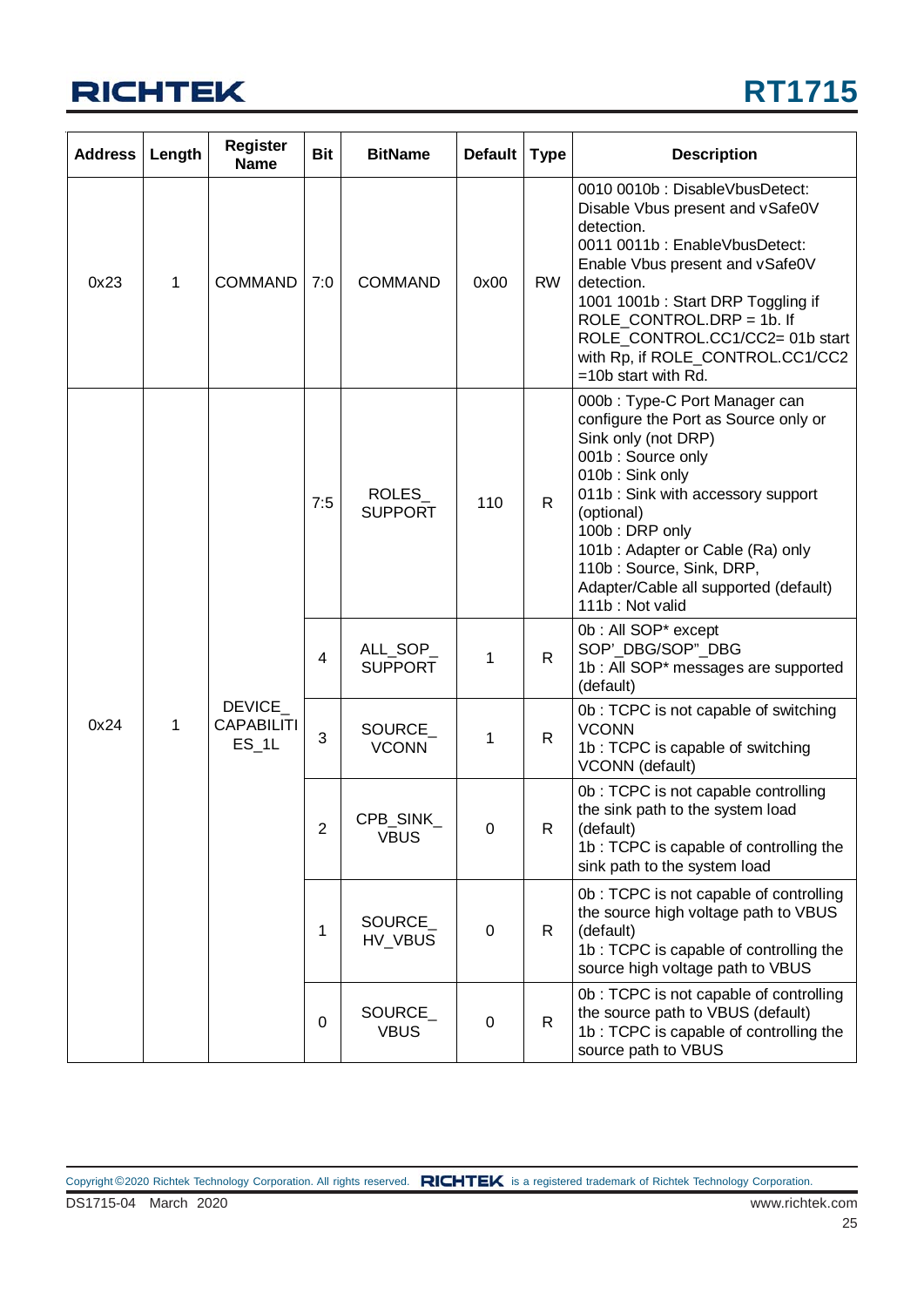

| <b>Address</b> | Length | <b>Register</b><br><b>Name</b>                | <b>Bit</b>     | <b>BitName</b>              | <b>Default</b>                       | <b>Type</b>  | <b>Description</b>                                                                                                                                                                                     |                                                                                                                        |
|----------------|--------|-----------------------------------------------|----------------|-----------------------------|--------------------------------------|--------------|--------------------------------------------------------------------------------------------------------------------------------------------------------------------------------------------------------|------------------------------------------------------------------------------------------------------------------------|
|                |        |                                               | $\overline{7}$ | Reserved                    | $\mathbf 0$                          | $\mathsf{R}$ | Reserved                                                                                                                                                                                               |                                                                                                                        |
|                |        | <b>DEVICE</b><br><b>CAPABILITI</b><br>$ES_1H$ | 6              | CPB_VBUS_<br><sub>OC</sub>  | $\mathbf 0$                          | $\mathsf{R}$ | 0b: VBUS OCP is not reported by the<br><b>TCPC</b> (default)<br>1b: VBUS OCP is reported by the<br><b>TCPC</b>                                                                                         |                                                                                                                        |
|                |        |                                               | 5              | CPB_VBUS_<br>OV             | $\Omega$                             | R.           | 0b: VBUS OVP is not reported by the<br><b>TCPC</b> (default)<br>1b: VBUS OVP is reported by the<br><b>TCPC</b>                                                                                         |                                                                                                                        |
|                |        |                                               |                | $\overline{4}$              | CPB_BLEED_<br><b>DISC</b>            | $\Omega$     | $\mathsf{R}$                                                                                                                                                                                           | 0b: No Bleed Discharge implemented<br>in TCPC (default)<br>1b: Bleed Discharge is implemented in<br>the TCPC           |
| 0x25           | 1      |                                               |                | 3                           | CPB_FORCE_<br><b>DISC</b>            | $\mathbf 0$  | $\mathsf{R}$                                                                                                                                                                                           | 0b: No Force Discharge implemented<br>in TCPC (default)<br>1b: Force Discharge is implemented in<br>the TCPC           |
|                |        |                                               |                | $\overline{2}$              | <b>VBUS_MEAS</b><br><b>URE ALARM</b> | $\mathbf 0$  | $\mathsf{R}$                                                                                                                                                                                           | 0b: No VBUS voltage measurement<br>nor VBUS Alarms (default)<br>1b: VBUS voltage measurement and<br><b>VBUS Alarms</b> |
|                |        |                                               | 1:0            | SOURCE_RP<br><b>SUPPORT</b> | 10                                   | $\mathsf{R}$ | 00b: Rp default only<br>01b: Rp 1.5A and default<br>10b: Rp 3.0A, 1.5A, and default<br>(default)<br>11b: Reserved<br>Rp values which may be configured by<br>the TCPM via the ROLE_CONTROL<br>register |                                                                                                                        |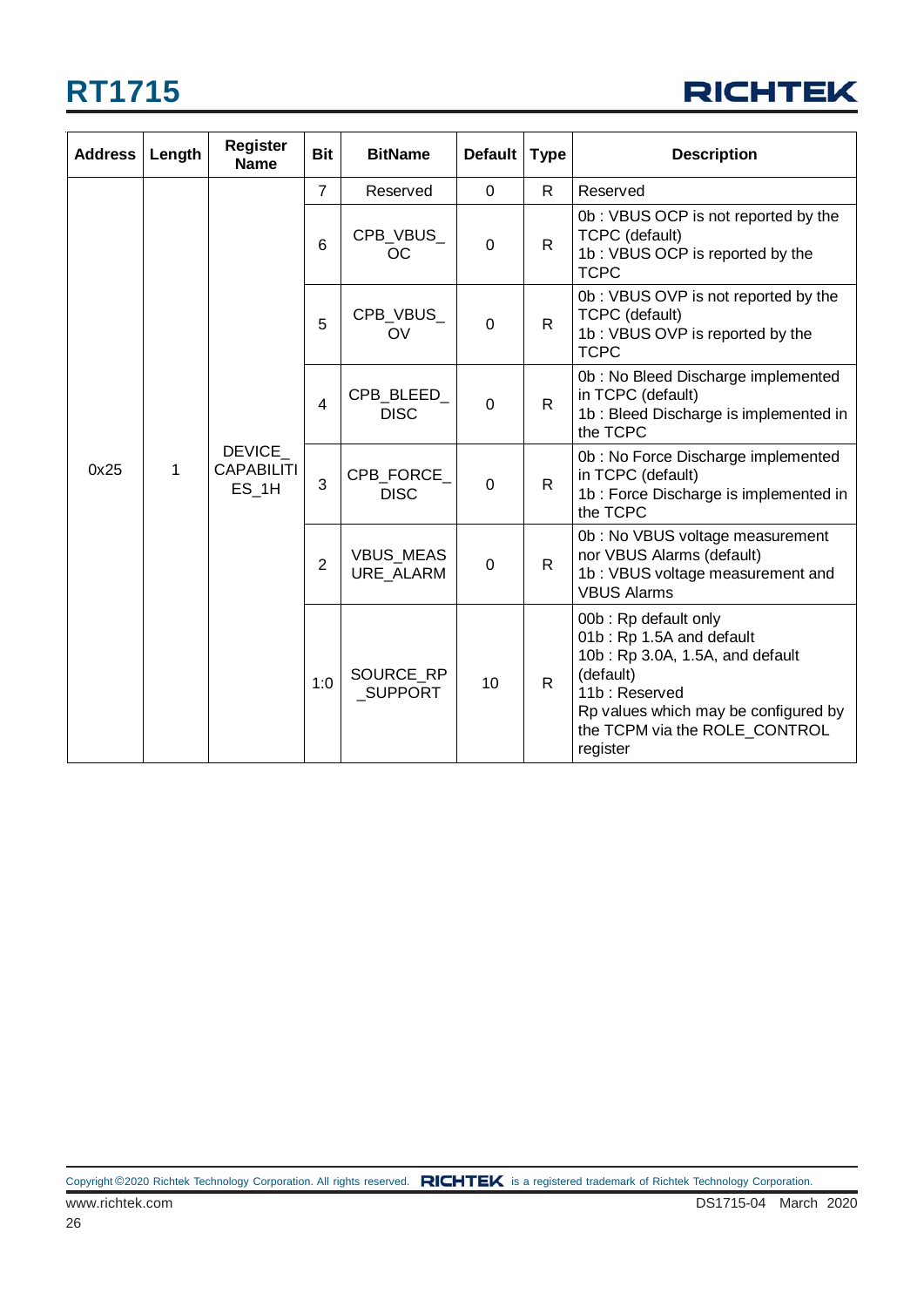

| <b>Address</b> | Length      | <b>Register</b><br><b>Name</b>                | <b>Bit</b>      | <b>BitName</b>           | Default   Type |                         | <b>Description</b>                                                                                                                                                                                                                                                                                                                                                                                                                                                                                                                              |              |                                                                                                                                                                                                                  |
|----------------|-------------|-----------------------------------------------|-----------------|--------------------------|----------------|-------------------------|-------------------------------------------------------------------------------------------------------------------------------------------------------------------------------------------------------------------------------------------------------------------------------------------------------------------------------------------------------------------------------------------------------------------------------------------------------------------------------------------------------------------------------------------------|--------------|------------------------------------------------------------------------------------------------------------------------------------------------------------------------------------------------------------------|
|                |             |                                               |                 |                          | $\overline{7}$ | SINK_DISCO<br>NNECT_DET | 0                                                                                                                                                                                                                                                                                                                                                                                                                                                                                                                                               | $\mathsf{R}$ | $0b$ :<br>VBUS_SINK_DISCONNECT_THRESH<br>OLD not implemented (default: Use<br>POWER_STATUS.VbusPresent = 0b<br>to indicate a Sink disconnect) (default)<br>1b:<br>VBUS_SINK_DISCONNECT_THRESH<br>OLD implemented |
|                |             |                                               | $6\phantom{1}6$ | STOP_DISC_<br><b>THD</b> | 0              | $\mathsf{R}$            | $0b$ :<br>VBUS_STOP_DISCHARGE_THRESH<br>OLD not implemented (default)<br>1b:<br>VBUS_STOP_DISCHARGE_THRESH<br>OLD implemented                                                                                                                                                                                                                                                                                                                                                                                                                   |              |                                                                                                                                                                                                                  |
| 0x26           | 1           | <b>DEVICE</b><br><b>CAPABILITI</b><br>$ES_2L$ | 5:4             | VBUS_VOL<br>ALARM_LSB    | 11             | $\mathsf{R}$            | 00b: TCPC has 25mV LSB for its<br>voltage alarm and uses all 10 bits in<br>VBUS_VOLTAGE_ALARM_HI_CFG<br>and<br>VBUS VOLTAGE ALARM LO CFG.<br>01b: TCPC has 50mV LSB for its<br>voltage alarm and uses only 9 bits.<br>VBUS_VOLTAGE_ALARM_HI_CFG[0]<br>and<br>VBUS_VOLTAGE_ALARM_LO_CFG[0<br>] are ignored by TCPC.<br>10b: TCPC has 100mV LSB for its<br>voltage alarm and uses only 8 bits.<br>VBUS_VOLTAGE_ALARM_HI_CFG[1:<br>0] and<br>VBUS_VOLTAGE_ALARM_LO_CFG[1<br>:0] are ignored by TCPC.<br>11b : Not support this function. (default) |              |                                                                                                                                                                                                                  |
|                |             |                                               | 3:1             | VCONN<br><b>POWER</b>    | 010            | $\mathsf{R}$            | 000b: 1.0W<br>001b: 1.5W<br>010b: 2.0W (default)<br>011b:3W<br>100b: 4W<br>101b:5W<br>110b: 6W<br>111b: External                                                                                                                                                                                                                                                                                                                                                                                                                                |              |                                                                                                                                                                                                                  |
|                |             |                                               | 0               | <b>VCONN OCF</b>         | 1              | $\mathsf{R}$            | 0b: TCPC is not capable of detecting a<br><b>VCONN</b> fault<br>1b: TCPC is capable of detecting a<br><b>VCONN</b> fault (default)                                                                                                                                                                                                                                                                                                                                                                                                              |              |                                                                                                                                                                                                                  |
| 0x27           | $\mathbf 1$ | <b>DEVICE</b><br><b>CAPABILITI</b><br>$ES_2H$ | 7:0             | Reserved                 | 0x00           | R                       | Reserved                                                                                                                                                                                                                                                                                                                                                                                                                                                                                                                                        |              |                                                                                                                                                                                                                  |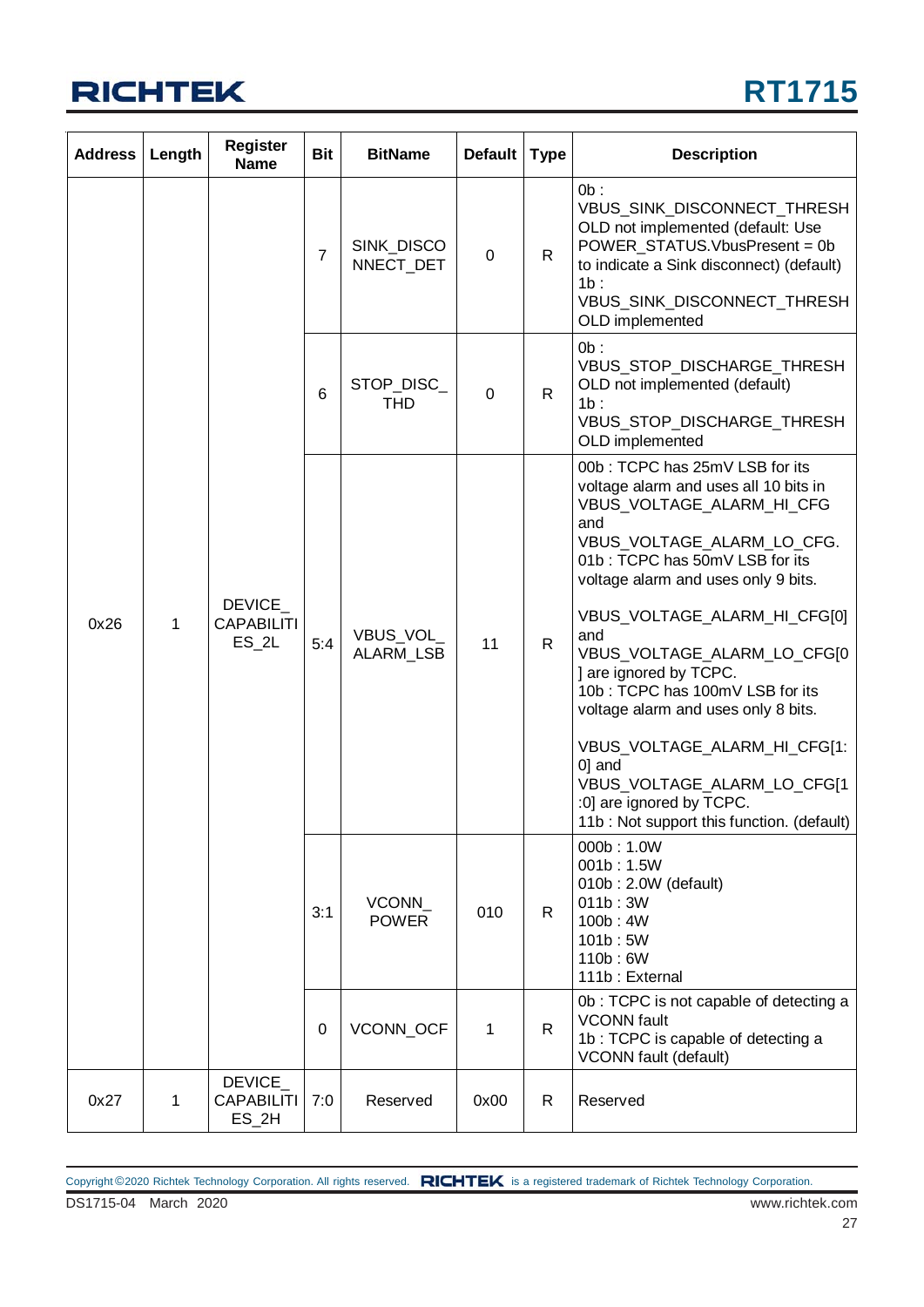| <b>RICHTEK</b> |  |  |
|----------------|--|--|
|                |  |  |

| <b>Address</b> | Length | <b>Register</b><br><b>Name</b>                                | <b>Bit</b>     | <b>BitName</b>                      | <b>Default</b> | <b>Type</b>  | <b>Description</b>                                                                                           |
|----------------|--------|---------------------------------------------------------------|----------------|-------------------------------------|----------------|--------------|--------------------------------------------------------------------------------------------------------------|
|                |        | <b>STANDAR</b>                                                | 7:3            | Reserved                            | 00000          | R.           | Reserved                                                                                                     |
|                |        |                                                               | $\overline{2}$ | <b>VBUS EXT</b><br><b>OVF</b>       | 0              | R            | 0b: Not present in TCPC (default)<br>1b: Present in TCPC                                                     |
| 0x28           | 1      | D_INPUT_<br><b>CAPABILITI</b><br>ES                           | 1              | VBUS_EXT_<br><b>OCF</b>             | 0              | $\mathsf{R}$ | 0b: Not present in TCPC (default)<br>1b: Present in TCPC                                                     |
|                |        |                                                               | 0              | FORCE_OFF_<br>VBUS_IN               | 0              | R.           | 0b: Not present in TCPC (default)<br>1b: Present in TCPC                                                     |
|                |        |                                                               | $\overline{7}$ | Reserved                            | $\mathbf 0$    | R.           | Reserved                                                                                                     |
|                |        |                                                               | 6              | CPB_DBG_<br>ACC_IND                 | 0              | $\mathsf{R}$ | 0b: Not present in TCPC (default)<br>1b: Present in TCPC                                                     |
|                |        |                                                               | 5              | CPB_VBUS_<br>PRESENT<br><b>MNT</b>  | 0              | $\mathsf{R}$ | 0b: Not present in TCPC (default)<br>1b: Present in TCPC                                                     |
| 0x29           | 1      | <b>STANDAR</b><br><b>D OUTPUT</b><br>_CAPABILI<br><b>TIES</b> | $\overline{4}$ | CPB AUDIO<br>ADT_ACC_<br><b>IND</b> | 0              | $\mathsf{R}$ | 0b: Not present in TCPC (default)<br>1b: Present in TCPC                                                     |
|                |        |                                                               | 3              | CPB ACTIVE<br>CABLE_IND             | 0              | R.           | 0b: Not present in TCPC (default)<br>1b: Present in TCPC                                                     |
|                |        |                                                               | $\overline{2}$ | CPB_MUX_CF<br><b>G_CTRL</b>         | 0              | R.           | 0b: Not present in TCPC (default)<br>1b: Present in TCPC                                                     |
|                |        |                                                               | 1              | CPB_CONNE<br>CT_PRESENT             | 0              | $\mathsf{R}$ | 0b: Not present in TCPC (default)<br>1b: Present in TCPC                                                     |
|                |        |                                                               | 0              | CPB_CONNE<br>CT_ORIENT              | 0              | R.           | 0b: Not present in TCPC (default)<br>1b: Present in TCPC                                                     |
|                |        |                                                               | 7:5            | Reserved                            | 000            | R.           | Reserved                                                                                                     |
| 0x2E           |        |                                                               | 4              | CABLE_PLUG                          | 0              | <b>RW</b>    | 0b: Message originated from Source,<br>Sink, or DRP (default)<br>1b: Message originated from a Cable<br>Plug |
|                | 1      | <b>MESSAGE</b><br>_HEADER_                                    | 3              | DATA_ROLE                           | 0              | <b>RW</b>    | 0b: Sink (default)<br>1b: Source                                                                             |
|                |        | <b>INFO</b>                                                   | 2:1            | USBPD_<br><b>SPECREV</b>            | 01             | <b>RW</b>    | 00b: Revision 1.0<br>01b: Revision 2.0 (default)<br>10b: Revision 3.0<br>11b: Reserved                       |
|                |        |                                                               | 0              | POWER<br><b>ROLE</b>                | 0              | <b>RW</b>    | 0b: Sink (default)<br>1b: Source                                                                             |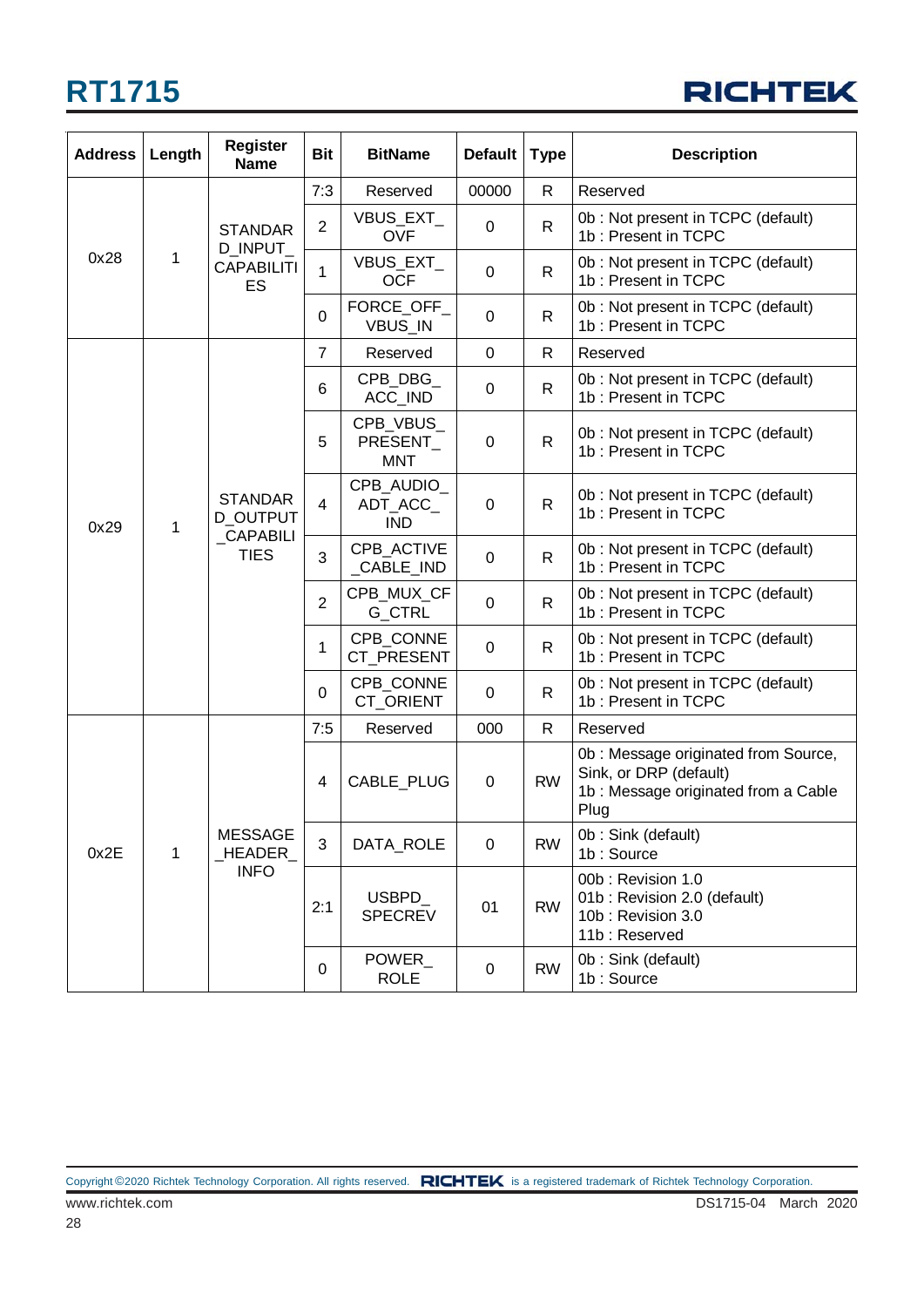

| <b>Address</b> | Length | <b>Register</b><br><b>Name</b>  | <b>Bit</b>      | <b>BitName</b>            | <b>Default</b> | <b>Type</b>  | <b>Description</b>                                                                                                                                                                                                   |
|----------------|--------|---------------------------------|-----------------|---------------------------|----------------|--------------|----------------------------------------------------------------------------------------------------------------------------------------------------------------------------------------------------------------------|
|                |        |                                 | $\overline{7}$  | Reserved                  | 0              | $\mathsf{R}$ | Reserved                                                                                                                                                                                                             |
|                |        |                                 | $6\phantom{1}6$ | $EN\_CABLE$<br><b>RST</b> | $\mathbf 0$    | <b>RW</b>    | 0b: TCPC does not detect Cable Reset<br>signaling (default)<br>1b: TCPC detects Cable Reset<br>signaling                                                                                                             |
|                |        |                                 | 5               | EN_HARD_<br><b>RST</b>    | $\mathbf 0$    | <b>RW</b>    | 0b: TCPC does not detect Hard Reset<br>signaling (default)<br>1b: TCPC detects Hard Reset signaling                                                                                                                  |
|                |        | RECEIVE_                        | 4               | EN_SOP2DB                 | $\mathbf 0$    | <b>RW</b>    | 0b: TCPC does not detect SOP DBG"<br>message (default)<br>1b: TCPC detects SOP_DBG" message                                                                                                                          |
| 0x2F           | 1      | <b>DETECT</b>                   | 3               | EN_SOP1DB                 | $\mathbf 0$    | <b>RW</b>    | 0b: TCPC does not detect SOP_DBG'<br>message (default)<br>1b: TCPC detects SOP_DBG' message                                                                                                                          |
|                |        |                                 | $\overline{2}$  | EN_SOP2                   | 0              | <b>RW</b>    | 0b: TCPC does not detect SOP"<br>message (default)<br>1b: TCPC detects SOP" message                                                                                                                                  |
|                |        |                                 | 1               | EN SOP1                   | 0              | <b>RW</b>    | 0b: TCPC does not detect SOP'<br>message (default)<br>1b: TCPC detects SOP' message                                                                                                                                  |
|                |        |                                 | 0               | EN_SOP                    | $\mathbf 0$    | <b>RW</b>    | 0b: TCPC does not detect SOP<br>message (default)<br>1b: TCPC detects SOP message                                                                                                                                    |
| 0x30           | 1      | RX_BYTE_<br><b>COUNT</b>        | 7:0             | RX_BYTE_<br><b>COUNT</b>  | 0x00           | <b>RW</b>    | Indicates number of bytes in this register<br>that are not stale. The TCPM should<br>read the first RECEIVE_BYTE_COUNT<br>bytes in this register.                                                                    |
|                |        |                                 | 7:3             | Reserved                  | 0000           | R            | Reserved                                                                                                                                                                                                             |
| 0x31           | 1      | RX_BUF_<br>FRAME<br><b>TYPE</b> | 2:0             | RX_FRAME_<br><b>TYPE</b>  | 000            | $\mathsf{R}$ | Type of received frame<br>000b: Received SOP (default)<br>001b: Received SOP'<br>010b: Received SOP"<br>011b: Received SOP_DBG'<br>100b: Received SOP_DBG"<br>110b: Received Cable Reset<br>All others are reserved. |
| 0x32           | 1      | RX_BUF_<br>HEADER_<br>BYTE_0    | 7:0             | RX_HEAD_0                 | 0x00           | R            | Byte 0 (bits 7.0) of message header                                                                                                                                                                                  |
| 0x33           | 1      | $RX$ _BUF_<br>HEADER_<br>BYTE_1 | 7:0             | RX_HEAD_1                 | 0x00           | R            | Byte 1 (bits 15.8) of message header                                                                                                                                                                                 |
| 0x34           | 1      | RX_BUF_<br>OBJ1<br>BYTE_0       | 7:0             | RX_OBJ1_0                 | 0x00           | R            | Byte 0 (bits 70) of 1st data object                                                                                                                                                                                  |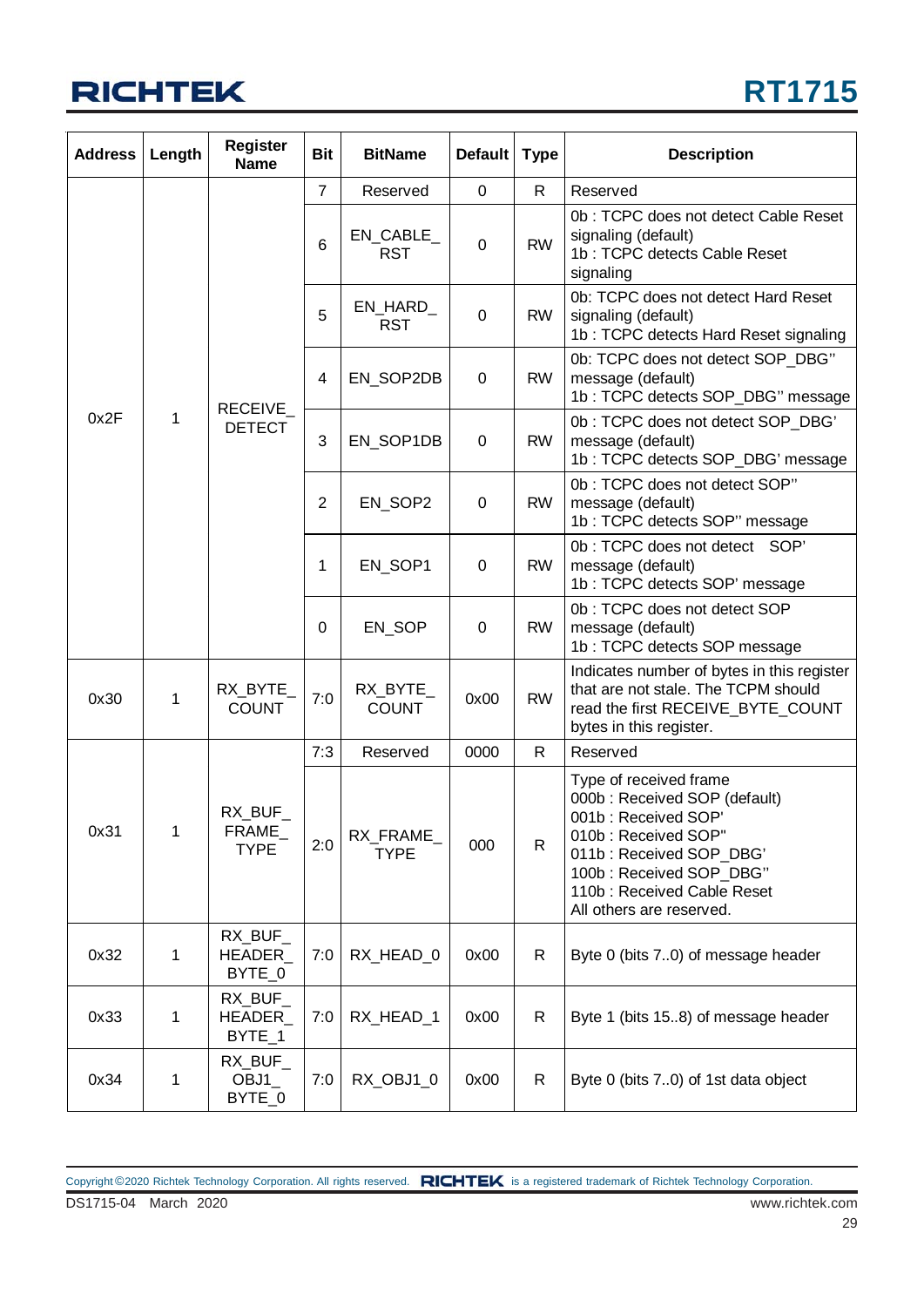

| <b>Address</b> | Length | <b>Register</b><br><b>Name</b> | <b>Bit</b> | <b>BitName</b> | <b>Default</b> | <b>Type</b>  | <b>Description</b>                    |
|----------------|--------|--------------------------------|------------|----------------|----------------|--------------|---------------------------------------|
| 0x35           | 1      | RX_BUF_<br>OBJ1<br>BYTE_1      | 7:0        | RX_OBJ1_1      | 0x00           | R            | Byte 1 (bits 15.8) of 1st data object |
| 0x36           | 1      | RX_BUF_<br>OBJ1<br>BYTE_2      | 7:0        | RX_OBJ1_2      | 0x00           | R            | Byte 2 (bits 2316) of 1st data object |
| 0x37           | 1      | RX_BUF_<br>OBJ1<br>BYTE_3      | 7:0        | RX_OBJ1_3      | 0x00           | R            | Byte 3 (bits 3124) of 1st data object |
| 0x38           | 1      | RX_BUF_<br>OBJ2_<br>BYTE_0     | 7:0        | RX_OBJ2_0      | 0x00           | R            | Byte 0 (bits 7.0) of 2st data object  |
| 0x39           | 1      | RX BUF<br>OBJ2<br>BYTE_1       | 7:0        | RX_OBJ2_1      | 0x00           | $\mathsf{R}$ | Byte 1 (bits 15.8) of 2st data object |
| 0x3A           | 1      | RX_BUF_<br>OBJ2<br>BYTE_2      | 7:0        | RX_OBJ2_2      | 0x00           | R            | Byte 2 (bits 2316) of 2st data object |
| 0x3B           | 1      | RX_BUF_<br>OBJ2<br>BYTE_3      | 7:0        | RX_OBJ2_3      | 0x00           | R            | Byte 3 (bits 3124) of 2st data object |
| 0x3C           | 1      | RX BUF<br>OBJ3<br>BYTE_0       | 7:0        | RX_OBJ3_0      | 0x00           | R            | Byte 0 (bits 7.0) of 3st data object  |
| 0x3D           | 1      | RX_BUF_<br>OBJ3_<br>BYTE_1     | 7:0        | RX_OBJ3_1      | 0x00           | R            | Byte 1 (bits 15.8) of 3st data object |
| 0x3E           | 1      | RX_BUF_<br>OBJ3_<br>BYTE_2     | 7:0        | RX_OBJ3_2      | 0x00           | $\mathsf{R}$ | Byte 2 (bits 2316) of 3st data object |
| 0x3F           | 1      | RX_BUF_<br>OBJ3_<br>BYTE_3     | 7:0        | RX_OBJ3_3      | 0x00           | R            | Byte 3 (bits 3124) of 3st data object |
| 0x40           | 1      | RX_BUF_<br>OBJ4_<br>BYTE_0     | 7:0        | RX_OBJ4_0      | 0x00           | R            | Byte 0 (bits 70) of 4st data object   |
| 0x41           | 1      | RX_BUF_<br>OBJ4<br>BYTE_1      | 7:0        | RX_OBJ4_1      | 0x00           | R            | Byte 1 (bits 15.8) of 4st data object |
| 0x42           | 1      | RX_BUF_<br>OBJ4_<br>BYTE_2     | 7:0        | RX_OBJ4_2      | 0x00           | R            | Byte 2 (bits 2316) of 4st data object |
| 0x43           | 1      | RX_BUF_<br>OBJ4_<br>BYTE_3     | 7:0        | RX_OBJ4_3      | 0x00           | $\mathsf{R}$ | Byte 3 (bits 3124) of 4st data object |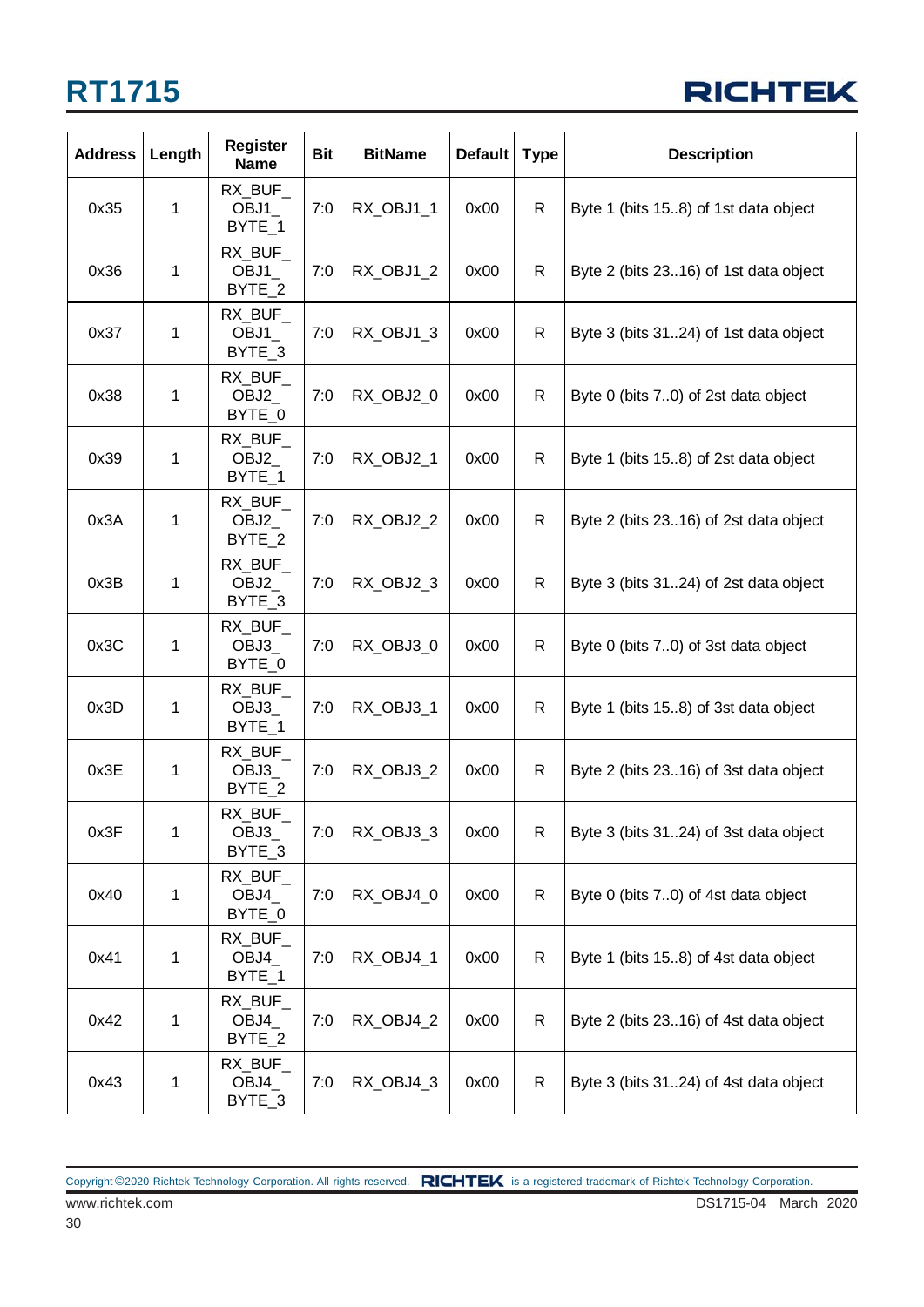## **RICHTEK**

| <b>Address</b> | Length      | <b>Register</b><br><b>Name</b>        | Bit | <b>BitName</b> | <b>Default</b> | <b>Type</b>  | <b>Description</b>                    |
|----------------|-------------|---------------------------------------|-----|----------------|----------------|--------------|---------------------------------------|
| 0x44           | 1           | RX BUF<br>OBJ5<br>BYTE_0              | 7:0 | RX_OBJ5_0      | 0x00           | R            | Byte 0 (bits 7.0) of 5st data object  |
| 0x45           | $\mathbf 1$ | RX BUF<br>OBJ5_<br>BYTE 1             | 7:0 | RX_OBJ5_1      | 0x00           | R.           | Byte 1 (bits 15.8) of 5st data object |
| 0x46           | 1           | RX_BUF_<br>OBJ <sub>5</sub><br>BYTE_2 | 7:0 | RX_OBJ5_2      | 0x00           | R            | Byte 2 (bits 2316) of 5st data object |
| 0x47           | 1           | RX_BUF_<br>OBJ5<br>BYTE 3             | 7:0 | RX_OBJ5_3      | 0x00           | R.           | Byte 3 (bits 3124) of 5st data object |
| 0x48           | $\mathbf 1$ | RX_BUF<br>OBJ6_<br>BYTE_0             | 7:0 | RX_OBJ6_0      | 0x00           | $\mathsf{R}$ | Byte 0 (bits 70) of 6st data object   |
| 0x49           | 1           | RX_BUF_<br>OBJ6<br>BYTE_1             | 7:0 | RX_OBJ6_1      | 0x00           | R.           | Byte 1 (bits 15.8) of 6st data object |
| 0x4A           | 1           | RX BUF<br>OBJ6<br>BYTE 2              | 7:0 | RX_OBJ6_2      | 0x00           | $\mathsf{R}$ | Byte 2 (bits 2316) of 6st data object |
| 0x4B           | 1           | RX_BUF_<br>OBJ6<br>BYTE_3             | 7:0 | RX_OBJ6_3      | 0x00           | R.           | Byte 3 (bits 3124) of 6st data object |
| 0x4C           | 1           | RX BUF<br>OBJ7_<br>BYTE_0             | 7:0 | RX_OBJ7_0      | 0x00           | R.           | Byte 0 (bits 70) of 7st data object   |
| 0x4D           | 1           | RX BUF<br>OBJ7<br>BYTE 1              | 7:0 | RX OBJ7 1      | 0x00           | R.           | Byte 1 (bits 15.8) of 7st data object |
| 0x4E           | 1           | RX_BUF_<br>OBJ7_<br>BYTE_2            | 7:0 | RX_OBJ7_2      | 0x00           | R.           | Byte 2 (bits 2316) of 7st data object |
| 0x4F           | 1           | RX BUF<br>OBJ7_<br>BYTE_3             | 7:0 | RX_OBJ7_3      | 0x00           | R.           | Byte 3 (bits 3124) of 7st data object |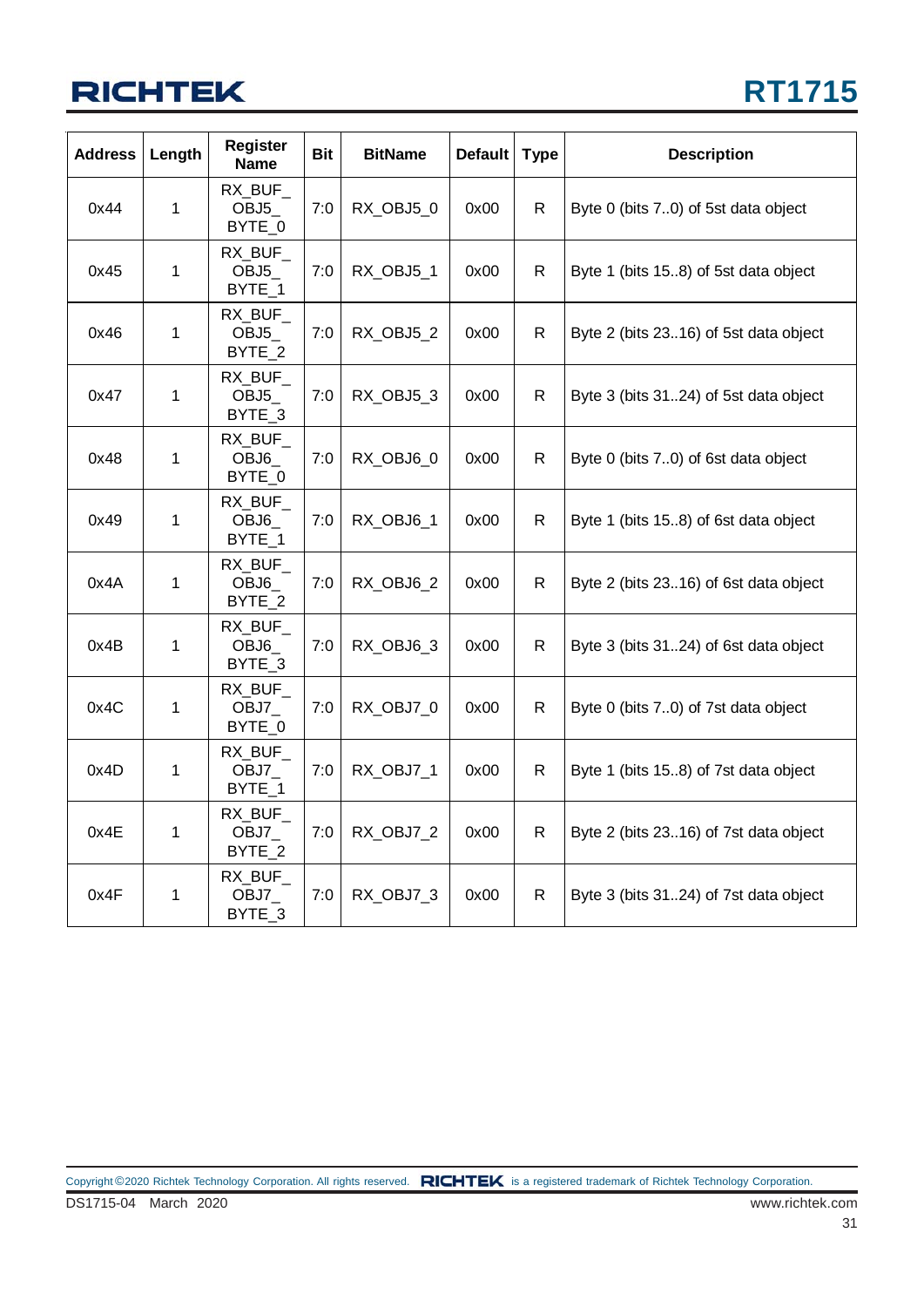

| <b>Address</b> | Length | <b>Register</b><br><b>Name</b> | <b>Bit</b> | <b>BitName</b>           | <b>Default</b> | <b>Type</b>  | <b>Description</b>                                                                                                                                                                                                                                                                                      |
|----------------|--------|--------------------------------|------------|--------------------------|----------------|--------------|---------------------------------------------------------------------------------------------------------------------------------------------------------------------------------------------------------------------------------------------------------------------------------------------------------|
|                |        |                                | 7:6        | Reserved                 | $00\,$         | R            | Reserved                                                                                                                                                                                                                                                                                                |
|                |        |                                | 5:4        | TX_RETRY_<br><b>CNT</b>  | 00             | <b>RW</b>    | 00b : No message retry is required<br>(default)<br>01b: Automatically retry message<br>transmission once<br>10b: Automatically retry message<br>transmission twice<br>11b: Automatically retry message<br>transmission three times                                                                      |
| 0x50           | 1      | $TX$ _BUF_<br>FRAME            | 3          | Reserved                 | $\overline{0}$ | $\mathsf{R}$ | Reserved                                                                                                                                                                                                                                                                                                |
|                |        | <b>TYPE</b>                    | 2:0        | TX_FRAME_<br><b>TYPE</b> | 000            | <b>RW</b>    | 000b: Transmit SOP (default)<br>001b: Transmit SOP'<br>010b: Transmit SOP"<br>011b: Transmit SOP_DBG'<br>100b: Transmit SOP_DBG"<br>101b: Transmit Hard Reset<br>110b: Transmit Cable Reset<br>111b: Transmit BIST Carrier Mode 2<br>(TCPC shall exit the BIST mode no later<br>than tBISTContMode max) |
| 0x51           | 1      | TX_BYTE_<br><b>COUNT</b>       | 7:0        | TX_BYTE_<br><b>COUNT</b> | 0x00           | <b>RW</b>    | The number of bytes the TCPM will write                                                                                                                                                                                                                                                                 |
| 0x52           | 1      | TX_BUF_<br>HEADER_<br>BYTE_0   | 7:0        | TX_HEAD_0                | 0x00           | <b>RW</b>    | Byte 0 (bits 7.0) of message header                                                                                                                                                                                                                                                                     |
| 0x53           | 1      | TX_BUF_<br>HEADER<br>BYTE_1    | 7:0        | TX_HEAD_1                | 0x00           | <b>RW</b>    | Byte 1 (bits 15.8) of message header                                                                                                                                                                                                                                                                    |
| 0x54           | 1      | TX_BUF_<br>OBJ1<br>BYTE_0      | 7:0        | TX_OBJ1_0                | 0x00           | <b>RW</b>    | Byte 0 (bits 70) of 1st data object                                                                                                                                                                                                                                                                     |
| 0x55           | 1      | TX_BUF_<br>OBJ1<br>BYTE_1      | 7:0        | TX_OBJ1_1                | 0x00           | <b>RW</b>    | Byte 1 (bits 15.8) of 1st data object                                                                                                                                                                                                                                                                   |
| 0x56           | 1      | TX_BUF_<br>OBJ1_<br>BYTE_2     | 7:0        | TX_OBJ1_2                | 0x00           | <b>RW</b>    | Byte 2 (bits 2316) of 1st data object                                                                                                                                                                                                                                                                   |
| 0x57           | 1      | TX_BUF_<br>OBJ1<br>BYTE_3      | 7:0        | TX OBJ1 3                | 0x00           | <b>RW</b>    | Byte 3 (bits 3124) of 1st data object                                                                                                                                                                                                                                                                   |
| 0x58           | 1      | TX_BUF_<br>OBJ2_<br>BYTE_0     | 7:0        | TX_OBJ2_0                | 0x00           | <b>RW</b>    | Byte 0 (bits 70) of 2st data object                                                                                                                                                                                                                                                                     |
| 0x59           | 1      | TX_BUF_<br>OBJ2_<br>BYTE_1     | 7:0        | TX_OBJ2_1                | 0x00           | <b>RW</b>    | Byte 1 (bits 15.8) of 2st data object                                                                                                                                                                                                                                                                   |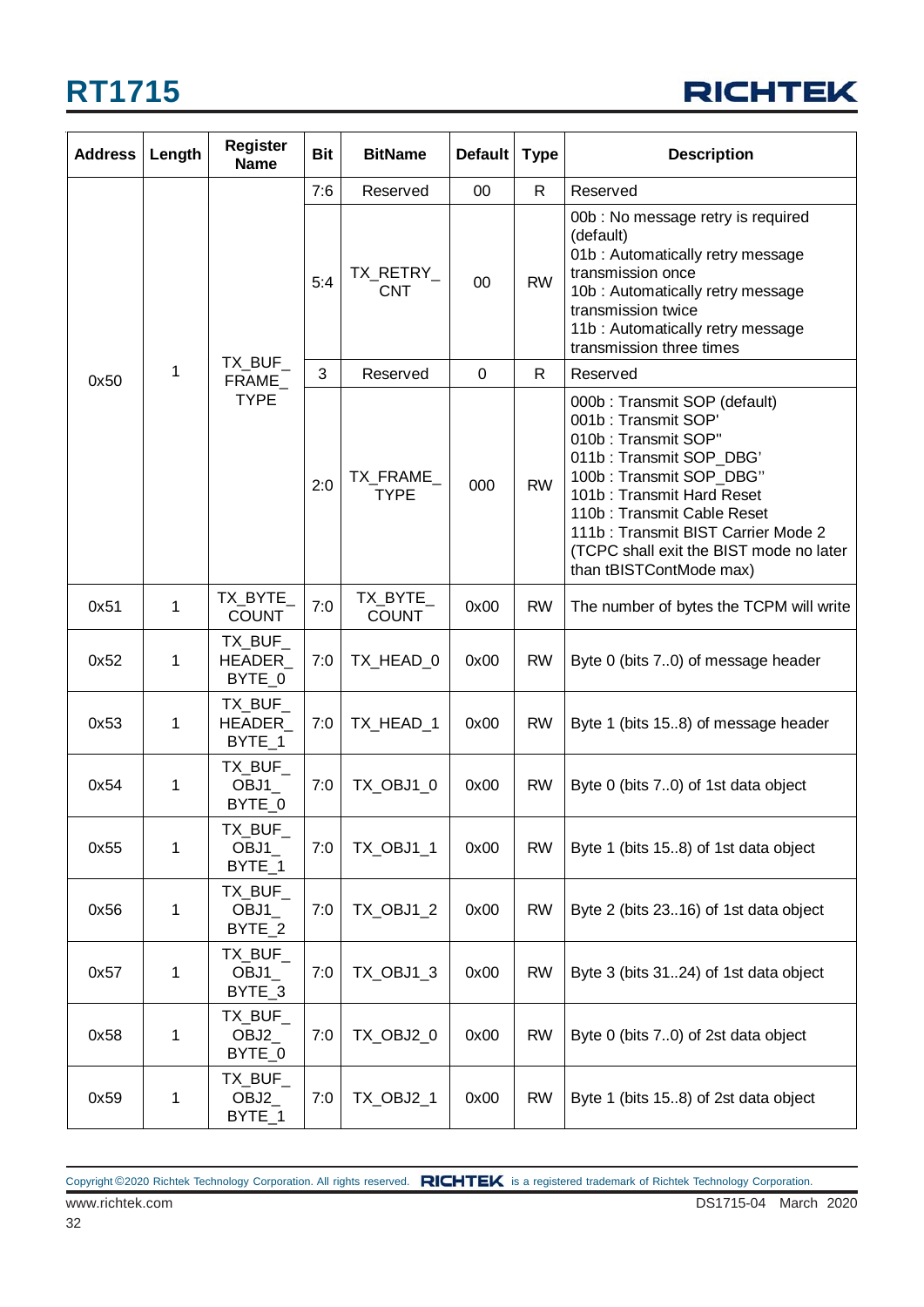## **RICHTEK**

| <b>Address</b> | Length | <b>Register</b><br><b>Name</b>        | <b>Bit</b> | <b>BitName</b>   | <b>Default</b> | <b>Type</b> | <b>Description</b>                    |
|----------------|--------|---------------------------------------|------------|------------------|----------------|-------------|---------------------------------------|
| 0x5A           | 1      | TX_BUF_<br>OBJ2<br>BYTE 2             | 7:0        | TX_OBJ2_2        | 0x00           | <b>RW</b>   | Byte 2 (bits 2316) of 2st data object |
| 0x5B           | 1      | TX_BUF_<br>OBJ2<br>BYTE_3             | 7:0        | TX_OBJ2_3        | 0x00           | <b>RW</b>   | Byte 3 (bits 3124) of 2st data object |
| 0x5C           | 1      | TX_BUF_<br>OBJ3_<br>BYTE_0            | 7:0        | TX_OBJ3_0        | 0x00           | <b>RW</b>   | Byte 0 (bits 7.0) of 3st data object  |
| 0x5D           | 1      | TX_BUF_<br>OBJ3_<br>BYTE_1            | 7:0        | TX_OBJ3_1        | 0x00           | <b>RW</b>   | Byte 1 (bits 15.8) of 3st data object |
| 0x5E           | 1      | TX BUF<br>OBJ3<br>BYTE_2              | 7:0        | <b>TX_OBJ3_2</b> | 0x00           | <b>RW</b>   | Byte 2 (bits 2316) of 3st data object |
| 0x5F           | 1      | TX BUF<br>OBJ3<br>BYTE_3              | 7:0        | TX_OBJ3_3        | 0x00           | <b>RW</b>   | Byte 3 (bits 3124) of 3st data object |
| 0x60           | 1      | TX_BUF_<br>OBJ4<br>BYTE_0             | 7:0        | TX_OBJ4_0        | 0x00           | <b>RW</b>   | Byte 0 (bits 7.0) of 4st data object  |
| 0x61           | 1      | TX BUF<br>OBJ4<br>BYTE_1              | 7:0        | TX_OBJ4_1        | 0x00           | <b>RW</b>   | Byte 1 (bits 15.8) of 4st data object |
| 0x62           | 1      | TX_BUF_<br>OBJ4_<br>BYTE_2            | 7:0        | TX_OBJ4_2        | 0x00           | <b>RW</b>   | Byte 2 (bits 2316) of 4st data object |
| 0x63           | 1      | TX_BUF_<br>OBJ4<br>BYTE_3             | 7:0        | TX_OBJ4_3        | 0x00           | <b>RW</b>   | Byte 3 (bits 3124) of 4st data object |
| 0x64           | 1      | TX_BUF_<br>OBJ5_<br>BYTE_0            | 7:0        | TX_OBJ5_0        | 0x00           | <b>RW</b>   | Byte 0 (bits 70) of 5st data object   |
| 0x65           | 1      | TX_BUF_<br>OBJ <sub>5</sub><br>BYTE_1 | 7:0        | TX_OBJ5_1        | 0x00           | <b>RW</b>   | Byte 1 (bits 15.8) of 5st data object |
| 0x66           | 1      | TX_BUF_<br>OBJ <sub>5</sub><br>BYTE_2 | 7:0        | <b>TX_OBJ5_2</b> | 0x00           | <b>RW</b>   | Byte 2 (bits 2316) of 5st data object |
| 0x67           | 1      | TX_BUF_OB <br>J5_BYTE_3               | 7:0        | TX_OBJ5_3        | 0x00           | <b>RW</b>   | Byte 3 (bits 3124) of 5st data object |
| 0x68           | 1      | TX_BUF_OB <br>J6_BYTE_0               | 7:0        | TX_OBJ6_0        | 0x00           | <b>RW</b>   | Byte 0 (bits 70) of 6st data object   |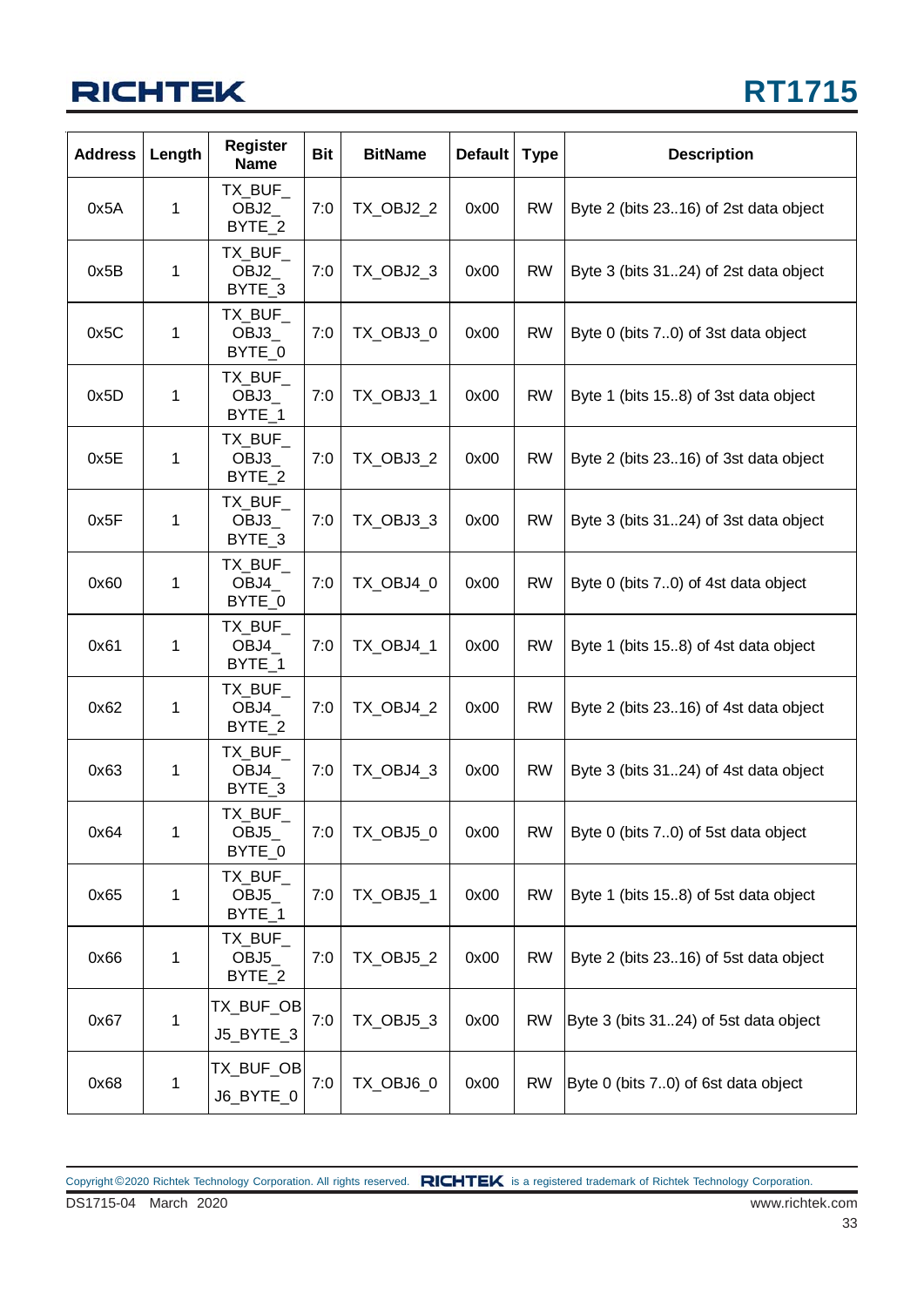

| <b>Address</b> | Length | <b>Register</b><br><b>Name</b> | <b>Bit</b>     | <b>BitName</b>                             | <b>Default</b>   | <b>Type</b> | <b>Description</b>                                                                                                                                                                 |
|----------------|--------|--------------------------------|----------------|--------------------------------------------|------------------|-------------|------------------------------------------------------------------------------------------------------------------------------------------------------------------------------------|
| 0x69           | 1      | TX BUF<br>OBJ6<br>BYTE_1       | 7:0            | TX_OBJ6_1                                  | 0x00             | <b>RW</b>   | Byte 1 (bits 15.8) of 6st data object                                                                                                                                              |
| 0x6A           | 1      | TX_BUF_<br>OBJ6<br>BYTE_2      | 7:0            | TX_OBJ6_2                                  | 0x00             | <b>RW</b>   | Byte 2 (bits 2316) of 6st data object                                                                                                                                              |
| 0x6B           | 1      | TX_BUF_<br>OBJ6<br>BYTE_3      | 7:0            | TX_OBJ6_3                                  | 0x00             | <b>RW</b>   | Byte 3 (bits 3124) of 6st data object                                                                                                                                              |
| 0x6C           | 1      | TX_BUF_<br>OBJ7<br>BYTE_0      | 7:0            | TX_OBJ7_0                                  | 0x00             | <b>RW</b>   | Byte 0 (bits 7.0) of 7st data object                                                                                                                                               |
| 0x6D           | 1      | TX_BUF_<br>OBJ7<br>BYTE_1      | 7:0            | TX_OBJ7_1                                  | 0x00             | <b>RW</b>   | Byte 1 (bits 15.8) of 7st data object                                                                                                                                              |
| 0x6E           | 1      | TX_BUF_<br>OBJ7<br>BYTE_2      | 7:0            | TX_OBJ7_2                                  | 0x00             | <b>RW</b>   | Byte 2 (bits 2316) of 7st data object                                                                                                                                              |
| 0x6F           | 1      | TX_BUF_<br>OBJ7<br>BYTE_3      | 7:0            | TX_OBJ7_3                                  | 0x00             | <b>RW</b>   | Byte 3 (bits 3124) of 7st data object                                                                                                                                              |
|                |        |                                | 7              | Reserved                                   | $\boldsymbol{0}$ | R           | Reserved                                                                                                                                                                           |
|                |        |                                | 6              | Reserved                                   | $\mathbf 0$      | <b>RW</b>   | Reserved                                                                                                                                                                           |
|                |        |                                | 5              | <b>VCONN</b><br><b>DISCHARGE</b><br>$\_EN$ | $\boldsymbol{0}$ | <b>RW</b>   | VCONN OVP occurs and discharge path<br>turn-on<br>0b : No discharge (default)<br>1b: Discharge                                                                                     |
|                |        |                                | 4              | <b>BMCIO_LPR</b><br><b>PRD</b>             | $\boldsymbol{0}$ | <b>RW</b>   | Low power mode enable<br>0b : Low power mode RD (default)<br>1b : Low power mode RP                                                                                                |
|                |        |                                | 3              | <b>BMCIO_LPE</b><br>N                      | $\mathbf 0$      | <b>RW</b>   | Low power mode enable<br>0b: Standby mode (default)<br>1b: Low power                                                                                                               |
| 0x90           | 1      |                                | $\overline{2}$ | BMCIO_BG_<br>EN                            | $\mathbf{1}$     | <b>RW</b>   | <b>BMCIO BandGap enable</b><br>0b: BandGap off<br>CC pin function disable<br>1b: BandGap on (default)<br>CC pin function enable                                                    |
|                |        |                                | 1              | VBUS_DETE<br>N                             | 1                | <b>RW</b>   | <b>VBUS detection enable</b><br>0b: Measure off<br>1b: Operation (default)                                                                                                         |
|                |        |                                | $\mathbf 0$    | BMCIO_OSC<br>$\_EN$                        | 1                | <b>RW</b>   | 24M oscillator for BMC communication<br>0b: Disable 24M oscillator<br>1b: Enable 24M oscillator (default)<br>Note: 24M oscillator will be enabled<br>automatically when INT occur. |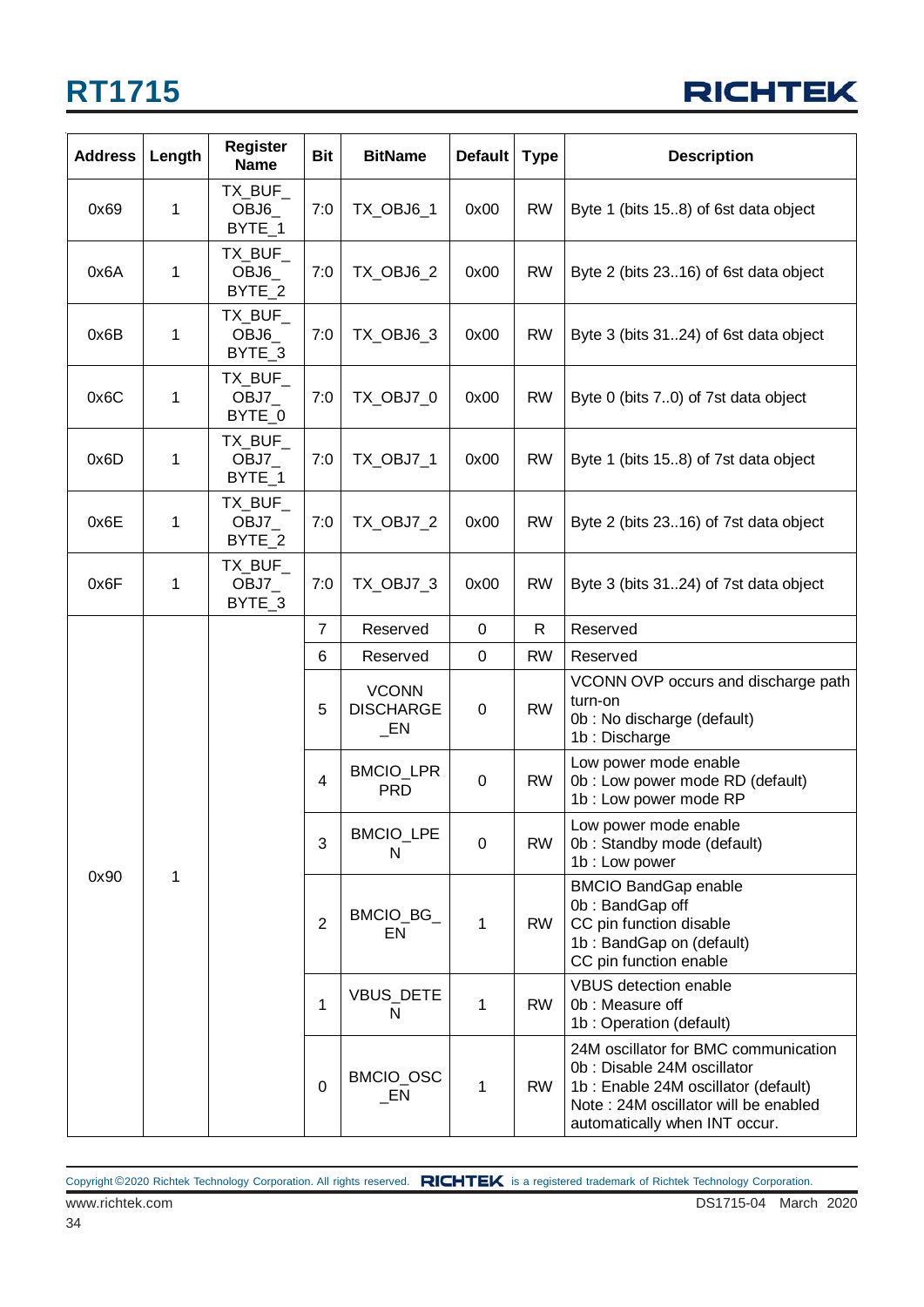

| <b>Address</b> | Length       | <b>Register</b><br><b>Name</b> | <b>Bit</b>     | <b>BitName</b>                | <b>Default</b> | <b>Type</b>  | <b>Description</b>                                                                                                                                                                                                                                                                                       |
|----------------|--------------|--------------------------------|----------------|-------------------------------|----------------|--------------|----------------------------------------------------------------------------------------------------------------------------------------------------------------------------------------------------------------------------------------------------------------------------------------------------------|
| 0x93           | 1            |                                | 7:5            | BMCIO_VCO<br><b>NOCP[2:0]</b> | 100            | <b>RW</b>    | VCONN over-current control selection<br>000b: Current level = 200mA<br>001b: Current level = 300mA<br>010b: Current level = 400mA<br>011b: Current level = 500mA<br>100b: Current level = 600mA<br>(default)<br>101 to 111b: Reserved<br>If VCONN OCP trigger, the switch<br>turn off timing under 55µs. |
|                |              |                                | 4:1            | Reserved                      | 0000           | R.           | Reserved                                                                                                                                                                                                                                                                                                 |
|                |              |                                | $\mathbf 0$    | Reserved                      | 1              | <b>RW</b>    | Reserved                                                                                                                                                                                                                                                                                                 |
|                |              |                                | 7:2            | Reserved                      | 000000         | R.           | Reserved                                                                                                                                                                                                                                                                                                 |
| 0x97           | 1            | RT_ST                          | 1              | VBUS_80                       | 0              | $\mathsf{R}$ | 0b: VBUS over 0.8V (default)<br>1b: VBUS under 0.8V                                                                                                                                                                                                                                                      |
|                |              |                                | $\overline{0}$ | Reserved                      | $\overline{0}$ | R            | Reserved                                                                                                                                                                                                                                                                                                 |
|                |              | RT_INT                         | 7:6            | Reserved                      | 00             | $\mathsf{R}$ | Reserved                                                                                                                                                                                                                                                                                                 |
|                | $\mathbf{1}$ |                                | 5              | INT RA DET<br><b>ACH</b>      | $\mathbf 0$    | <b>RW</b>    | 0b: Cleared (default)<br>1b: Ra detach                                                                                                                                                                                                                                                                   |
|                |              |                                | 4:2            | Reserved                      | 000            | <b>RW</b>    | Reserved                                                                                                                                                                                                                                                                                                 |
| 0x98           |              |                                | 1              | INT_VBUS_<br>80               | 0              | <b>RW</b>    | 0b: VBUS without under 0.8V<br>(default)<br>1b: VBUS under 0.8V                                                                                                                                                                                                                                          |
|                |              |                                | 0              | INT_WAKEUP                    | 0              | <b>RW</b>    | 0b: Cleared (default)<br>1b : Low power mode exited                                                                                                                                                                                                                                                      |
|                |              |                                | 7:6            | Reserved                      | 00             | $\mathsf{R}$ | Reserved                                                                                                                                                                                                                                                                                                 |
|                |              |                                | 5              | M_RA_DETA<br><b>CH</b>        | $\mathbf 0$    | <b>RW</b>    | 0b : Interrupt masked (default)<br>1b : Interrupt unmasked                                                                                                                                                                                                                                               |
| 0x99           | 1            | RT MASK                        | 4:2            | Reserved                      | 000            | <b>RW</b>    | Reserved                                                                                                                                                                                                                                                                                                 |
|                |              |                                | 1              | M_VBUS_80                     | 0              | <b>RW</b>    | 0b : Interrupt masked (default)<br>1b : Interrupt unmasked                                                                                                                                                                                                                                               |
|                |              |                                | $\Omega$       | M_WAKEUP                      | 0              | <b>RW</b>    | 0b: Interrupt masked (default)<br>1b: Interrupt unmasked                                                                                                                                                                                                                                                 |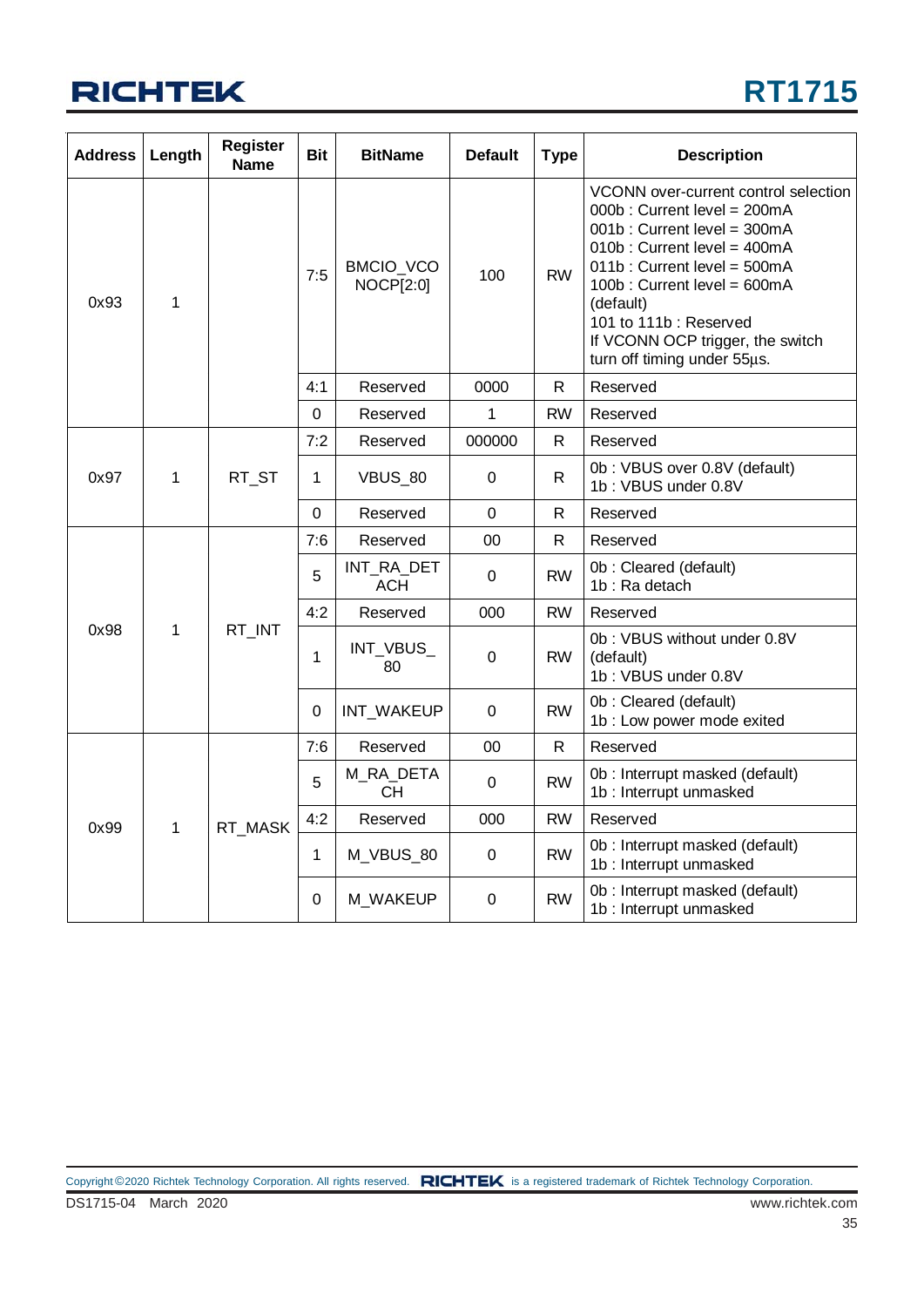

| <b>Address</b> | Length | <b>Register</b><br><b>Name</b> | <b>Bit</b>     | <b>BitName</b>             | <b>Default</b> | Type         | <b>Description</b>                                                                                                                                                                                                                                                              |
|----------------|--------|--------------------------------|----------------|----------------------------|----------------|--------------|---------------------------------------------------------------------------------------------------------------------------------------------------------------------------------------------------------------------------------------------------------------------------------|
|                |        |                                | $\overline{7}$ | CK_300K_<br><b>SEL</b>     | 1              | <b>RW</b>    | 0b: Clock_320K from Clock_320K<br>1b: Clock_300K divided from<br>Clock_24M (default)                                                                                                                                                                                            |
|                |        | 6                              | Reserved       | 0                          | $\mathsf{R}$   | Reserved     |                                                                                                                                                                                                                                                                                 |
|                |        |                                | 5              | Shutdown_<br><b>OFF</b>    | 0              | <b>RW</b>    | 0 : Shutdown mode (default)<br>1: Non-Shutdown mode                                                                                                                                                                                                                             |
| 0x9B           | 1      |                                | $\overline{4}$ | <b>ENEXTMSG</b>            | $\mathbf 0$    | <b>RW</b>    | 0 : Disable PD3.0 Extended message<br>(default)<br>1 : Enable PD3.0 Extended message<br>affect GoodCRC receive detect<br>between PD2.0 and PD3.0                                                                                                                                |
|                |        |                                | 3              | AUTOIDLE_<br>EN            | 0              | <b>RW</b>    | 1 : Auto enter idle mode enable<br>(default)<br>0 : Auto enter idle mode disable                                                                                                                                                                                                |
|                |        |                                | 2:0            | AUTOIDLE<br><b>TIMEOUT</b> | 000            | <b>RW</b>    | Enter idle mode timeout time =<br>(AUTOIDLE_TIMEOUT*2+1)*6.4ms                                                                                                                                                                                                                  |
|                |        |                                | $\overline{7}$ | WAKEUP_<br>EN              | 1              | <b>RW</b>    | 0 : Wakeup function disable<br>1 : Wakeup function enable (default)                                                                                                                                                                                                             |
| 0x9F           | 1      |                                | 6:4            | Reserved                   | 000            | R            | Reserved                                                                                                                                                                                                                                                                        |
|                |        |                                | 3:0            | Reserved                   | 0000           | <b>RW</b>    | Reserved                                                                                                                                                                                                                                                                        |
| 0xA0           | 1      |                                | 7:1            | Reserved                   | 0000000        | $\mathsf{R}$ | Reserved                                                                                                                                                                                                                                                                        |
|                |        |                                | 0              | SOFT_RESET                 | 0              | W            | Write 1 to trigger software reset.                                                                                                                                                                                                                                              |
|                |        |                                | 7:4            | Reserved                   | 0000           | $\mathsf{R}$ |                                                                                                                                                                                                                                                                                 |
| 0xA2           | 1      |                                | 3:0            | TDRP                       | 0011           | <b>RW</b>    | The period a DRP will complete a<br>Source to Sink and back<br>advertisement. (Period = TDRP * 6.4<br>$+ 51.2ms)$<br>0000:51.2ms<br>0001:57.6ms<br>0010:64ms<br>0011 : 70.4ms (default)<br>1110:140.8ms<br>1111:147.2ms                                                         |
| 0xA3           | 1      |                                | 7:0            | <b>DCSRCDRP</b><br>[7:0]   | 01000111       | <b>RW</b>    | The percent of time that a DRP will<br>advertise Source during tDRP.<br>$(DUTY = (DCSRCDRP[9:0] + 1)$<br>1024)<br>0000000000: 1/1024<br>0000000001: 2/1024<br>0101000111: 328/1024 (default)<br>1111111110: 1023/1024<br>1111111111 : 1024/1024<br>Note: Setting with 0xA4[9:8] |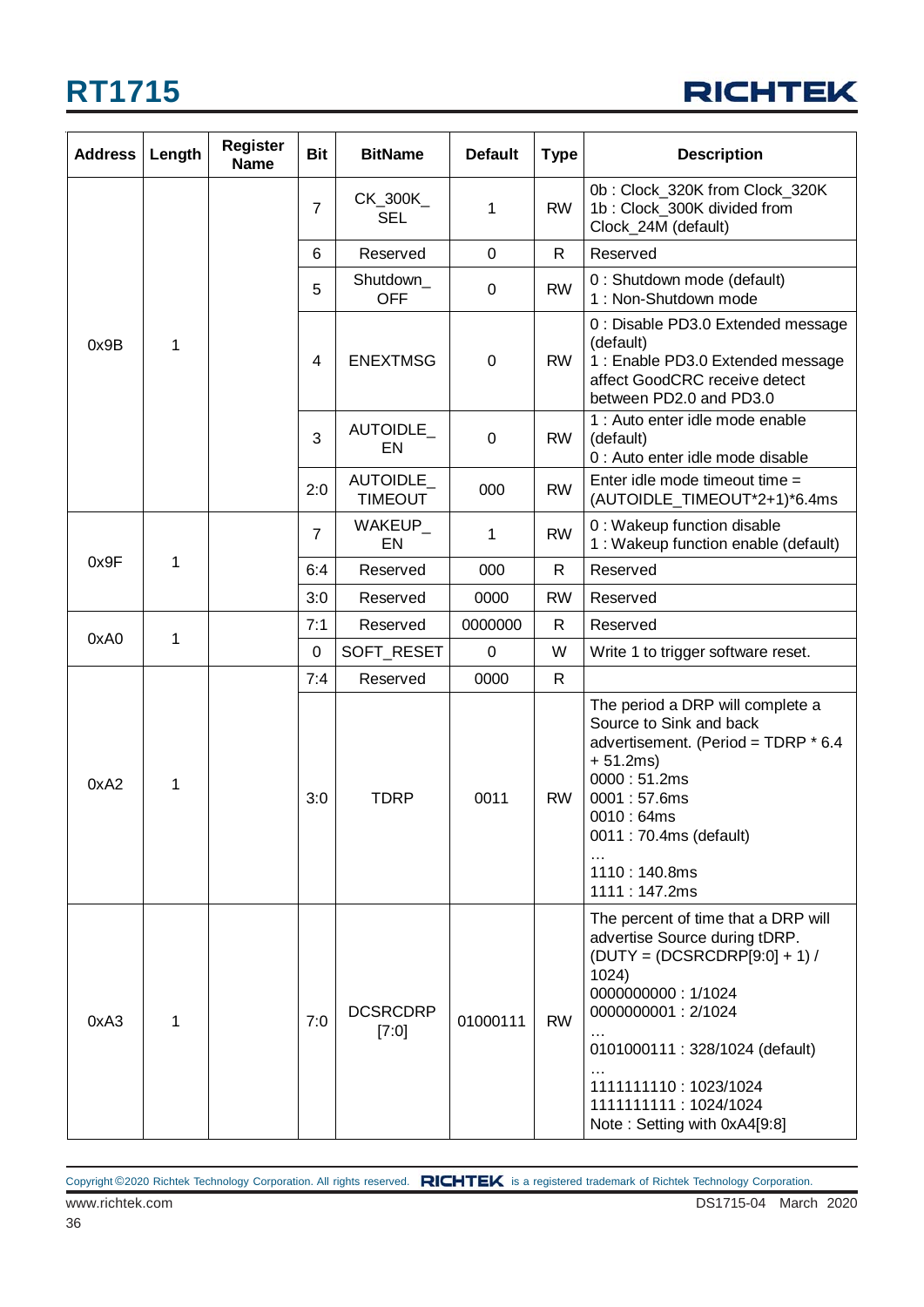

| <b>Address</b> | Length | <b>Register</b><br><b>Name</b> | <b>Bit</b> | <b>BitName</b>           | <b>Default</b> | <b>Type</b> | <b>Description</b>                                                                                                                                                                                                                                                                               |
|----------------|--------|--------------------------------|------------|--------------------------|----------------|-------------|--------------------------------------------------------------------------------------------------------------------------------------------------------------------------------------------------------------------------------------------------------------------------------------------------|
|                |        |                                | 7:2        | Reserved                 | 000000         | R           |                                                                                                                                                                                                                                                                                                  |
| 0xA4           |        |                                | 1:0        | <b>DCSRCDRP</b><br>[9:8] | 01             | <b>RW</b>   | The percent of time that a DRP will<br>advertise Source during tDRP.<br>$(DUTY = (DCSRCDRP[9:0] + 1)$<br>1024)<br>0000000000: 1/1024<br>0000000001: 2/1024<br>$\cdots$<br>0101000111: 328/1024 (default)<br>.<br>1111111110: 1023/1024<br>1111111111 : 1024/1024<br>Note: Setting with 0xA4[9:8] |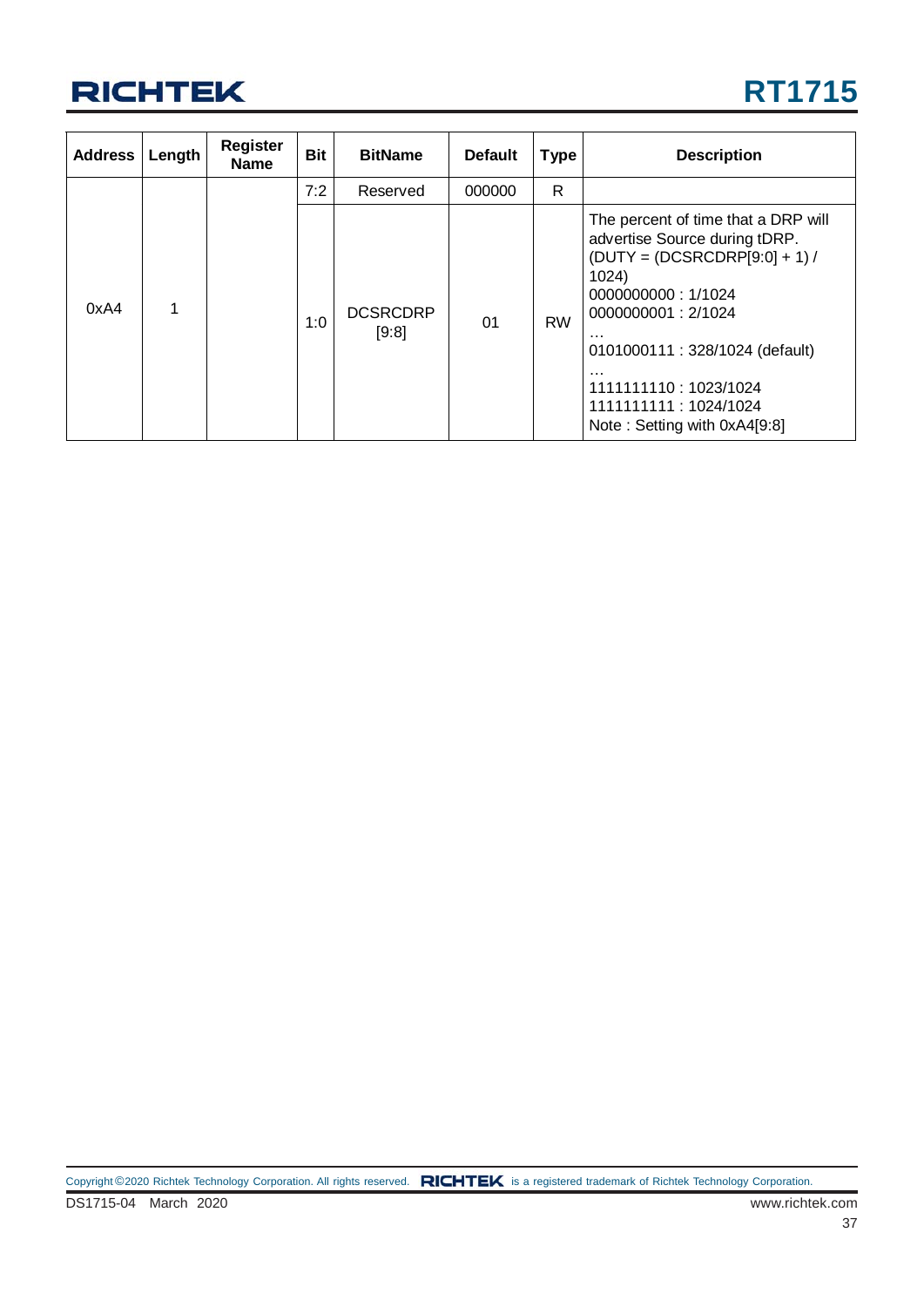#### **Thermal Considerations**

The junction temperature should never exceed the absolute maximum junction temperature  $T_{J(MAX)}$ , listed under Absolute Maximum Ratings, to avoid permanent damage to the device. The maximum allowable power dissipation depends on the thermal resistance of the IC package, the PCB layout, the rate of surrounding airflow, and the difference between the junction and ambient temperatures. The maximum power dissipation can be calculated using the following formula :

 $P_{D(MAX)} = (T_{J(MAX)} - T_A)/\theta_{JA}$ 

where  $T_{J(MAX)}$  is the maximum junction temperature,  $T_A$  is the ambient temperature, and  $\theta_{JA}$  is the junction-to-ambient thermal resistance.

For continuous operation, the maximum operating junction temperature indicated under Recommended Operating Conditions is 125°C. The junction-to-ambient thermal resistance,  $θ_{JA}$ , is highly package dependent. For a WL-CSP-9B 1.38x1.34 (BSC) package, the thermal resistance,  $\theta_{JA}$ , is 81.5°C/W on a standard JEDEC 51-7 high effective-thermal-conductivity four-layer test board. The maximum power dissipation at  $T_A = 25^{\circ}$ C can be calculated as below :

 $P_{D(MAX)} = (125\degree C - 25\degree C) / (81.5\degree C/W) = 1.22W$  for a WL-CSP-9B 1.38x1.34 (BSC) package.

The maximum power dissipation depends on the operating ambient temperature for the fixed  $T_{J(MAX)}$  and the thermal resistance,  $\theta_{JA}$ . The derating curves in Figure 7 allows the designer to see the effect of rising ambient temperature on the maximum power dissipation.



Figure 7. Derating Curve of Maximum Power Dissipation

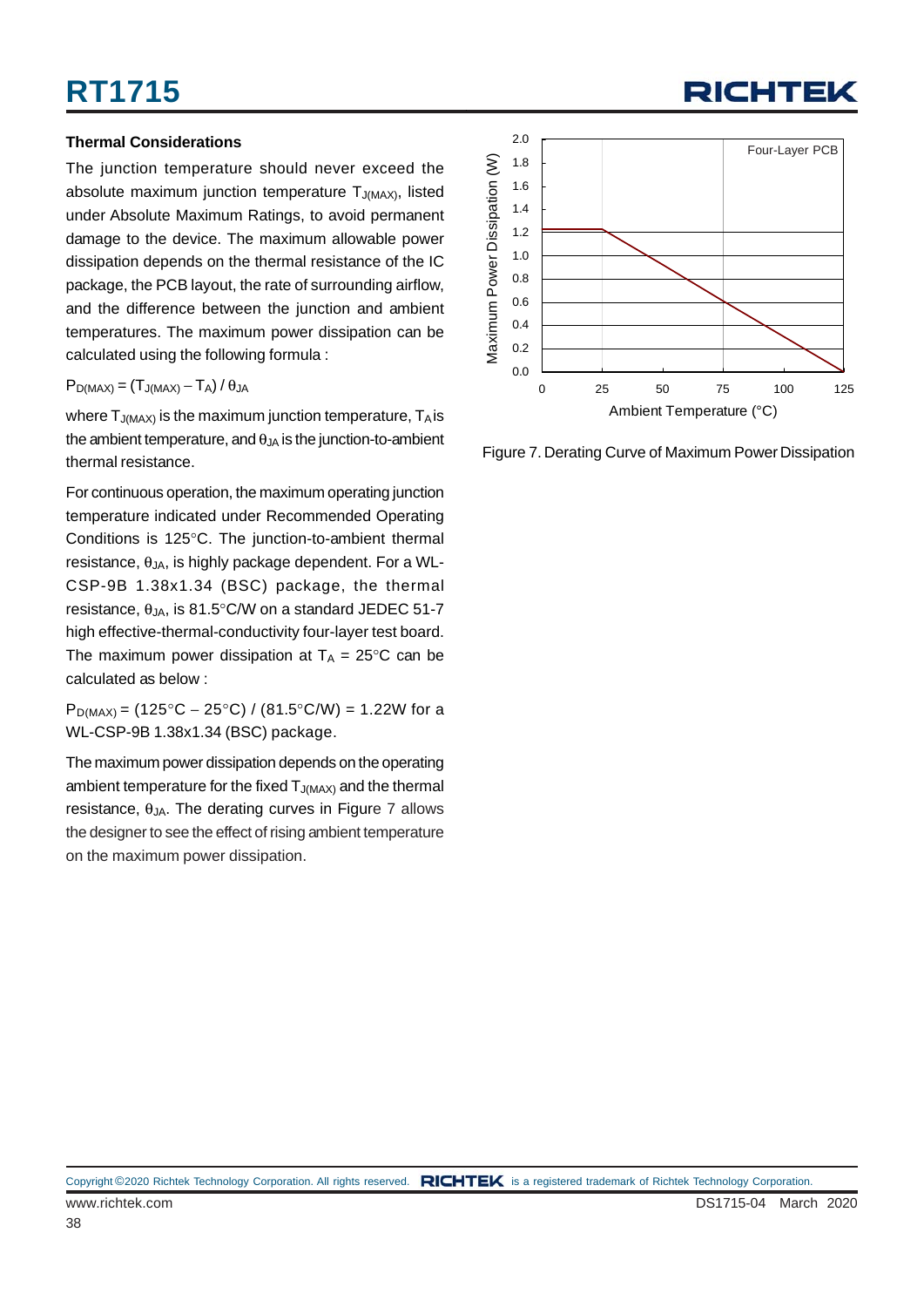

### **Outline Dimension**



| Symbol         |       | <b>Dimensions In Millimeters</b> | <b>Dimensions In Inches</b> |       |  |  |
|----------------|-------|----------------------------------|-----------------------------|-------|--|--|
|                | Min   | <b>Max</b>                       | Min                         | Max.  |  |  |
| A              | 0.500 | 0.600                            | 0.020                       | 0.024 |  |  |
| A <sub>1</sub> | 0.170 | 0.230<br>0.007                   |                             | 0.009 |  |  |
| b              | 0.240 | 0.300                            | 0.009                       | 0.012 |  |  |
| D              | 1.300 | 1.380                            | 0.051                       | 0.054 |  |  |
| D <sub>1</sub> | 0.800 |                                  | 0.031                       |       |  |  |
| E              | 1.340 | 1.420                            | 0.053                       | 0.056 |  |  |
| E1             | 0.800 |                                  | 0.031                       |       |  |  |
| e              | 0.400 |                                  | 0.016                       |       |  |  |

**9B WL-CSP 1.38x1.34 Package (BSC)**